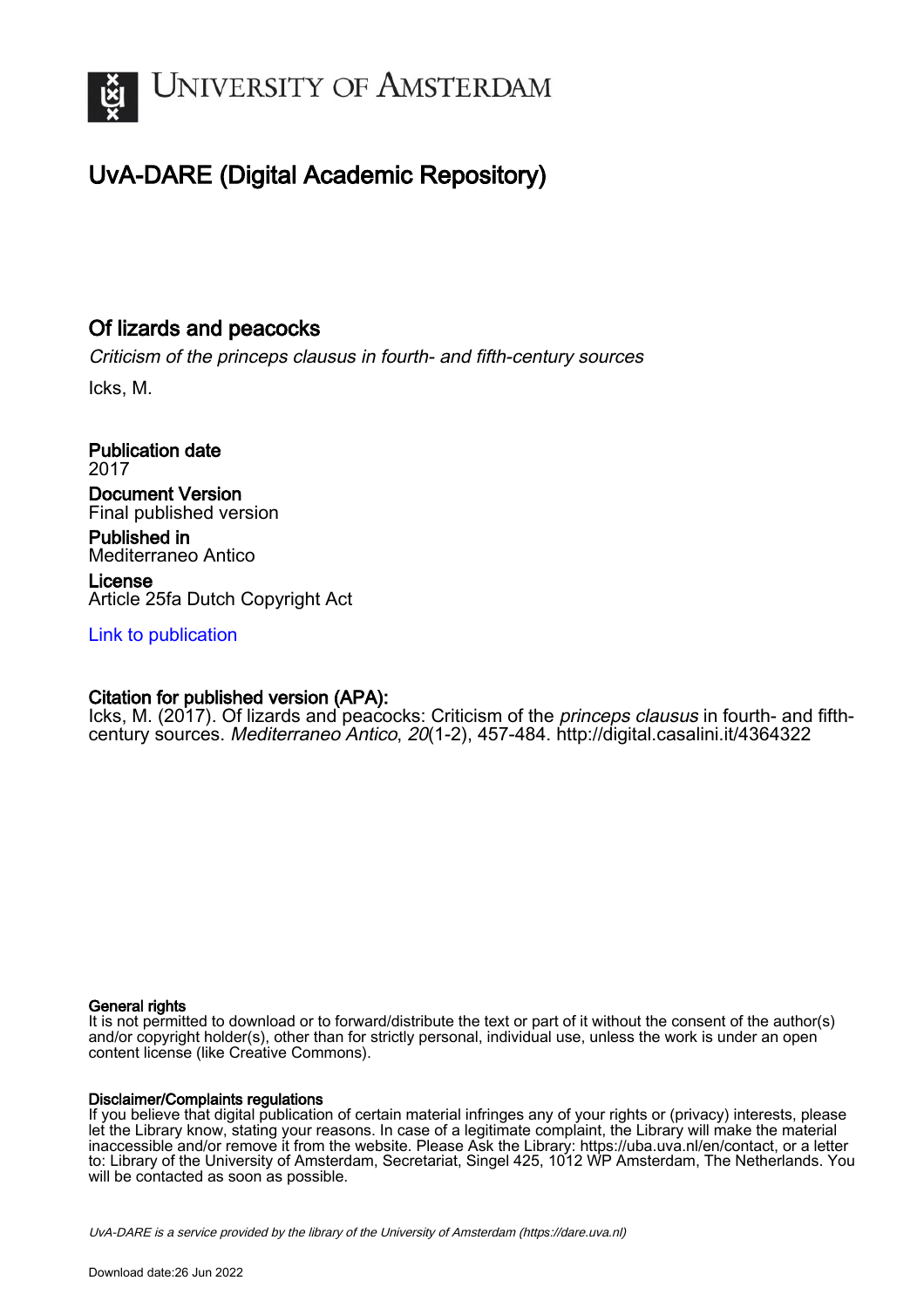# MEDITERRANEO ANTICO

ECONOMIE SOCIETÀ CULTURE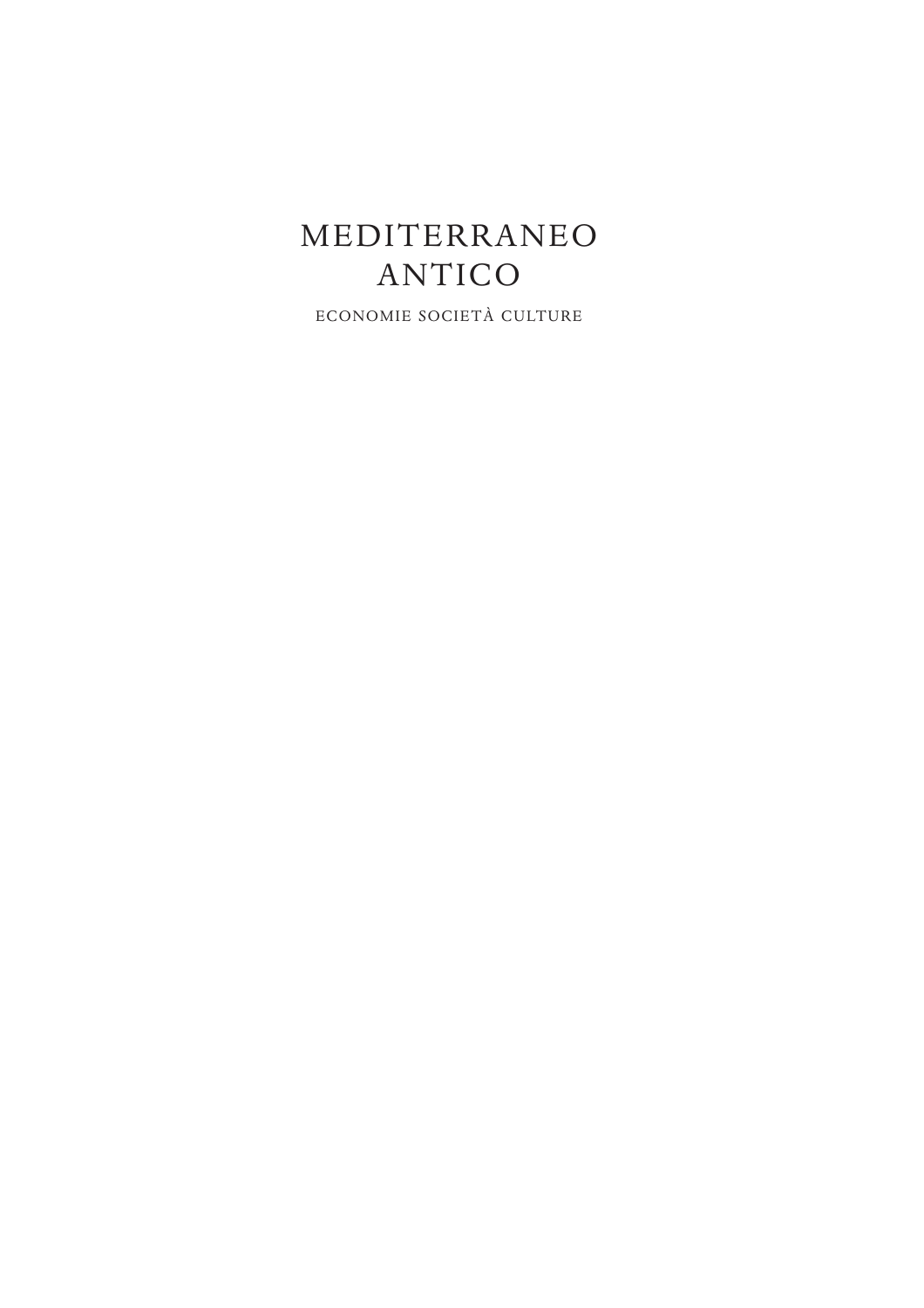#### *Comitato editoriale*

G. Cerri (Roma) · L. De Salvo (Messina) · G. De Sensi Sestito (Cosenza) A. Giardina (Pisa) · G.L. Gregori (Roma) · B. Luiselli (Roma) M. Mazza (Roma) · C. Molè Ventura (Catania) · A. Pinzone (Messina) P. Sommella (Roma) · J. Thornton (Roma)

*con la collaborazione scientifica di*

K. Buraselis (Athinai) · S. Cosentino (Bologna) · P. Delogu (Roma) P. Desideri (Firenze) · W. Eck (Köln) · M. Fantar (Tunis)

J.-L. Ferrary (Paris) · G. Galasso (Napoli) · H. Galsterer (Bonn)

L. Gamberale (Roma) · K. Geus (Berlin)

Ph. Gignoux (Paris) · I. Haldon (Princeton) · A. Lewin (Potenza) · E. Lipinski (Leuven)

E. Lippolis (Roma) · I. Malkin (Tel Aviv) · J. Mangas (Madrid) · M. Mari (Cassino)

A. Mehl (Halle) · F. Millar (Oxford) · E. Olshausen (Stuttgart)

D. Plácido (Madrid) · U. Roberto (Roma) · G.McL. Rogers (Wellesley, Mass.) W. Schuller (Konstanz) · M. Wörrle (München)

> *Presidente del Comitato editoriale e Direttore responsabile* M. Mazza (Roma)

> > *Redazione*

S. Ferrucci · D. Motta · P. Pellegrini

*Segreteria di Redazione*

A. Filippini · M. Ghilardi · E. Incelli · L. Mastrobattista · L. Mecella (responsabile) D. Morelli · R. Sassu

*Sede della Redazione*

Presso i Proff. Mario Mazza e John Thornton, Dipartimento di Scienze dell'Antichità, Facoltà di Lettere e Filosofia - 'Sapienza' Università di Roma, Piazzale Aldo Moro 5, 00185 Roma redazione@mediterraneoantico.eu

Articoli, recensioni ed ogni altro lavoro da pubblicare devono essere inviati alla Redazione nella forma definitiva via email (allegando il testo nei formati doc e pdf). L'autore riceverà una bozza di stampa per le correzioni. Ciascun contributo ricevuto dalla rivista per la pubblicazione sarà preventivamente sottoposto a una doppia procedura di "blind peer review".

I libri per recensione e segnalazione dovranno essere inviati al seguente indirizzo: Prof. Mario Mazza, Via della Cava Aurelia 145, 1 00165 Roma.

> \* Autorizzazione del Tribunale di Pisa n. 10 del 10.5.1998 Direttore responsabile: Mario Mazza

«Mediterraneo antico. Economie società culture» is an International Blind Peer-Reviewed journal. The journal is Indexed in *Scopus* (*Elsevier*). The eContent is Archived with *Cloccks* and *Portico*. Classificazione ANVUR: A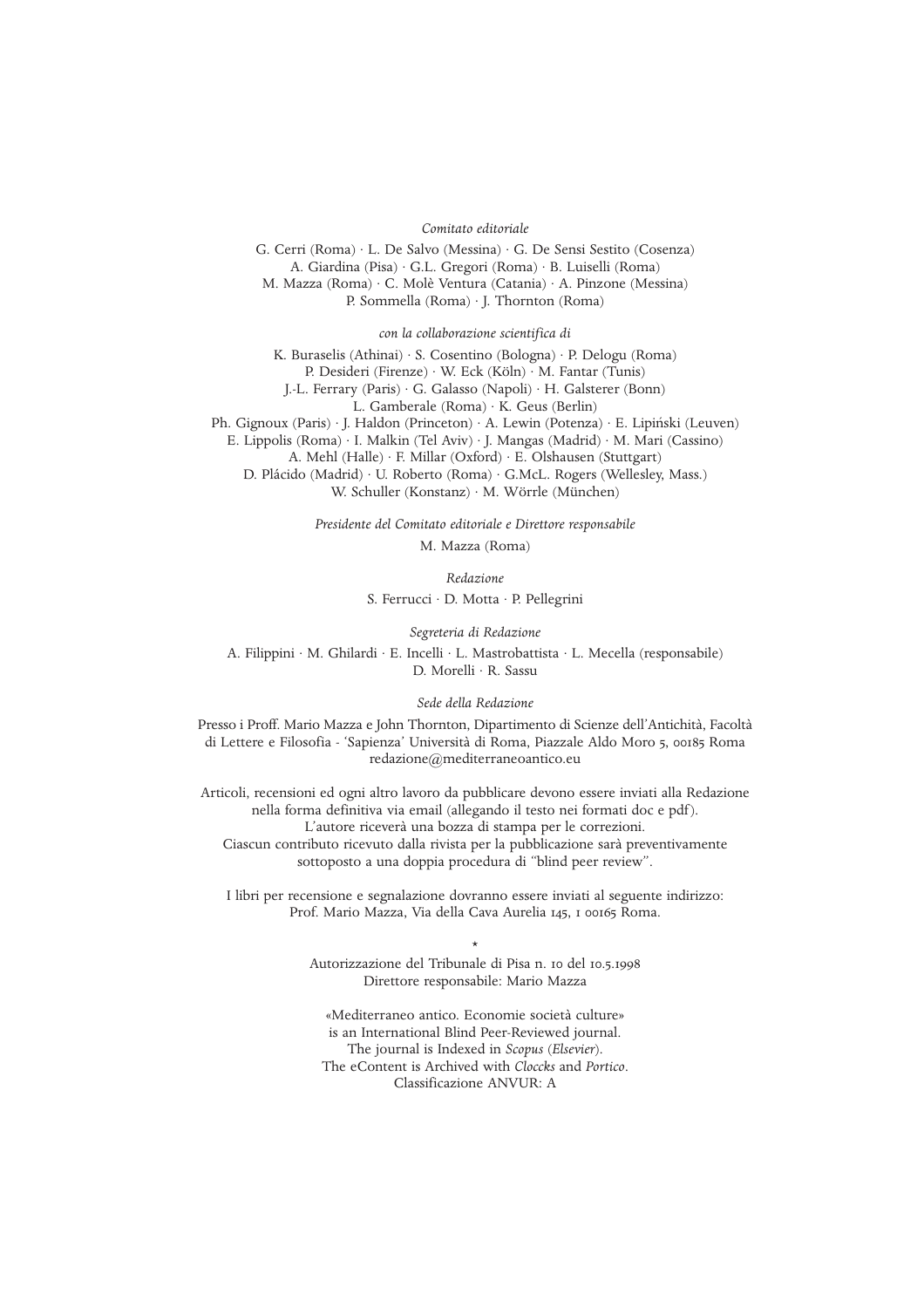# MEDITERRANEO ANTICO

# ECONOMIE SOCIETÀ CULTURE

ANNO XX · FASCICOLO 1-2 · 2017

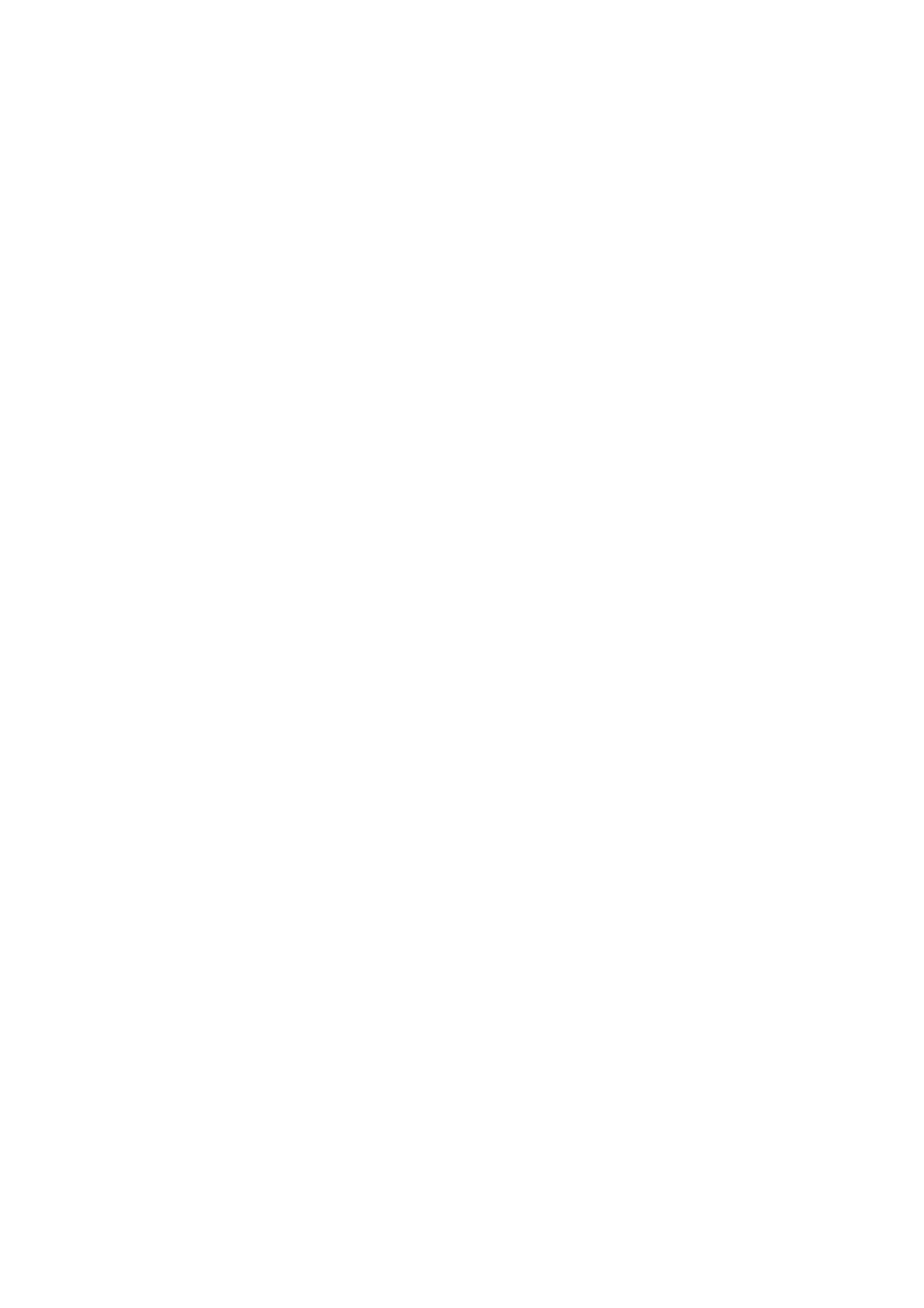## SOMMARIO

#### interventi

| JOHN THORNTON, Roma e il mondo greco: un dialogo complesso                            |     |  |  |  |
|---------------------------------------------------------------------------------------|-----|--|--|--|
| POLITICA E FILOSOFIA NEL MONDO ANTICO                                                 |     |  |  |  |
| STEFANO FERRUCCI, La ariste politeia di Ippodamo di Mileto                            | 3I  |  |  |  |
| GIANFRANCO MOSCONI, Damone consigliere segreto di Pericle: giochi propagandi-         |     |  |  |  |
| stici nell'Atene di V sec. a.C. (su Plut. Per. 4, 2-3)                                | 59  |  |  |  |
| AMEDEO VISCONTI, Gli svaghi di Archita. Nota ad Archyt. A8 Huffman                    | 9I  |  |  |  |
| Stefania De Vido, Dione di Siracusa, un cattivo allievo                               | 103 |  |  |  |
| PIETRINA PELLEGRINI, Filosofia, diritto e politica in Giustiniano. A proposito di Io. |     |  |  |  |
| Malal. XVIII 47 (Thurn)                                                               | 123 |  |  |  |
| OMAR BRINO, «Il male che il pensare porta con sé [] può e deve guarirsi da sé».       |     |  |  |  |
| Filosofia e crisi politica nell'interpretazione hegeliana della Grecia e di Roma      | 137 |  |  |  |

#### mithraism and roman society

| ATTILIO MASTROCINQUE, Eros in the Mysteries of Mithras and in Graeco-Roman   |     |
|------------------------------------------------------------------------------|-----|
| Paganism                                                                     | 157 |
| MASSIMILIANO DAVID, First remarks about the newly discovered mithraeum of    |     |
| coloured marbles at ancient Ostia                                            | 17I |
| VALENTINA RAMANZINI, Animal Bones from Mithraea                              | 183 |
| GIOVANNA BASTIANELLI, The last cultores Mithrae of late antique Rome and the |     |
| mithraea of the Olympii                                                      | 20T |

#### gli storici, la storia

| MARIO MAZZA, Ermeneutica vs. storicismo. Johann Jakob Bachofen tra diritto ed et- |     |
|-----------------------------------------------------------------------------------|-----|
| nologia comparata                                                                 | 227 |

#### saggi e studi

| DOMINGO PLÁCIDO SUÁREZ, El occidente mediterráneo en el contexto de la obra de |     |
|--------------------------------------------------------------------------------|-----|
| Timeo                                                                          | 267 |
| EDOARDO BIANCHI, Siracusa e gli Etruschi tra Timoleonte e Agatocle             | 307 |
| FRANCESCA ROCCA, La manomissione di un giudeo a Oropos (I.Oropos 329)          | 32I |
| MILENA RAIMONDI, Tra Spagna e Africa: Scipione Emiliano nel 151/150 a.C.       | 34I |
| GUIDO MIGLIORATI, Economia e società padane tra Polibio e Strabone             | 375 |
|                                                                                |     |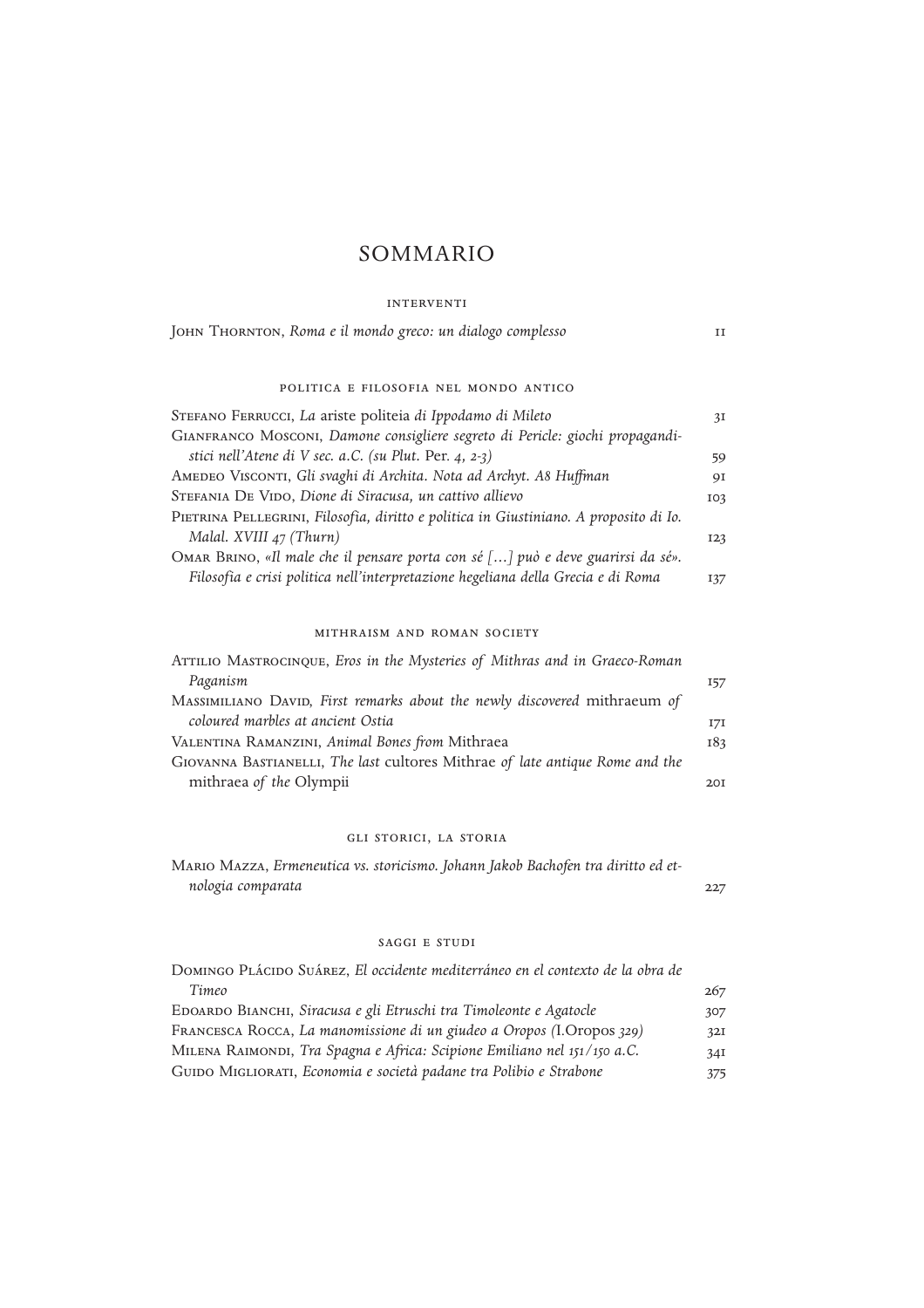#### 8 SOMMARIO

| ATTILIO MASTROCINQUE, Augusto e il corvo. Uno studio sugli aneddoti macrobiani    |     |
|-----------------------------------------------------------------------------------|-----|
| su Augusto                                                                        | 387 |
| MARTHA W. BALDWIN BOWSKY, Tiberius and the Asklepieion at Lissos (Crete):         |     |
| Petition and Response, Image and Power                                            | 395 |
| LAVINIA DEL BASSO, Tre dediche ad Antonino Pio restitutor Italiae: alimenta nella |     |
| Cisalpina?                                                                        | 445 |
| MARTIJN ICKS, Of lizards and peacocks. Criticism of the princeps clausus in       |     |
| fourth- and fifth-century sources                                                 | 457 |
| ALESSANDRO LUCIANO, Scali portuali e approdi fluviali nell'Italia altomedievale   | 485 |

#### note critiche

|                                                                      |  |  | ALISTER FILIPPINI, La chora e i notabili di Iasos in epoca ellenistico-romana. A |     |
|----------------------------------------------------------------------|--|--|----------------------------------------------------------------------------------|-----|
| proposito di un libro (e di uno studio) recente su Chalketor e Iasos |  |  |                                                                                  | 52I |

#### recensioni

| MAURIZIO DEL FREO, MASSIMO PERNA (a cura di), Manuale di epigrafia micenea.      |     |
|----------------------------------------------------------------------------------|-----|
| Introduzione allo studio dei testi in lineare B (Mario Iodice)                   | 547 |
| DIANA GUARISCO, Santuari "gemelli" di una divinità. Artemide in Attica (Annalisa |     |
| Lo Monaco)                                                                       | 552 |
| NATHAN BADOUD, Les temps des Rhodes. Une chronologie des inscriptions de la cité |     |
| fondée sur l'étude de ses institutions (Francesco Camia, Enzo Lippolis)          | 555 |
| SANTIAGO MONTERO HERRERO, La escoba y el barrido ritual en la religión romana    |     |
| (Rosalia Marino)                                                                 | 564 |
| ATTILIO MASTROCINQUE, Bona Dea and the Cults of Roman Women (Rosa Lorito)        | 569 |
| TIM WITTENBERG, Kult bei der Arena. Nemesis-Heiligtümer im Kontext römischer     |     |
| Amphitheater (Silvia Bettinelli)                                                 | 572 |
| TAKASHI FUJII, Imperial Cult and Imperial Representation in Roman Cyprus         |     |
| (Veronica Porzi, Rita Sassu)                                                     | 576 |
| BABETT EDELMANN-SINGER, Koina und Concilia: Genese, Organisation und             |     |
| Sozioökonomische Funktion der Provinziallandtage im Römischen Reich              |     |
| (Giorgos Mitropoulos)                                                            | 580 |
| TONI GLAS, Valerian. Kaisertum und Reformsätze in der Krisenphase des Römischen  |     |
| Reiches (Laura Mecella)                                                          | 582 |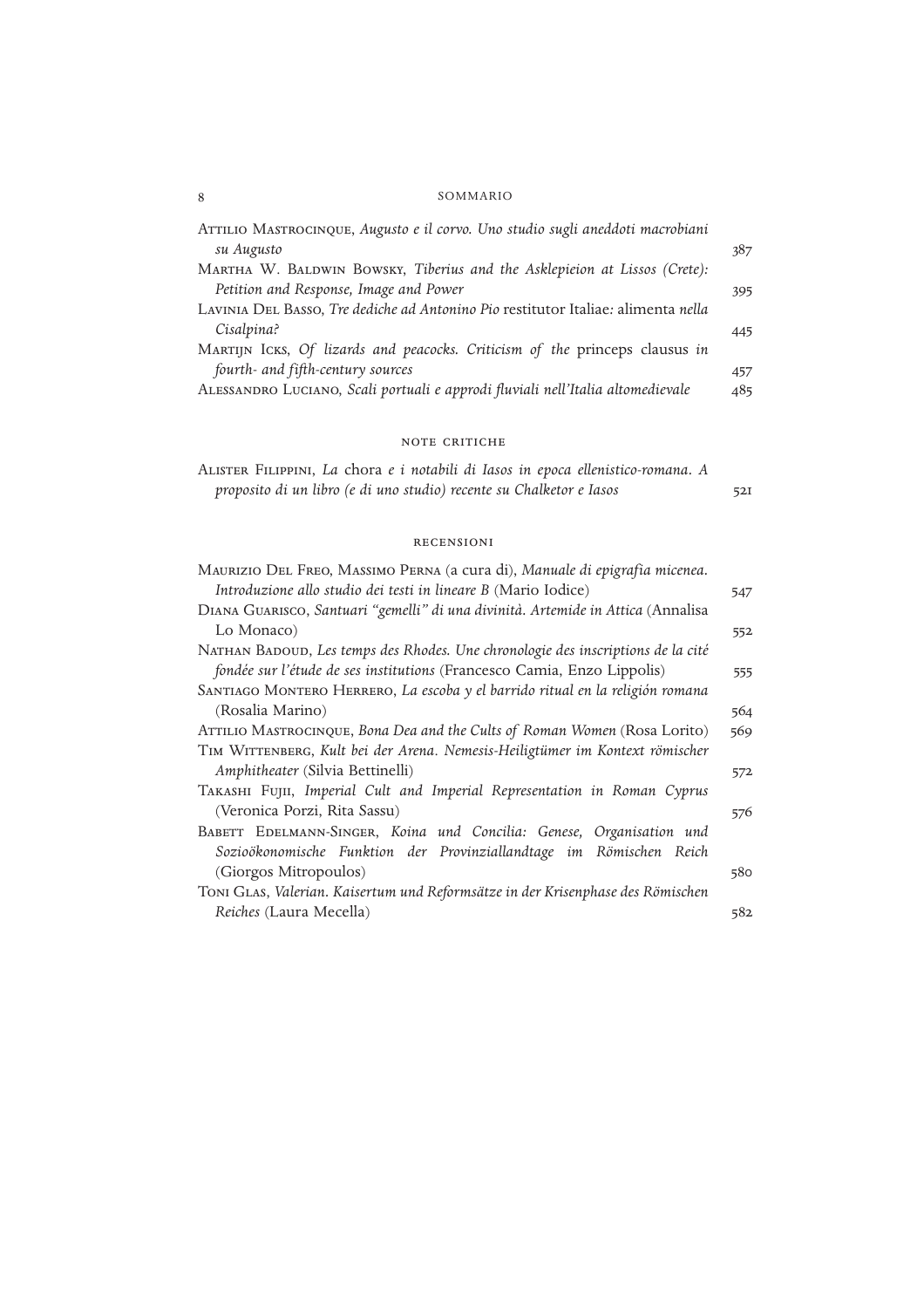# OF LIZARDS AND PEACOCKS CRITICISM OF THE *PRINCEPS CLAUSUS* IN FOURTH- AND FIFTH-CENTURY SOURCES\* MARTIJN ICKS

IN HIS HISTORY of the Vandalic War, Procopius makes no secret of his contempt for Honorius, noting how the feeble ruler had been «sitting in Rome, with never TN HIS HISTORY of the Vandalic War, Procopius makes no secret of his contempt a thought of war in his mind, but glad, I think, if men allowed him to remain quiet in his palace.»<sup>1</sup> When the emperor heard that the Gothic war chief Alaric was approaching with an army, he immediately fled to Ravenna, making no effort to defend his people. There, as Procopius relates in a famous anecdote, he received news that the *caput mundi* had been sacked:

At that time they say that the Emperor Honorius in Ravenna received the message from one of the eunuchs, evidently a keeper of the poultry, that Rome had perished  $[$ P $\omega$ µ $\alpha$  $\pi$  $\delta\lambda\omega\lambda\epsilon$ ]. And he cried out and said, «And yet it has just eaten from my hands!» For he had a very large cock, Rome by name; and the eunuch comprehending his words said that it was the city of Rome which had perished at the hands of Alaric, and the emperor with a sigh of relief answered quickly: «But I, my good fellow, thought that my fowl Rome had perished.» So great, they say, was the folly  $\lceil \text{row} \hat{\mathcal{H}} \times \hat{\mathcal{H}} \times \hat{\mathcal{H}} \times \hat{\mathcal{H}} \times \hat{\mathcal{H}} \times \hat{\mathcal{H}} \times \hat{\mathcal{H}} \times \hat{\mathcal{H}} \times \hat{\mathcal{H}} \times \hat{\mathcal{H}} \times \hat{\mathcal{H}} \times \hat{\mathcal{H}} \times \hat{\mathcal{H}} \times \hat{\mathcal{H}} \times \hat{\mathcal{H}} \times \hat{\mathcal{H}} \times \hat{\mathcal{H}} \times \hat{\mathcal{H}}$ 

David Engels has remarked that the story not only highlights the incompetence and foolishness of Honorius, yet also bears a striking resemblance to an anecdote in Cicero's *De divinatione*. As the Republican orator relates, Aemilius Paullus's victory over King Perseus was unwittingly prophesied by his daughter, who told him that her pet dog Persa had died (*Persa periit* – note the close parallel to 'Ρώμη  $\alpha \pi \delta \lambda \omega \lambda \epsilon$ ).<sup>3</sup> Whereas the death of one providentially named animal signalled glory for Paullus, the alleged death of another signalled Honorius's disinterest in affairs of state. Moreover, the fact that the curiously named Roma did not actually die seems to imply that omens no longer functioned properly, indicating a breakdown in the communication with the gods. This would have been a highly relevant topic

«mediterraneo antico», xx, 1-2, 2017, 457-484

<sup>\*</sup> I would like to thank Bruno Bleckmann and Brian Campbell for their helpful comments and suggestions.

<sup>&</sup>lt;sup>1</sup> Procop. *Vand.* I 2, 8: οὐδεν ő τι και πολέμιον εν νῶ ἔγων. Procopius appears unaware that Honorius's imperial residence was initially at Milan.

<sup>2</sup> Procop. *Vand.* I 2, 25-26. Waterhouse's painting *The Favourites of the Emperor Honorius* (1883) has been inspired by this scene.

<sup>3</sup> Cic. *div.* I 103; see also Val. Max. I 5, 3; Plut. *Aem.* 10, 6-8.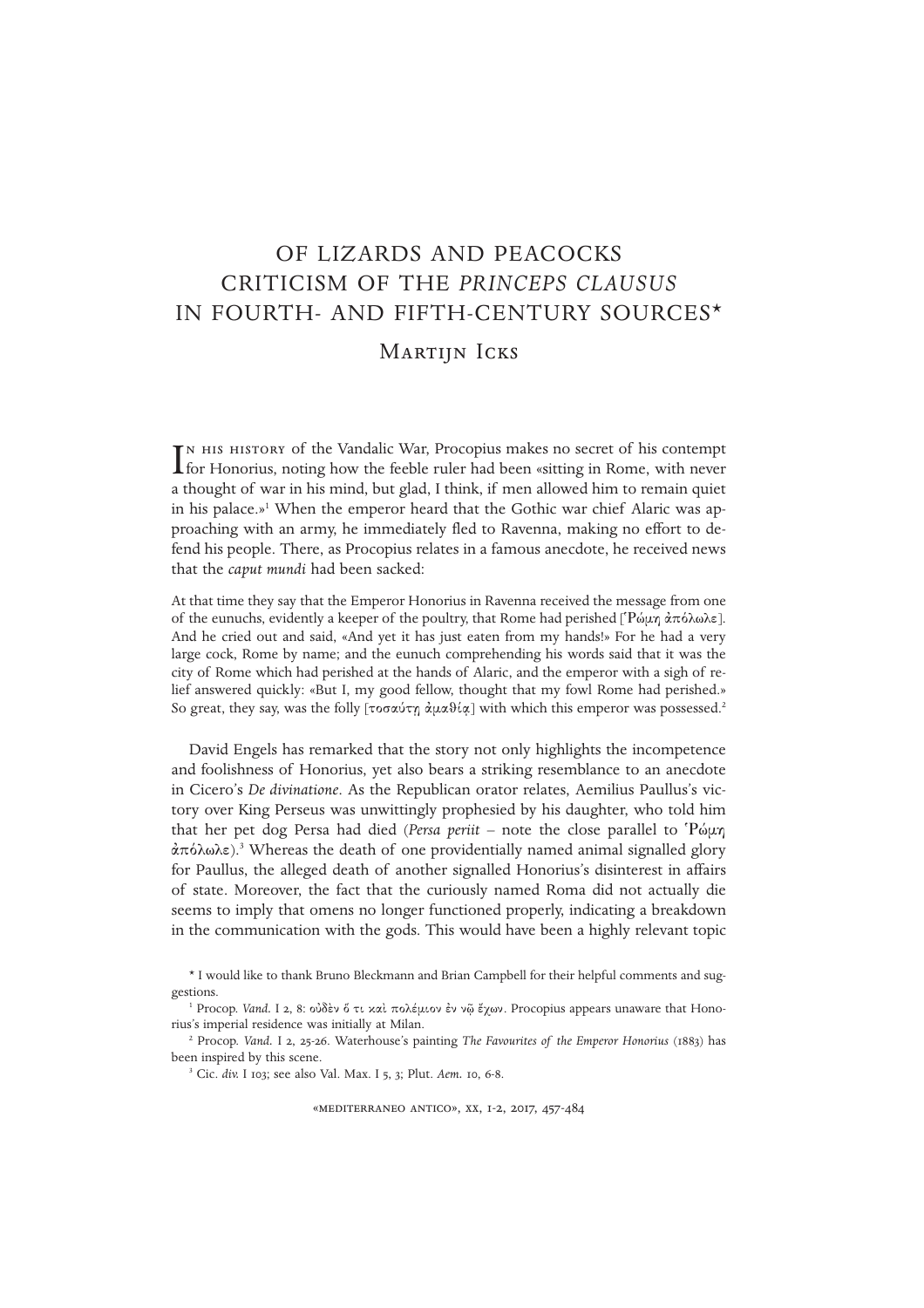during the reign of the devout Honorius, who had the Sibylline Books burned. Therefore, Engels speculates that the anecdote was probably not invented by Procopius, but reflects contemporary criticism of the emperor by pagan aristocrats.<sup>4</sup>

Whether or not this is correct, Procopius's unflattering portrayal of Honorius clearly expresses disapproval of the *princeps clausus*, the emperor who is locked away in his palace and hardly interacts with his subjects. As far as we can tell, the term was first used in the late fourth century by Sulpicius Alexander, who lamented that «Valentinian [II] the emperor was shut up in Vienne in the palace [*clauso apud Viennam palatii aedibus*], and reduced almost below the position of a private person», while his authority was so defective that «no one of all the oath -bound soldiery was found to dare to heed the familiar speech or obey the command of the emperor.»<sup>5</sup> Other fourth- and fifth-century authors likewise expressed their criticism and concern with regard to rulers who lived secluded lives and seemed to lack the power, or even the will, to pursue the interests of their subjects in an active manner.<sup>6</sup> As André Chastagnol has argued, an aristocratic ideology developed which equated 'bad emperors' with a number of stereotypical traits: isolation in the palace, dominance by eunuchs and 'Oriental' pomp.<sup>7</sup>

Although the emergence of the *princeps clausus* as a literary commonplace has received some scholarly attention, it has mainly been used as a tool to determine the date of writing of the *Historia Augusta*. These attempts at dating have also been at the heart of many analyses of the depiction of child emperors in fourth- and fifthcentury sources, who are often associated with seclusion in the palace. All too often, scholars have attempted to tie references in the *Vita Heliogabali*, the *Vita Severi Alexandri*, the *Vita Gordiani* and other lives to particular political constellations in late antiquity, such as the courts of Valentinian II and Honorius.<sup>8</sup> Meaghan McEvoy

<sup>6</sup> For a discussion on the theme of the *princeps clausus* in late antique literature, see F.K. Stroheker, *Princeps clausus. Zu einigen Berührungen der Literatur des fünften Jahrhunderts mit der Historia Augusta*, in J. Straub (Hrsg.), *Bonner Historia-Augusta-Colloquium 1968/1969*, Bonn 1970, 273-283; A. Chastagnol, *Autour du thème du princeps clausus*, in J. Straub (Hrsg.), *Bonner Historia-Augusta-Colloquium, 1982/1983*, Bonn 1985, 49-161; F. Kolb, *Untersuchungen zur Historia Augusta*, Bonn 1987.

<sup>7</sup> Chastagnol, *Autour du thème du princeps clausus*, cit., 157. Significantly, it is a eunuch who brings Honorius the news that Rome has fallen in Procopius's anecdote; see Engels, *Der Hahn des Honorius*, cit., 121.

8 J. Straub, *Studien zur Historia Augusta*, Bern 1952, 75-98; Stroheker, *Princeps clausus*, cit.; Chastagnol, *Autour du thème du princeps clausus*, cit.; Kolb, *Untersuchungen zur Historia Augusta*, cit.; A. Lippold, *Principes pueri – parens principum. Timesitheus = Stilicho?, Constantius?, Aetius?*, in W. Dahlheim - W. Schuller - J. von Ungern-Sternberg (Hrsg.), *Festschrift Robert Werner. Zu seinem 65. Geburtstag dargebracht von Freunden, Kollegen und Schülern*, Konstanz 1989, 213-227; F. Kolb, *Politische Terminologie und historisches Milieu: Kinderkaiser und* parens principis *in der* Historia Augusta, in G. Bonamente - K. Rosen (Eds.), *Historiae Augustae Colloquium Bonnense*, Bari 1997, 153-160; A. Cameron, *The Last Pagans of Rome*, Oxford 2011, 750-753.

<sup>4</sup> D. Engels, *Der Hahn des Honorius und das Hündchen der Aemilia. Zum Fortleben heidnischer Vorzeichenmotivik bei Prokop*, A&A 55, 2009, 118-129, part. 122-126. Nothing is known about Procopius's possible sources for the anecdote.

<sup>5</sup> Preserved in Greg. Tur., *Franc.* II 9.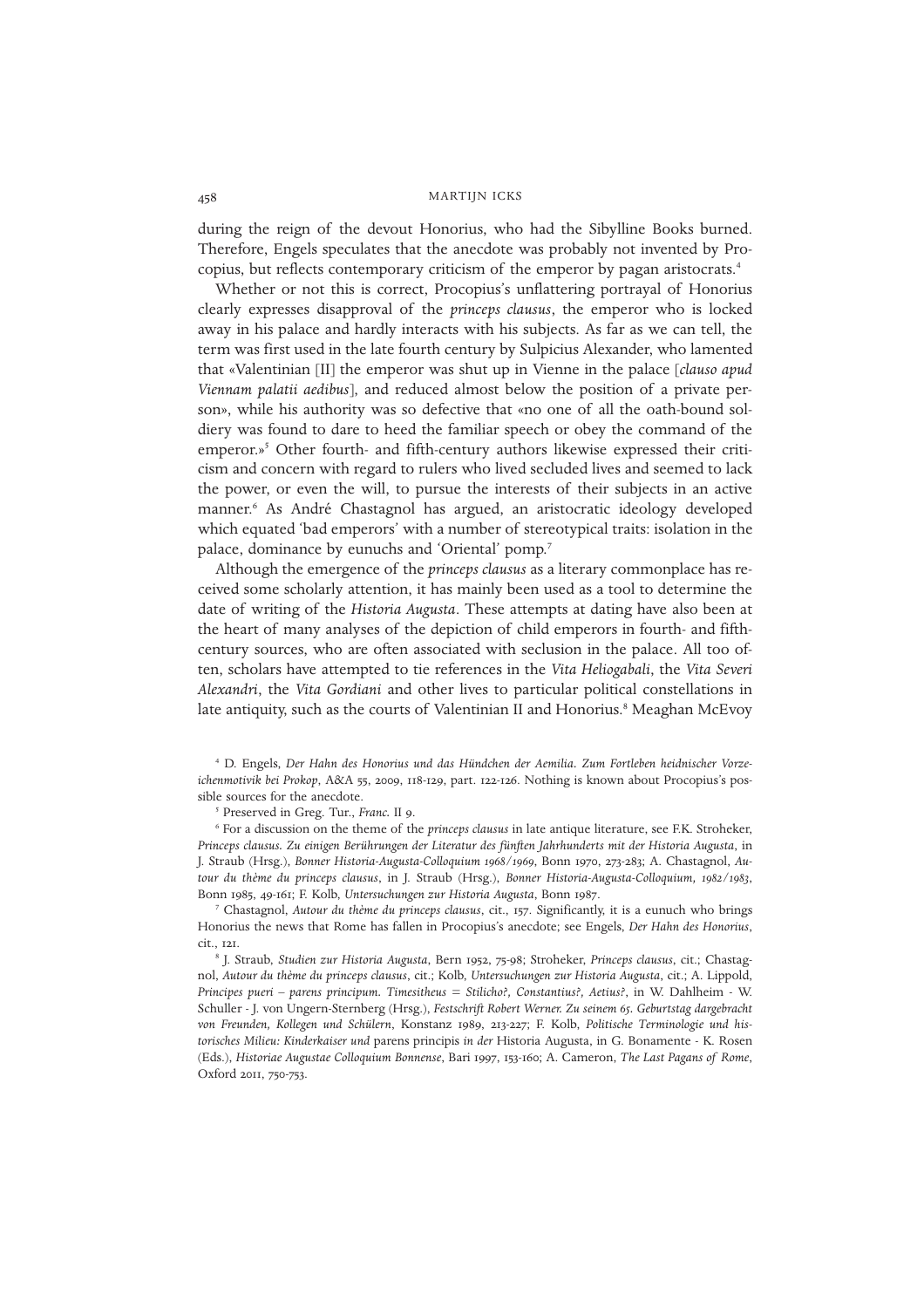has recently provided an excellent analysis of the emergence of child emperors in the late Roman West, but her focus is on their political circumstances and self-representation.<sup>9</sup> In contrast, little has been written on the literary commonplace of the *princeps clausus* as a subject in its own right.

It will be worthwhile to take a closer look at the different aspects embodied by this literary figure, as well as at the significance these aspects held for the conception of 'good' and 'bad' imperial rule by a range of late antique authors. Let it thus be clear that my focus is on the *princeps clausus* in Greek and Latin literature, *not* on the actual conduct of late antique emperors. Before proceeding with this topic, I will briefly discuss the models of passive and active emperorship that stood next to each other in this period, and which formulated very different standards for the way a ruler should behave.

#### Passive and active emperors

During the fourth and fifth centuries, one of the main trends in the development of the imperial office was its increasing elevation by ritual and pomp. This process is already evident in the time of the tetrarchs, whose public appearances could be described in terms of an epiphany.<sup>10</sup> The imperial palace came to be understood as a sanctuary in late antiquity, the audience hall as the inner sanctum. From the time of Constantius II onwards, at least, a curtain withdrew the enthroned emperor from the sight of his subjects, making him literally invisible until he was revealed in all his majesty.<sup>11</sup> Evidently, the degree and nature of this ceremonialization differed between eastern and western courts, as well as between individual reigns. Moreover, even in Constantinople, where it flourished to its fullest extent, the emperor could and did not always present himself as a remote, exalted figure, dressed in splendour.<sup>12</sup> On the whole, though, it is fair to say that new modes of imperial

<sup>11</sup> Alföldi, *Die monarchische Repräsentation*, cit., 33-38.

<sup>9</sup> M.A. McEvoy, *Child Emperor Rule in the Late Roman West, AD 367-455*, Oxford 2013. See also W. Hartke, *Römische Kinderkaiser. Eine Strukturanalyse römischen Denkens und Daseins*, Berlin 1951; C. Molè Ventura, *Principi fanciulli: Legittimismo costituzionale e storiografia cristiana nella tarda antichità*, Catania 1992, discussing child emperors in Rufinus's *Historia ecclesiastica* and the *Gallic Chronicle* of 452.

<sup>&</sup>lt;sup>10</sup> See A. Alföldi, Die monarchische Repräsentation im römischen Kaiserreiche, Darmstadt 1970<sup>3</sup>, 1-118 for a detailed discussion of court ceremonial in late antiquity. See S. MacCormack, *Art and Ceremony in Late Antiquity*, Berkeley-Los Angeles-London, 23-33 for the tetrarchic emperor as *deus praesens*.

<sup>&</sup>lt;sup>12</sup> When Theodosius II led a religious procession barefoot, for instance, he was emphasizing his humility; see J. Harries, Pius princeps*: Theodosius II and fifth-century Constantinople*, in P. Magdalino (Ed.), *New Constantines: The Rhythm of Imperial Renewal in Byzantium, 4* th *-13*th *Centuries*, Aldershot 1994, 35-44; M. Meier, *Die Demut des Kaisers. Aspekte der religiösen Selbstinszenierung bei Theodosius II. (408-450 n. Chr.)*, in A. Pečar – K. Trampedach (Hrsg.), *Die Bibel als politisches Argument. Voraussetzungen und Folgen biblizistischer Herrschaftslegitimation in der Vormoderne*, Munich 2007, 135-158; C. Kelly, *Stooping to conquer: The power of imperial humility*, in Id. (Ed.), *Theodosius II: Rethinking the Roman Empire in Late Antiquity*, Cam-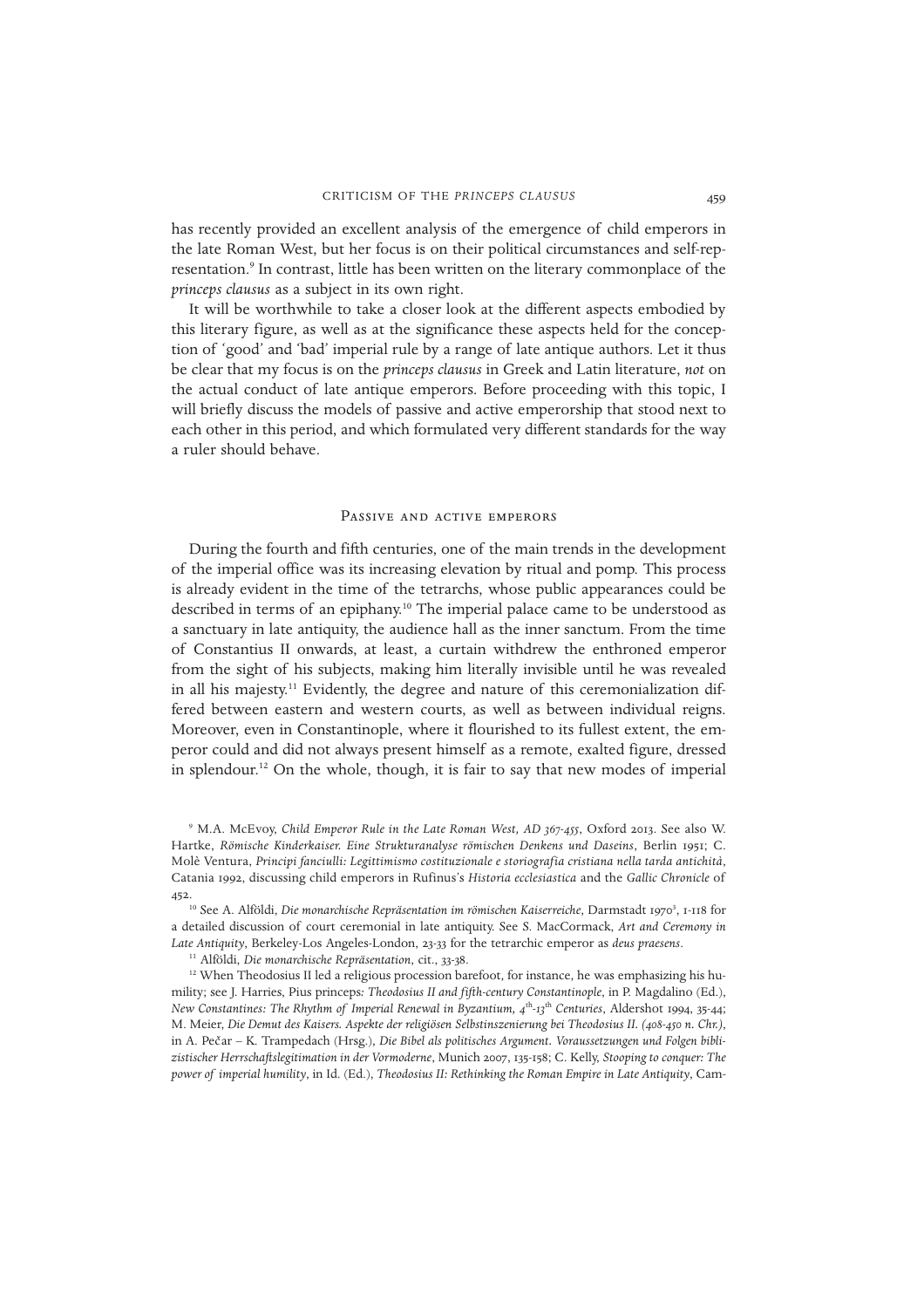representation gained ground in late antiquity which stood in stark contrast to the ideal of the modest, accessible *princeps* that the likes of Augustus and Trajan symbolized.<sup>13</sup>

Parallel to these changes in representation, a new, more passive kind of emperorship developed. In the West, the reigns of Gratian and particularly Valentinian II signalled the dawn of an era of child emperors that would last until the second half of the fifth century. Both rulers had been elevated to imperial rank at an early age and never managed to become strong authorities in their own right, but were dominated by committees and, later, powerful military figures, such as the Frankish general Arbogast. The long reigns of Honorius and Valentinian III saw the consolidation of a symbiotic relationship between the emperor and his strong right-hand man, with the latter (Stilicho, Constantius III and Aetius respectively) taking a proactive part in political and military matters, while the former was mostly reduced to a ceremonial and religious role.<sup>14</sup> McEvoy has dubbed this development the «infantilization of the imperial office», which denotes «the process by which even emperors who attained adulthood continued to be treated effectively as powerless minors, incompetent in the field of adult duties and responsibilities.»<sup>15</sup> In the East, Arcadius and Theodosius II were likewise dominated by powerful individuals, although in their cases these tended to be non-military figures, such as the courtiers Rufinus and Eutropius, and the empress Pulcheria, elder sister of Theodosius II. Like their Western counterparts, these rulers did not wage war in person and spent most of their days in the capital, at the centre of an elaborate and highly ritualized court.<sup>16</sup> One contemporary critic, Synesius of Cyrene, complained that the emperors of his day were so splendidly dressed that they resembled peacocks, yet kept to their lairs like lizards, «scarcely peeping out at all to enjoy the sun's warmth  $\mu\acute{o}$  $\lambda\epsilon$ εί πη πρός τήν είλην έκκύπτουσαι].»<sup>17</sup>

It goes without saying that a secluded, mostly ceremonial emperorship was to

bridge 2013, 221-243; H. Leppin, *Kaisertum und Christentum in der Spätantike: Überlegungen zu einer unwahrscheinlichen Synthese*, in A. Fahrmeir - A. Imhausen (Hrsg.), *Die Vielfalt normativer Ordnungen. Konflikte und Dynamik in historischer und ethnologischer Perspektive*, Frankfurt am Main 2013, 197-223, part. 210-214. However, such ostentatious displays of humility ultimately served to underline the emperor's superior position (Kelly, *Stooping to conquer*, cit., 228-229).

<sup>13</sup> Nevertheless, *civilitas* was still an imperial virtue in late antiquity, even for emperors who emphasized their sacred nature; see R. Pfeilschifter, *Der Kaiser und Konstantinopel. Kommunikation und Konfliktaustrag in einer spätantiken Metropole*, Berlin-Boston 2013, 99-104; contrary to S. Schmidt-Hofner, *Trajan und die symbolische Kommunikation bei kaiserlichen Rombesuchen in der Spätantike*, in R. Behrwald - C. Witschel (Hrsg.), *Rom in der Spätantike. Historische Erinnerung im städtischen Raum*, Stuttgart 2012, 33-59, who argues that displays of *civilitas* were only relevant within the *pomerium* of Rome and signalled the imitation of Trajan.

<sup>14</sup> McEvoy, *Child Emperor Rule*, cit., 305-329.

<sup>15</sup> Ibid., 322.

<sup>16</sup> See Pfeilschifter, *Der Kaiser und Konstantinopel*, cit., for the emperor's new role as a sedentary monarch in Constantinople.

<sup>17</sup> Synes. *regn.* 15, 7.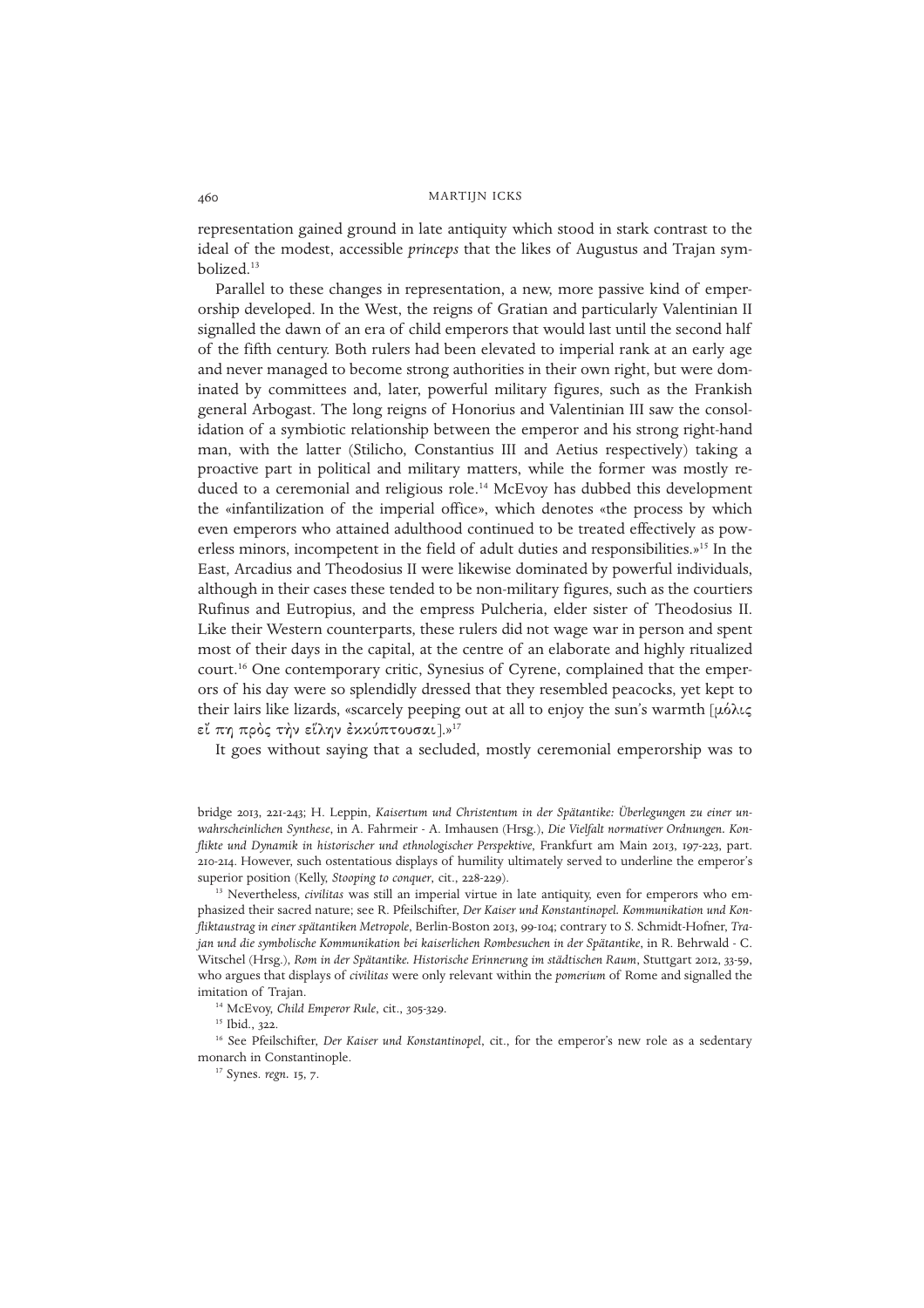the benefit of people like Arbogast, Stilicho and Eutropius, who appropriated part of the power that had formerly belonged to the emperor. Not all rulers were able or willing to comply with their reduced role: in all likelihood, Arbogast's uncompromising dominion drove Valentinian II to suicide (if the *magister militum* did not have him killed outright), whereas Valentinian III finally rebelled against Aetius, with fatal consequences for them both.<sup>18</sup> Others, such as Magnus Maximus and Constantine III, rejected the passive, mostly ceremonial role outright, actively taking charge of politics and waging war in person.<sup>19</sup> Yet that does not mean that the new style of rulership could not benefit the emperor, as well. For one thing, there is no indication that either Arcadius or Honorius ever felt dissatisfied with leaving many important matters in the hands of their courtiers and generals. In fact, this even stabilized their position: it now became possible to topple a regime without toppling the nominal ruler, as was proved when the emperor's position remained unaffected by the downfall of such powers behind the throne as Rufinus, Eutropius and Stilicho.<sup>20</sup>

Moreover, appearing remote could actually enhance a ruler's status, as previous late antique emperors had already discovered. To the Roman elite, there was something unsettling about being observed, since it meant one was open to the gaze of others, which carried implications of penetration and submission. As Holt Parker has noted, «to make oneself seen, to be open to the gaze of others, to others' evaluations, is to be graded and degraded» – something which was well and good for infamous individuals such as actors, gladiators and prostitutes, who customarily made a spectacle of themselves, but was highly problematic in the case of emperors and senators. The only way for them to avoid degradation was to be continually in control of their self-representation and reception; no mean task, to say the least.<sup>21</sup> The strong association between gazing at and dominating someone may have prompted the emperors of late antiquity to withdraw themselves from the gaze of their subjects as much as possible. From their seclusion, they could observe without being observed, which put them in a dominant position. Nevertheless, as Rene Pfeilschifter has argued for late antique Constantinople, the completely isolated *princeps clausus* did not exist. Even rulers who presented themselves as the exalted representatives of God on earth were still dependent on the acceptance of

<sup>18</sup> Death of Valentinian II: B. Croke, *Arbogast and the death of Valentinian II*, «Historia» 25, 1976, 235- 244; P. Grattarola, *La morte dell'imperatore Valentiniano II*, RIL 113, 1979, 359-370. Rebellion of Valentinian III: McEvoy, *Child Emperor Rule*, cit., 295-304.

<sup>19</sup> McEvoy, *Child Emperor Rule*, cit., 315-316.

<sup>20</sup> Ibid., 323 makes this point with regard to Stilicho's downfall.

<sup>&</sup>lt;sup>21</sup> H.N. Parker, The observed of all observers: Spectacle, applause, and cultural poetics in the Roman the*ater audience*, in B. Bergmann - C. Kondoleon (Eds.), *The Art of Ancient Spectacle*, New Haven-London 1999, 163-179, part. 164-168. See also: O.J. Hekster, *Captured in the gaze of power: Visibility, games and Roman imperial representation*, in Idem - R. Fowler (Eds.), *Imaginary Kings: Royal Images in the Ancient Near East, Greece and Rome*, Stuttgart 2005, 153-171.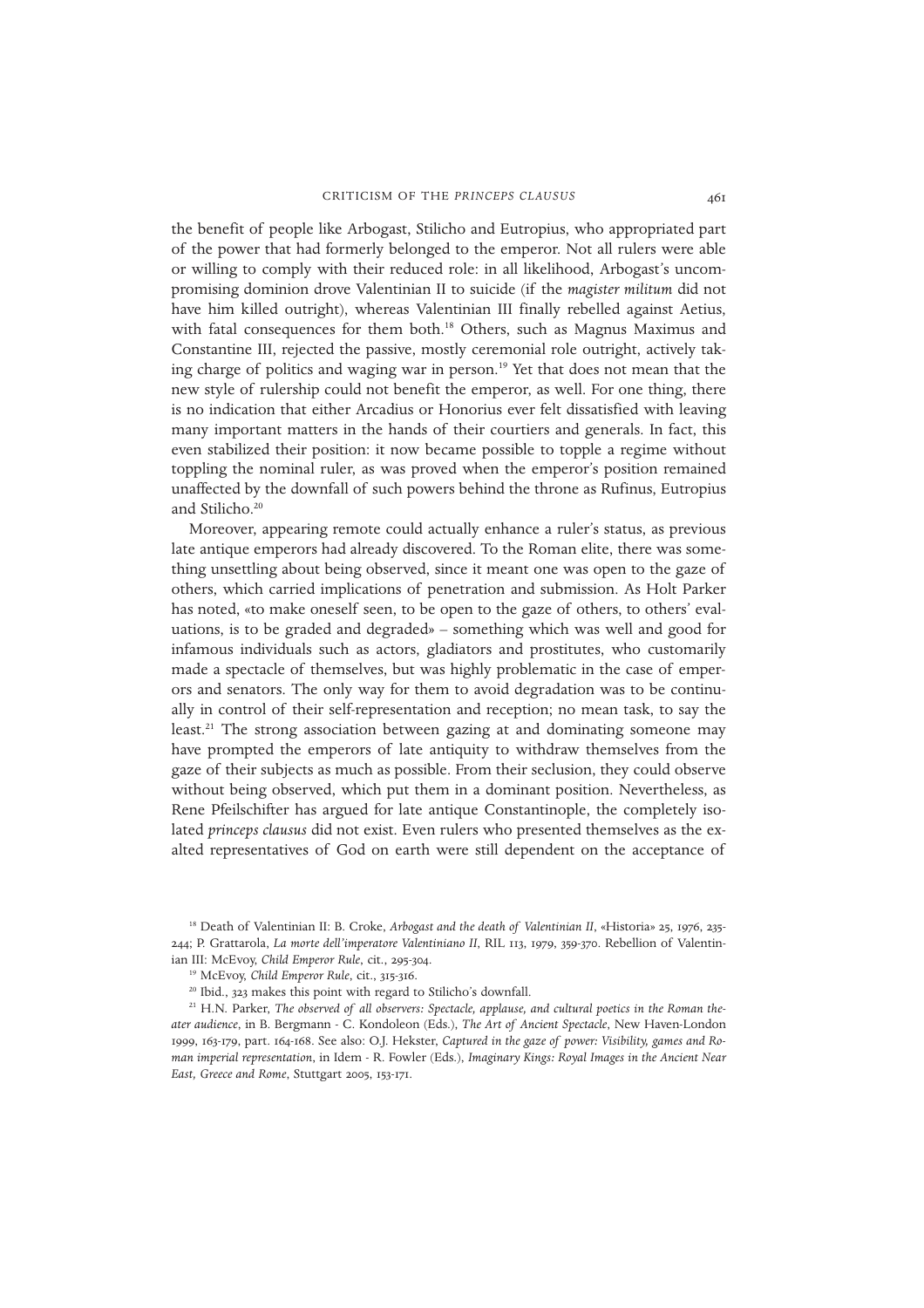their subjects to stay in the saddle. Therefore, they needed to interact with key groups in the palace, the hippodrome and other locations.<sup>22</sup>

Inevitably, there were groups who resented the general shift to a more ceremonious, passive emperorship. These would include Rome-based senators who felt remote from the courts in Milan, Ravenna and other places; military officers who preferred to see the emperor leading armies in the field; and provincial elites who longed for their sovereign to take a personal part in the protection of their homeland from barbarian invaders and other threats.<sup>23</sup> Nevertheless, palace-bound emperorship increasingly became the accepted norm in the East, to the point that Justinian could proudly declare that his power and military success did not depend on weapons, soldiers or generals, but solely on the favour of the Almighty.<sup>24</sup> In the West, however, the final decades of Roman power saw the return of adult, military active emperors such as Avitus and Majorian, although there were also rulers who served as mere figureheads, such as Severus and Romulus Augustulus.<sup>25</sup>

Regardless of these diverging paths, the ideal of an active, accessible ruler was still very much alive in both halves of the Empire in the fourth and fifth centuries. Synesius's speech *De regno* provides one of the most vivid examples, expressing a wistful longing for the 'old style' soldier emperors who were not afraid to get their hands dirty. In this work, the indolent, luxuriously living Arcadius is contrasted with the gruff war-horse Carinus. As the story goes, the latter, in the middle of a military campaign against the Parthians, was dining with his soldiers when a Parthian embassy approached. The ambassadors, expecting to have to deal with many courtiers before they could actually talk to Carinus directly, were astonished to see «a tunic dyed in purple […] lying on the grass», while the emperor was eating «a soup of yesterday's peas, and some bits of salted pork that had grown old in the service.» Removing his cap to reveal his bald pate, Carinus promised the foreign embassy that the forests and plains of Parthia would soon be barer than his own head, unless the Parthian king complied with his wishes. Then he invited the ambassadors to «attack the stew-pot with him» if they were hungry, or else to depart.<sup>26</sup>

Such sentiments were not limited to the works of nostalgic elites. Praise for an open, active style of rule made frequent appearances in late antique panegyric. In AD 389, the orator Pacatus favourably compared Theodosius to many of his (un-

<sup>22</sup> Pfeilschifter, *Kaiser und Konstantinopel*, cit., 76-122. See also M. Icks, *The inadequate heirs of Theodosius: Ancestry, merit and divine blessing in the representation of Arcadius and Honorius*, «Millennium» 11, 2014, 69-99 for Arcadius's and Honorius's continued reliance on the acceptance by their subjects.

<sup>23</sup> See R. Lizzi Testa (a cura di), *Trasformazioni delle élites in età tardoantica: Atti del Convegno Internazionale. Perugia, 15–16 marzo 2004*, Roma 2006 for the changing nature of late antique elites.

<sup>24</sup> *Cod. Iust.* I 17, 1 *pr*.: […] *ita nostros animos ad dei omnipotentis erigimus adiutorium, ut neque armis confidamus neque nostris militibus neque bellorum ducibus vel nostro ingenio, sed omnem spem ad solam referamus summae providentiam trinitatis* […].

<sup>25</sup> See F. Oppedisano, *L'Impero d'Occidente negli anni di Maioriano*, Roma 2013 for a recent study on the reign of Majorian.

<sup>26</sup> Synes. *regn.* 16, 4-8. Of course, Carinus's enemies would have been Persians, not Parthians. Even so, he never fought against them.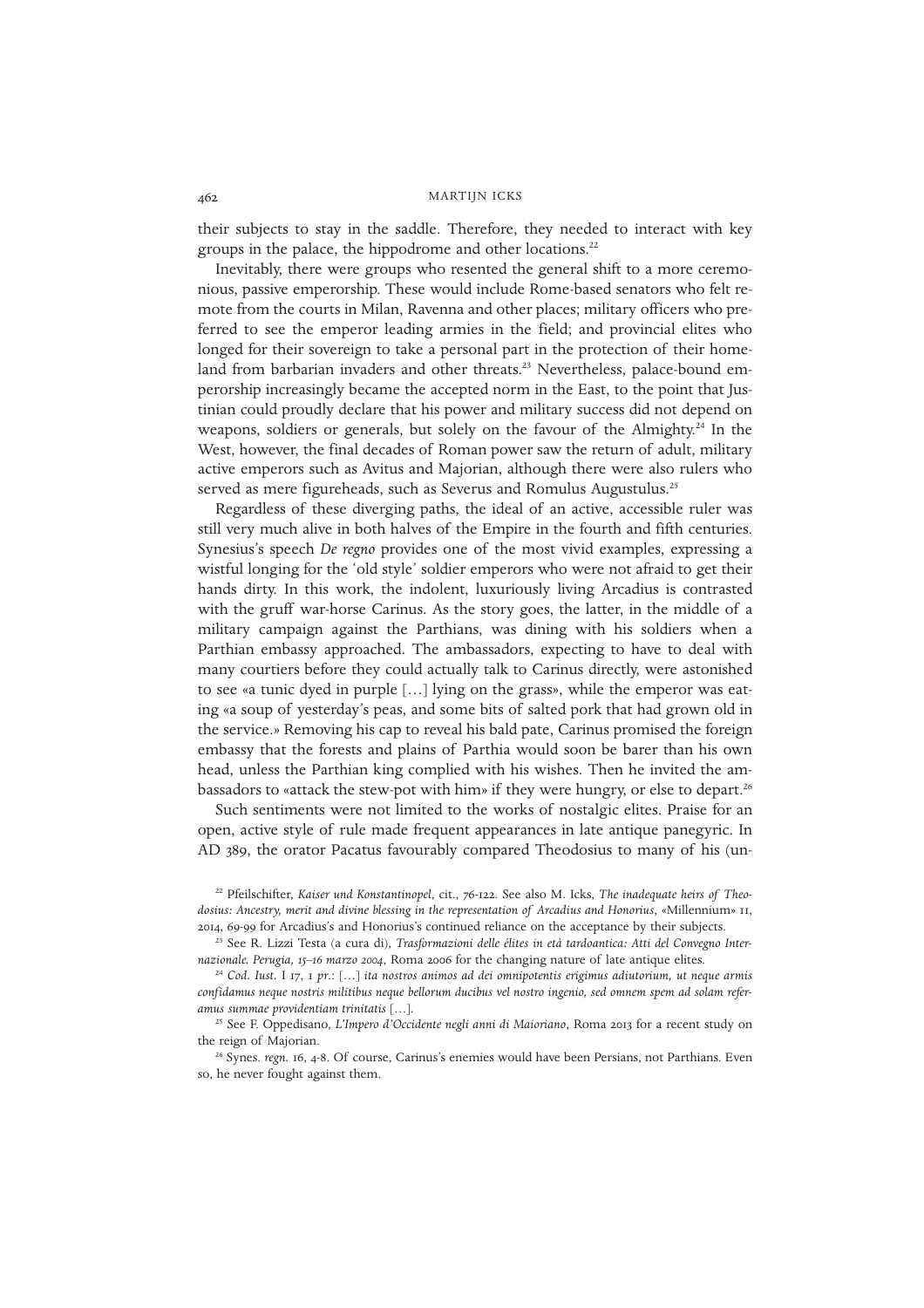specified) predecessors for often appearing in public and being accessible to his subjects.<sup>27</sup> The emperor's simple lifestyle also set him apart from previous rulers. In addition, his military exploits earned him much praise.<sup>28</sup> More surprising, perhaps, is the fact that Claudian, propagandist of Stilicho, expected the young Honorius to grow into a martial emperor as well – or at least felt impelled to suggest this to his audience at the Milan court. In his panegyric on the emperor's third consulate (AD 396), the orator alleged that «as a child thou didst crawl among shields, fresh-won spoils of monarchs were thy playthings, and thou wert ever the first to embrace thy stern father on his return from rude battles».<sup>29</sup> Undoubtedly, Claudian continued, Honorius and Arcadius would grow into great conquerors. «E'en now I see the sack of Babylon and the Parthian driven to flight that is not feigned, Bactria subjected to the Law, the fearful pallor of the Ganges' servile banks, the humbled Persian throwing off his gem-encrusted robes.»<sup>30</sup> None of these professed expectations was ever fulfilled, of course, yet the imperial brothers continued to present themselves in military garb on their coins. On obverses, they often wore helmet, spear and shield, whereas on reverses, they could sometimes be seen holding a standard and trampling a captive enemy underfoot.<sup>31</sup> To a lesser extent, military iconography was also used by the equally unwarlike Theodosius II and Valentinian III.

The notion of an active, conquering emperor who spurned luxury and was easily accessible to his subjects was hard to reconcile with the notion of an aloof, remote monarch, enshrined in the pomp of a highly ritualized court. The *topos* of the *princeps clausus* in fourth- and fifth-century sources sprang from the tension between these two ideals. In the following sections, I will take a closer look at the different accusations levelled against the «lizards» and «peacocks» whom Synesius so despised. I will focus on four aspects: the emperor's isolation in the palace, cutting him off from political affairs and making him inaccessible to his subjects; the unwholesome influence of eunuchs and other suspicious characters; the emperor's preference for indolence and luxury over an active military life; and the pomp and ceremony associated with court life. What was the significance of these criticisms, and how did they relate to images of the ideal ruler from the time of the principate? Finally, I will ask to what extent we can regard the *princeps clausus* as a typically pagan *topos*, criticizing the rise of Christian piety as the dominant imperial virtue.

<sup>27</sup> *Paneg. Lat.* II (XII) 21, 1-5.

<sup>&</sup>lt;sup>28</sup> *Paneg. Lat.* II (XII) 13-14 (simple lifestyle); 8, 1-5; 22, 1-23, 1 (military achievements).

<sup>29</sup> Claud. *cons. Hon. III* 22-24: *reptasti per scuta puer, regumque recentes / exuviae tibi ludus erant, primusque solebas / aspera complecti torvum post proelia patrem* […]. See A. Cameron, *Claudian: Poetry and Propaganda at the Court of Honorius*, Oxford 1970 for Claudian's role as court propagandist in the service of Stilicho, particularly chapters II (30-45) and IX (228-252).

<sup>30</sup> Claud. *cons. Hon. III* 201-204.

<sup>31</sup> Helmet, spear and shield: *RIC* X, Arcadius, 7, 22-23; Honorius, 8, 24. Trampling an enemy: *RIC* X, Arcadius, 1, 14b2, 1205; Honorius, 1206, 1206d. I have discussed Arcadius's and Honorius's military representation in more detail in Icks, *The inadequate heirs of Theodosius*, cit.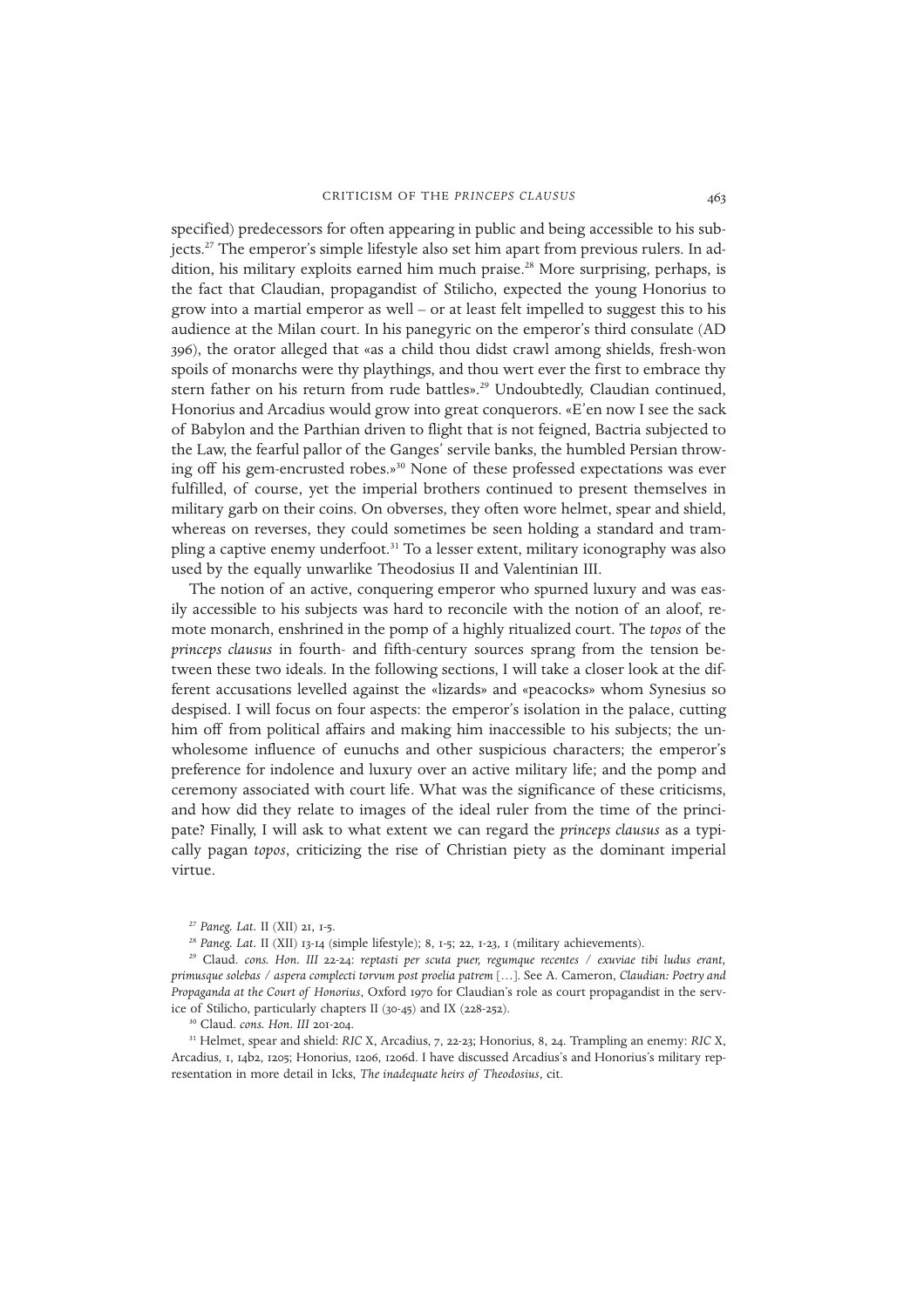#### Imperial isolation

When Theodosius visited the city of Emona, Pacatus relates in his AD 389 panegyric, crowds poured out of the houses and blocked the streets. Old men congratulated themselves on their years, young men pledged their service, and women were overcome with joy.<sup>32</sup> Although the bloated language is typical for late antique oratory, the numerous expressions of delight with the emperor's appearance in the sources highlight the great weight attached to imperial visibility in late antiquity. When the emperor paid a visit to Rome, Constantinople or some other city, showing himself in all his splendour, he honoured the inhabitants and allowed them to express their heartfelt support of his reign.<sup>33</sup> Yet it was not enough that the people could look upon and cheer their ruler. According to Pacatus, what made Theodosius truly stand out from other rulers was his accessibility. Not only did he regularly appear in public, he also allowed his subjects to approach him, so that they could consult him and make requests. This praise is followed by sharp criticism of some of the emperor's unnamed predecessors, who «considered their royal majesty diminished and cheapened [*maiestatem regiam imminui et vulgari putabant*]» if they did not remain locked up in their palace, where few could approach them. Even on those occasions when they ventured outside, Pacatus continues, they were transported in sedan chairs or carriages, heavily guarded on all sides, while lictors employed the lash to keep the people away. As a result, such rulers were «isolated even in public [*secretum* […] *in publico*].»<sup>34</sup>

Of course, the merits of imperial accessibility were hardly a new consideration, but had already been of great importance in the time of the principate. In a famous anecdote related by Cassius Dio, Hadrian was addressed by an old woman during one of his travels. When she asked for a hearing, he tersely replied that he had no time. «Stop, then, being Emperor», she snapped at him. Immediately, the berated monarch saw the error of his ways and granted her a hearing.<sup>35</sup> The message is clear: a proper *princeps* always stood at the service of his subjects, no matter how humble the supplicant or how inconvenient the timing. Theodosius appears to have taken this to heart: even the generally hostile Zosimus had to admit that the emperor «seemed very accessible to those who had an audience with him.»<sup>36</sup> Likewise, Julian took a sincere interest in the concerns of his subjects in his role as judge, «bringing the guilty to order with moderate punishments and protecting the innocent with the safety of their property.»<sup>37</sup> Yet the old notion of the emperor as the modest servant of the state had eroded since the second century. Whereas Augustus had justified his supreme position through the claim that he was there to serve

<sup>32</sup> *Paneg. Lat.* II (XII) 37, 3-4.

<sup>33</sup> MacCormack, *Art and Ceremony*, cit., 46-48.

<sup>34</sup> *Paneg. Lat.* II (XII) 21, 2-4.

<sup>&</sup>lt;sup>35</sup> Dio LXIX 6, 3: καὶ μή βασίλευε.

<sup>36</sup> Zos. IV 27, 1: τοΐς μέν έντυγχάνουσιν έδόκει πως εύπρόσιτος εἶναι.

<sup>37</sup> Amm. XXII 10, 1.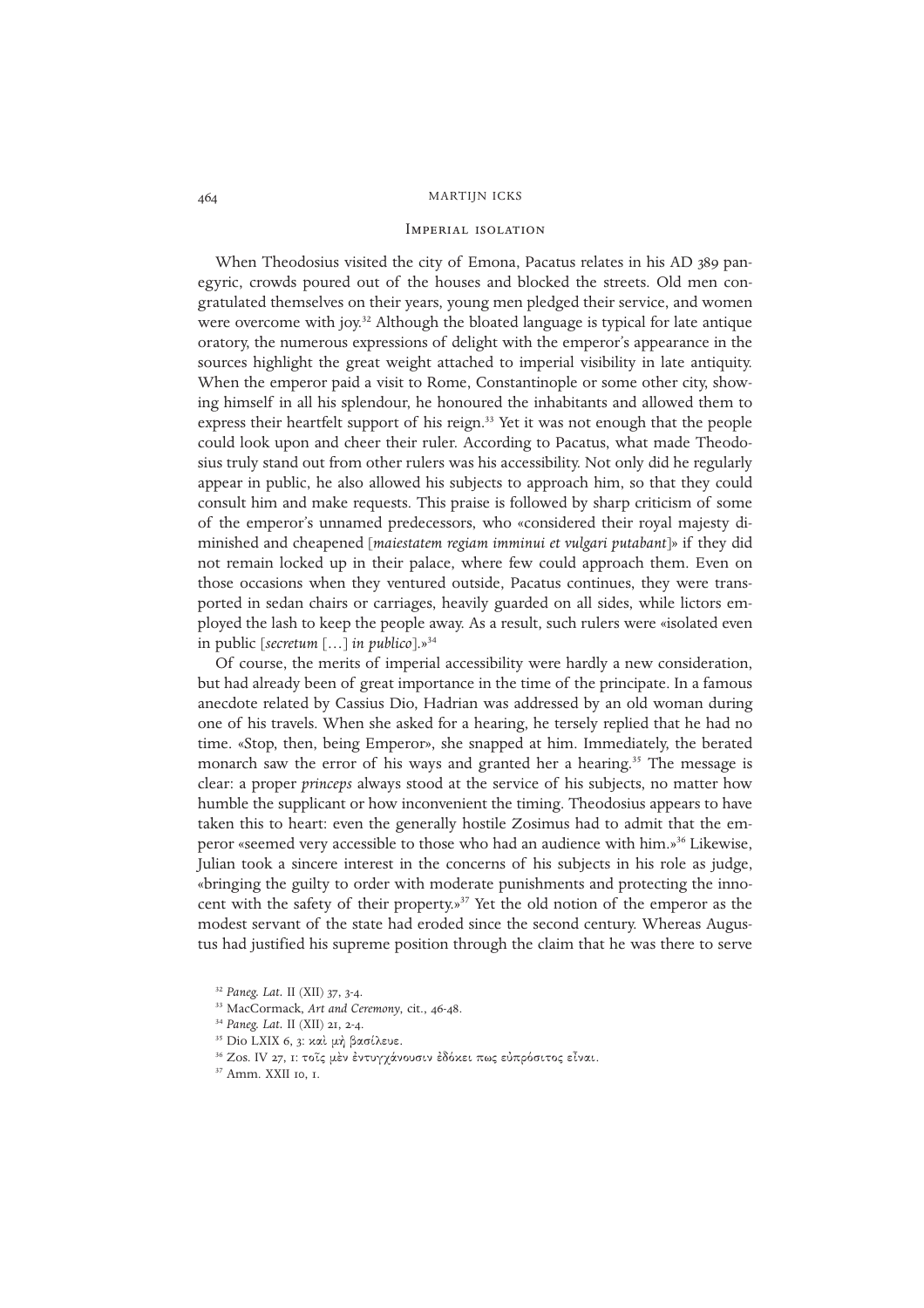and protect the *res publica* and its citizens, later emperors started to conceive their power as a god(s)-given right.

Much of Pacatus's criticism is concerned with the widening social gap between the emperor and his subjects that resulted from this shift in the conception of imperial rule. The *princeps clausus* is so majestic that he disdains to mingle with the commoners, preferring the seclusion of the palace to maintain his sacred aura. In other words, the emperor's status has become so exalted that he finds it beneath himself to interact with the very people he rules over. The image of the lictors with their lashes is particularly effective in this regard, since these functionaries accompanied the emperor in his role as a magistrate, and hence as a servant to the people. Once again, Theodosius functions as a counterexample: as Pacatus relates, the kind emperor made unpretentious appearances, showed himself as a ruler and a senator, and even visited private dwellings without a guard, since the love of the people kept him safe.<sup>38</sup> Synesius, ambassador to the court at Constantinople, expressed a similar view in a speech he allegedly held before Arcadius himself, although the frankness of his words makes it likely that he was in fact addressing a group of courtiers who were sympathetic to his ideas on rulership. The orator scorned the emperor's «fear of being brought to the level of man by becoming an accustomed sight  $\lceil \sigma v \rangle$ θες  $\lceil ... \rceil$ θέαμα $\rceil$ ». Significantly, 'being seen' is once again related to degradation here, although Synesius makes it clear that Arcadius has nothing to fear, emphasizing that a ruler should not hide from the people: «As long as you deem man unworthy of you, you will not attain man's perfection.»<sup>39</sup>

The emperor's isolation from his subjects did not just carry the connotation of imperial arrogance. If the people feared to approach their monarch and to speak freely before him, this marked him as a tyrant. The most famous example is undoubtedly Domitian in Pliny's *Panegyric*, «dreadful to see and to meet, with arrogance on his brow and fury in his eye, a womanish pallor spread over his body but a deep flush to match the shameless expression on his face.» Perhaps Olympiodorus had this image in mind when he remarked that Constantius III had «a mien worthy of a tyrant [εἶδος ἀξιον τυραννίδος]», since he kept darting sullen glances out of the corners of his eyes when he was riding in public processions.<sup>40</sup> Theodosius was of a wholly different character: during his reign, «no one [came] into the palace

<sup>38</sup> *Paneg. Lat.* II (XII) 47, 3. The theme of the *princeps* so beloved by his subjects that he needs no further protection can also be found in Plin. *pan.* 49.

<sup>40</sup> Plin. *pan.* 48, 4: *occursu quoque visuque terribilis: superbia in fronte, ira in oculis, femineus pallor in corpore, in ore impudentia multo rubore suffusa*; Olymp. fr. 23.

<sup>&</sup>lt;sup>39</sup> Synes. *regn. 14, 3*: "Εως οὖν απαξιοῦτε τον άνθρωπον, οὐδε τῆς ανθρώπου τυγχάνετε τελειότητος. See A. Cameron – J. Long, with a contribution by Lee Sherry, *Barbarians and Politics at the Court of Arcadius*, Berkeley-Los Angeles-Oxford 1993, 127-133 for Synesius's audience. The counterarguments professed by W. Hagl, Arcadius Apis Imperator*. Synesios von Kyrene und sein Beitrag zum Herrscherideal der Spätantike*, Stuttgart 1997, 76-82, who holds that the speech *was* held before Arcadius, have been convincingly refuted by N. Lenski, *Review: W. Hagl, Arcadius Apis Imperator*, BMCRev 98.3.08, http://bmcr.brynmawr.edu/1998/98.3.08.html (accessed May 3, 2017).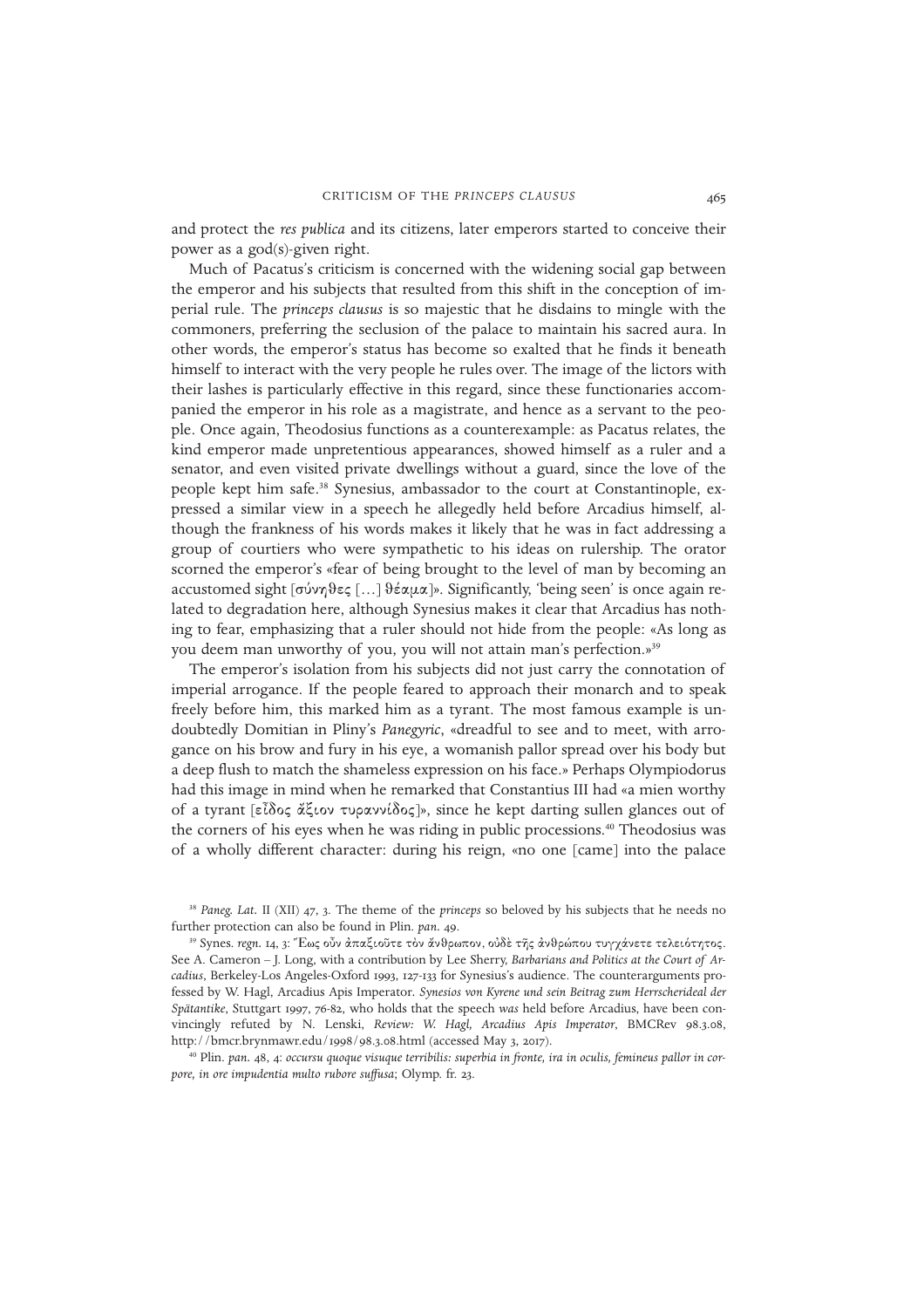with pounding heart, chattering teeth and pale with fear but with confident and upstanding thoughts as if entering the sanctuary of a holy place. $v^{41}$  In this case, the word 'sanctuary'  $\lceil \frac{d}{d} \sigma v \lambda \alpha \rceil$  has a positive connotation, in contrast to the passage where Pacatus compares the residence of Theodosius's less pleasant predecessors to «some sanctuary of Vesta [*aliquod Vestale secretum*]». This may be a reference to the temple of Vesta in Rome, a place renowned because no men were allowed to enter it.<sup>42</sup>

It is also noteworthy that the spaces where hidden emperors resided are associated with darkness and secrecy. Pacatus speaks of «some remote part of the palace [*repositum Palatinae aedis*]», where rulers who could hardly «bear the face of day» [*diem ferre*]», were consulted «with reverence and in secret [*veneratio occulta*]». Synesius, as we have seen, compared *principes clausi* to lizards who seldom peeped out of their lairs to enjoy the sun.<sup>43</sup> Such comments have an ominous ring. After all, if a ruler withdrew from the public gaze, his behaviour could not be checked. Once again, we are reminded of Domitian, who «always sought darkness and mystery [*tenebras semper secretumque captantem*]», and «lurking in his den [*specu inclusa*]» relished the blood of murdered family members. Also, Tiberius comes to mind, who, «having gained the license of privacy, and being as it were out of sight of the citizens [*quasi civitatis oculis remotis*]», gave free reign to his debauched desires on Capri.<sup>44</sup> In late antiquity, the notion persisted that those who remained hidden probably had something to hide. As Synesius remarked, «tyrants are always doing astounding things, concealing themselves from the public gaze [ $\kappa$ ρυπτόμενοι], and then appearing to the consternation of the beholders [σὺν ἐχπλήξει φαινόμενοι]». This was all the more painful since emperors were supposed to set a virtuous example to their subjects, «for in whatsoever the king rejoices, this must at once increase and be adopted by the majority.»<sup>45</sup> That said, the possibility of secret crimes and debaucheries is mostly just hinted at in the accounts of late antique *principes clausi* – for instance when Sidonius Apollinaris laments the unspecified «vices [*vitia*]» of the now defunct Theodosian house in his panegyric to the more 'active', outgoing emperor Avitus.<sup>46</sup>

A much more outspoken accusation against isolated emperors is their lack of interest in the wellbeing of their subjects. We have already encountered the example of Honorius's complete indifference to news of the sack of Rome. Zosimus records that Honorius and Arcadius were «quite ignorant of what was happening», leaving matters of state to such trusted underlings as Stilicho and Rufinus. In fact, Arcadius was allegedly so extremely foolish that he had no clue how to respond to a crisis,

<sup>&</sup>lt;sup>41</sup> Them. Or. 15, 190c: ώσπερ είς τα άσυλα των ίερων.

<sup>42</sup> *Paneg. Lat.* II (XII) 21, 3.

<sup>43</sup> *Paneg. Lat.* II (XII) 21, 3-4; Synes. *regn.* 15, 7.

<sup>44</sup> Plin. *pan.* 48, 3-5; Suet. *Tib.* 42, 1: *secreti licentiam nanctus et quasi civitatis oculis remotis*.

<sup>45</sup> Synes. *regn.* 17, 5; 28, 3. Claudian agreed, remarking that «virtue hidden has no value» (*cons. Hon. IV* 222). Plin. *pan.* 45 also highlights the emperor's exemplary role.

<sup>46</sup> Sid. Apoll. *carm.* 7, 542-543.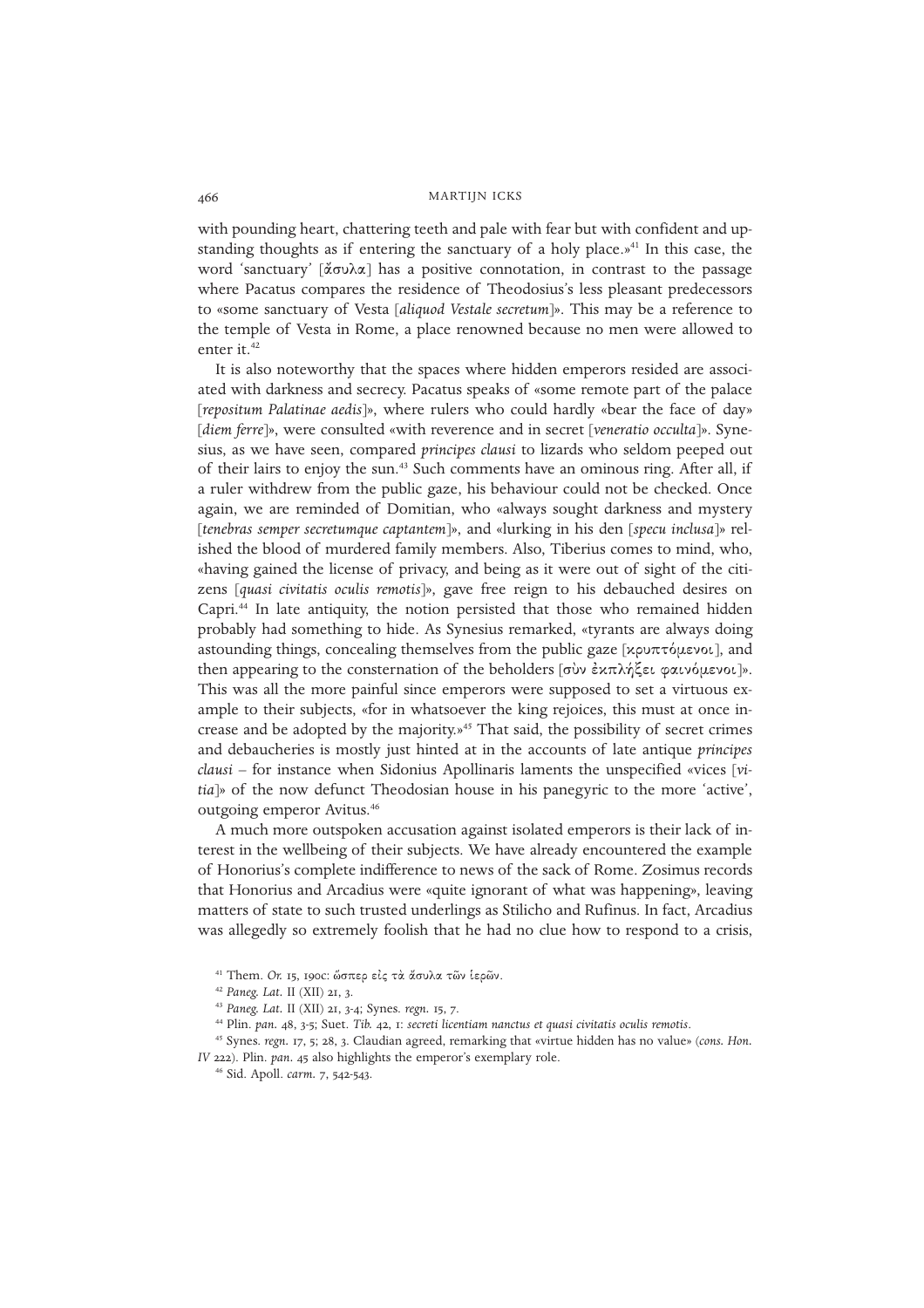giving the reins of government to the eunuch Eutropius to put things rights.<sup>47</sup> Not only were these emperors locked away in their palaces, then, but they withdrew themselves from public affairs altogether. In doing so, they completely avoided their responsibility as rulers. Perhaps even worse is the careless Gallienus, as he is maliciously portrayed in the *Historia Augusta*. Although the author does not characterize the emperor as a 'hidden' ruler – Gallienus makes many public appearances in the course of the *Vita*, usually for grand spectacles and celebrations – his utter disinterest in the calamities befalling the Empire certainly shows his isolation from the suffering of his subjects. Whenever news reached him of yet another province rebelling against the throne, he allegedly laughed it off, ironically wondering how they were ever going to do without the specific products coming from that region.<sup>48</sup>

Closely tied to the *princeps clausus*'s lack of engagement is his lack of reliable information about what is going on in the Empire. As is remarked in the *Historia Augusta*, «the emperor who is shut up in his palace [*qui domi clausus est*] cannot know the truth.» Isolated from the people, he has to rely on what his courtiers tell him.<sup>49</sup> Synesius bemoaned this state of affairs. The secluded Arcadius, he complained, was «seeing very little [ελάγιστα [...] δρῶντας]» and «hearing very little [ελάγιστα [...]  $\alpha$ xovov $\alpha \in I$  of those things by which the wisdom of action is accumulated.»<sup>50</sup> As these words indicate, the emperor was not only expected to take a passive interest in the affairs of his subjects, but to actively interfere to improve their lot. If he was not even aware what was happening in the lands under his dominion, a proper response became impossible. Unfortunately, as many sources attest, the typical *princeps clausus* was surrounded by shady figures, most of them eunuchs, who spoonfed him whatever misinformation suited their own purposes. It is to this aspect of the 'hidden emperor' theme that we will turn next.

#### Eunuchs and others suspicious characters

Much has been written on the role of eunuchs at the late antique imperial court.<sup>51</sup> The *Historia Augusta* credits their introduction to Elagabalus, although this

 $47$  Zos. V 1, 3; 14, 1. There is an overlap in criticism of the isolated, disinterested emperor and the incapable (usually underage) emperor; see for instance the tirade against child emperors in *HA*, *Tac.* 6, 4-6. Both types of ruler fail to look after their subjects.

<sup>48</sup> HA, Gall. 6, 3-7. As the author contends, Gallienus administered the Empire «like a boy who plays at holding power» (4, 3), hence linking him to incapable child emperors.

<sup>49</sup> *HA*, *Aurel.* 43, 3-4. See also *HA*, *Gord.* 25, 4: «Wretched is an emperor before whom men do not speak out the truth, for since he himself cannot walk out among the people he can only hear things, and then believe either what he has heard or what the majority have corroborated.»

<sup>50</sup> Synes. *regn.* 14, 3. Not surprisingly, considering that he was an ambassador from a province himself, the orator recommended the use of embassies so that «the king will know that which is afar no less than that which is near» (23, 1-2).

<sup>51</sup> See for instance K. Hopkins, *Eunuchs and politics in the Later Roman Empire*, PCPhS 189, 1963, 62-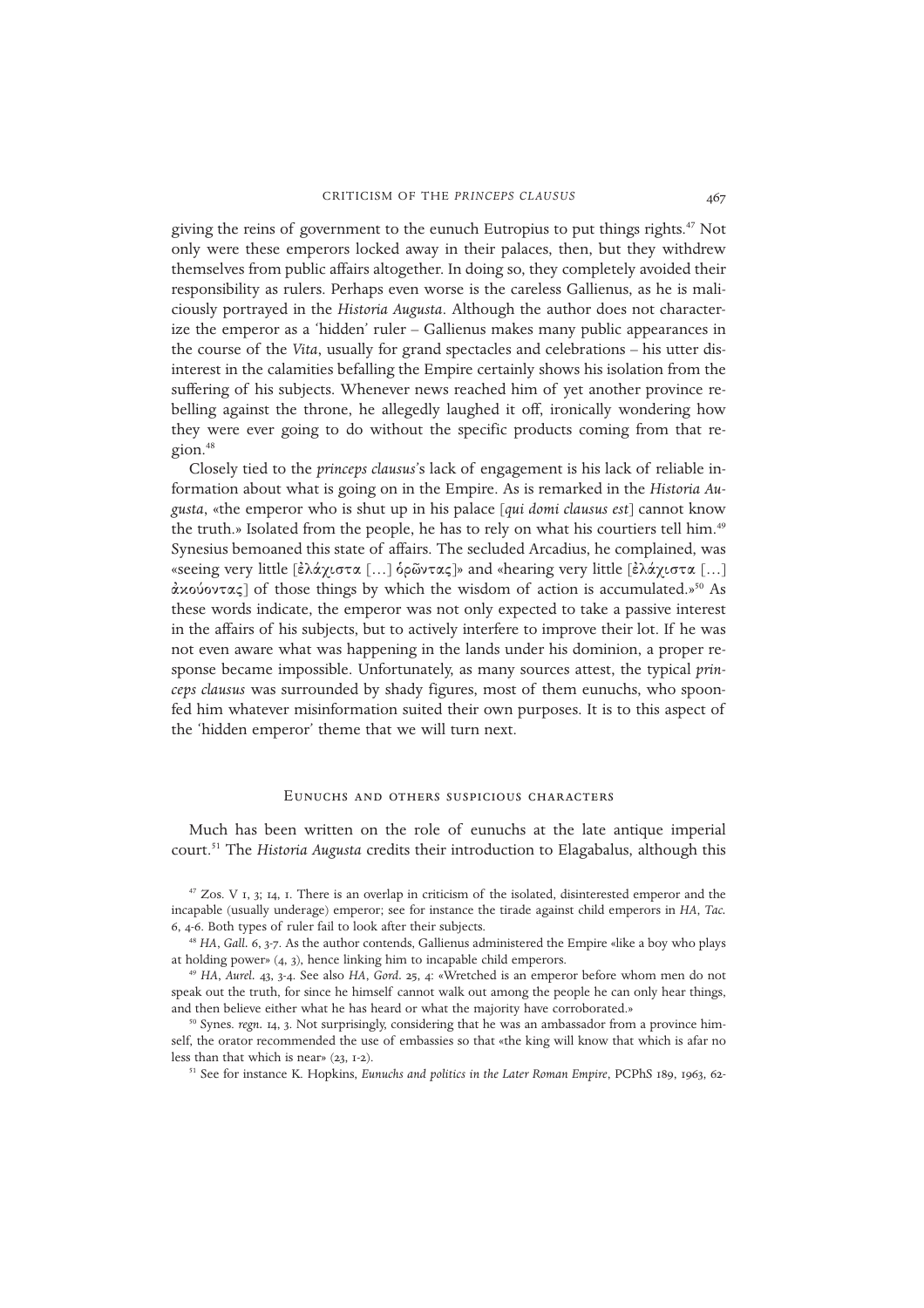may be little else than a *topos* to underline that emperor's alleged effeminacy.<sup>52</sup> Certainly, eunuchs became increasingly important figures in the palace in the fourth and fifth centuries, since their low social status made them completely dependent on the goodwill of the emperor, and their inability to procreate meant they did not pursue any benefits for their offspring. In particular, the *praepositus sacri cubiculi*, a position always filled by a eunuch, came to great prominence, even gaining the rank of an *illustris* in the early fifth century.<sup>53</sup>

Not surprisingly, traditional elites resented this rise in the fortunes of a group which they had always held in utter contempt. «Thus the noble names of ancient houses fawned upon all the foulest and most infamous men of the imperial court», Mamertinus complained in a panegyric to Julian, referring to the powerful eunuchs at the court of Constantius II.<sup>54</sup> Such scornful snobbery is reminiscent of the suspicion and distaste with which first-century senators looked down on the freedmen who rose to prominence during the reign of Claudius. Just as this group was tarred for its supposed bad influence on government in general and the emperor in particular,<sup>55</sup> numerous references in late antique sources describe the decadence and corruption allegedly introduced by eunuchs. According to Ammianus, «it must be admitted that the major part of those creatures maintained a vast nursery of all the vices, to such a degree that they infected the state with evil passions [*ut rem publicam infecerint cupiditatibus pravis*]». The praetorian prefect Timesitheus, in an undoubtedly fictitious letter addressed to Gordian III, as quoted in the *Historia Augusta*, wrote that «no one could bear it when commissions in the army were given out on the nomination of eunuchs, when labours were denied their due reward, when men who should not have been were slain or set free through caprice or bribery, when the treasury was drained, when conspiracies were fomented by those who moved cunningly about you every day [*per eos qui cotidie insidiosissime frequentabant*].»<sup>56</sup> The *Epitome de Caesaribus* records that Licinius was «a vehement suppressor of all eunuchs and courtiers, calling them worms and vermin of the palace.» Yet the most powerful accusations were uttered by Claudian, whose *In Eu-*

<sup>53</sup> Scholten, *Der Eunuch in Kaisernähe*, cit., 184-185.

<sup>80</sup>; M. Scholten, *Der Eunuch in Kaisernähe. Zur politischen und sozialen Bedeutung des* praepositus sacri cubiculi *im 4. und 5. Jahrhundert n. Chr*, Frankfurt am Main 1995; W. Stevenson, *The rise of eunuchs in Greco-Roman antiquity*, JH Sex 5, 1995, 495-511.

<sup>52</sup> *HA*, *Alex. Sev.* 34, 3; M. Kuefler, *The Manly Eunuch: Masculinity, Gender Ambiguity, and Christian Ideology in Late Antiquity*, Chicago-London 2001, 63. Hopkins, *Eunuchs and politics*, cit., 77-78 suggests that eunuchs may have gained prominence at court when Diocletian elaborated court ritual.

<sup>54</sup> *Paneg. Lat.* III (XI) 19, 4.

<sup>&</sup>lt;sup>55</sup> According to Cassius Dio, for instance, the imperial freedmen and Messalina manipulated Claudius to get rid of their enemies (LX  $14$ ,  $1)$  and sold military commands and governorships (LX  $17$ , 8).

<sup>56</sup> Amm. XXII 4, 2; *HA*, *Gord.* 24, 3. Avarice in particular was supposed to be a vice of eunuchs; according to Ammianus because they sought to compensate for their lack of children (XVIII 5, 4). Zos. V 24, 2 also speaks of the «insatiable avarice of eunuchs».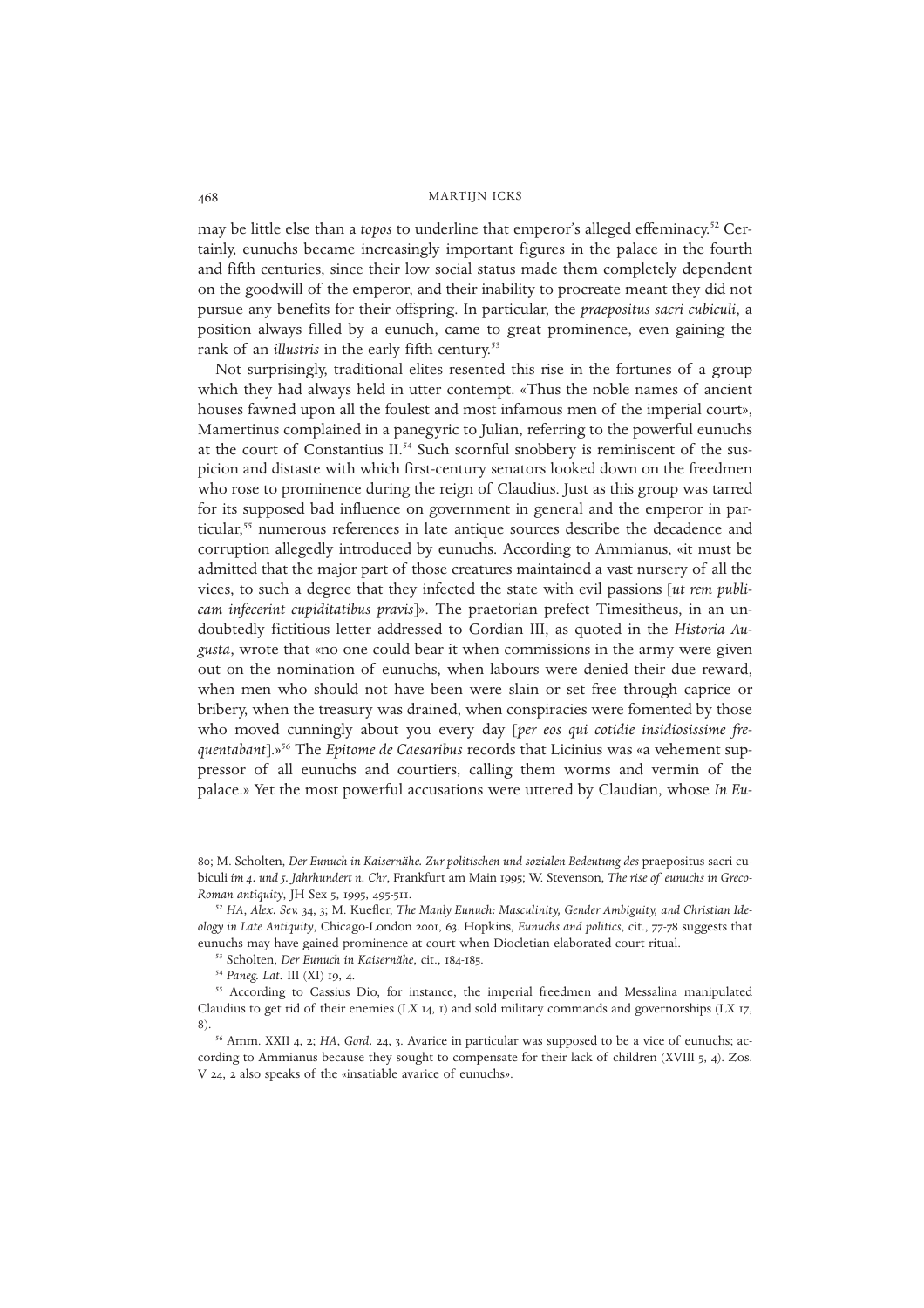*tropium* speeches are long litanies of complaint against the crimes and vices of the eunuch at the heart of power in Arcadius's Constantinople – above all his corruption and effeminacy.<sup>57</sup>

To be sure, allegations of decadence and corruption were hardly limited to eunuchs. Other powerful figures in the vicinity of the emperor, such as Stilicho and Rufinus, also received their share of criticism in this regard.<sup>58</sup> However, eunuchs were specifically criticized because they controlled the access to emperors who lived withdrawn in their palaces. The *Vita Alexandri* perhaps sums it up best:

These creatures alone cause the downfall of emperors, for they wish them to live in the manner of foreign nations or as the kings of the Persians, and keep them well removed from the people and from their friends [*qui eos a populo et amicis summovent*], and they are go-betweens, often delivering messages other than the emperor's reply, hedging him about, and aiming, above all things, to keep knowledge from him [*claudentes principem suum et agentes ante omnia, ne quid sciat*]. And since they are nothing but purchased chattels and slaves, how, pray, can they have knowledge of the right?<sup>59</sup>

Much is contained in this passage. Firstly, eunuchs are associated with the world of the 'East', a point to which I will return. They are also associated with slavery and immorality, two well-worn tropes. Most importantly, however, they are said to shield off the emperor from his friends and subjects, hence being the cause of his isolation. In the aforementioned letter of Timesitheus to Gordian III, an ominous image is conjured up of «evil men [*pessimi*]» trying to ensnare the young ruler, who «settled beforehand among themselves what to advise you about the righteous, drove away the good, introduced the abominable, and, in the end, sold all your secrets for a price.» Likewise, the author of the *Vita Aureliani* warned his readers that it was all too easy for four or five men to deceive a secluded emperor, if they agreed among themselves what they would tell him beforehand. In fact, he claimed, among the things that made emperors «evil [*malos*]» were not just a lack of restraint and abundant wealth, but also «unscrupulous friends, pernicious attendants, the greediest eunuchs, courtiers who are fools or knaves, and – it cannot be denied – ignorance of public affairs.»<sup>60</sup>

<sup>57</sup> *Epit. de Caes.* 41, 10: *tineas soricesque palatii*. For a detailed analysis of Claudian's invectives against Eutropius, see Cameron, *Claudian*, cit., 124-155; H. Schweckendiek (ed. & transl.), *Claudians Invektive gegen Eutrop (In Eutropium). Ein Kommentar*, Hildesheim-Zürich-New York 1992; and J. Long, *Claudian's* In Eutropium*: or, How, When, and Why to Slander a Eunuch*, Chapel Hill 1996. As Timo Stickler has argued, senatorial resentment against powerful eunuchs is also evident in the posthumous character assassination of Valentinian III, who came under the sway of the court eunuch Heraclius during his final months on the throne; see T. Stickler, *Der Vorwurf der Effemination als politisches Kampfinstrument in der Spätantike*, in E. Hartmann - U. Hartmann - K. Pietzner (Hrsg.), *Geschlechterdefinitionen und Geschlechtergrenzen in der Antike*, Stuttgart 2007, 277-294, part. 287-290.

<sup>58</sup> See for instance Zos. V 1, 1-3.

<sup>59</sup> *HA*, *Alex. Sev.* 66, 3.

<sup>60</sup> *HA*, *Aurel.* 43, 1-4: *iam primum, mi amice, licentia, deinde rerum copia, amici praeterea improbi, satel-*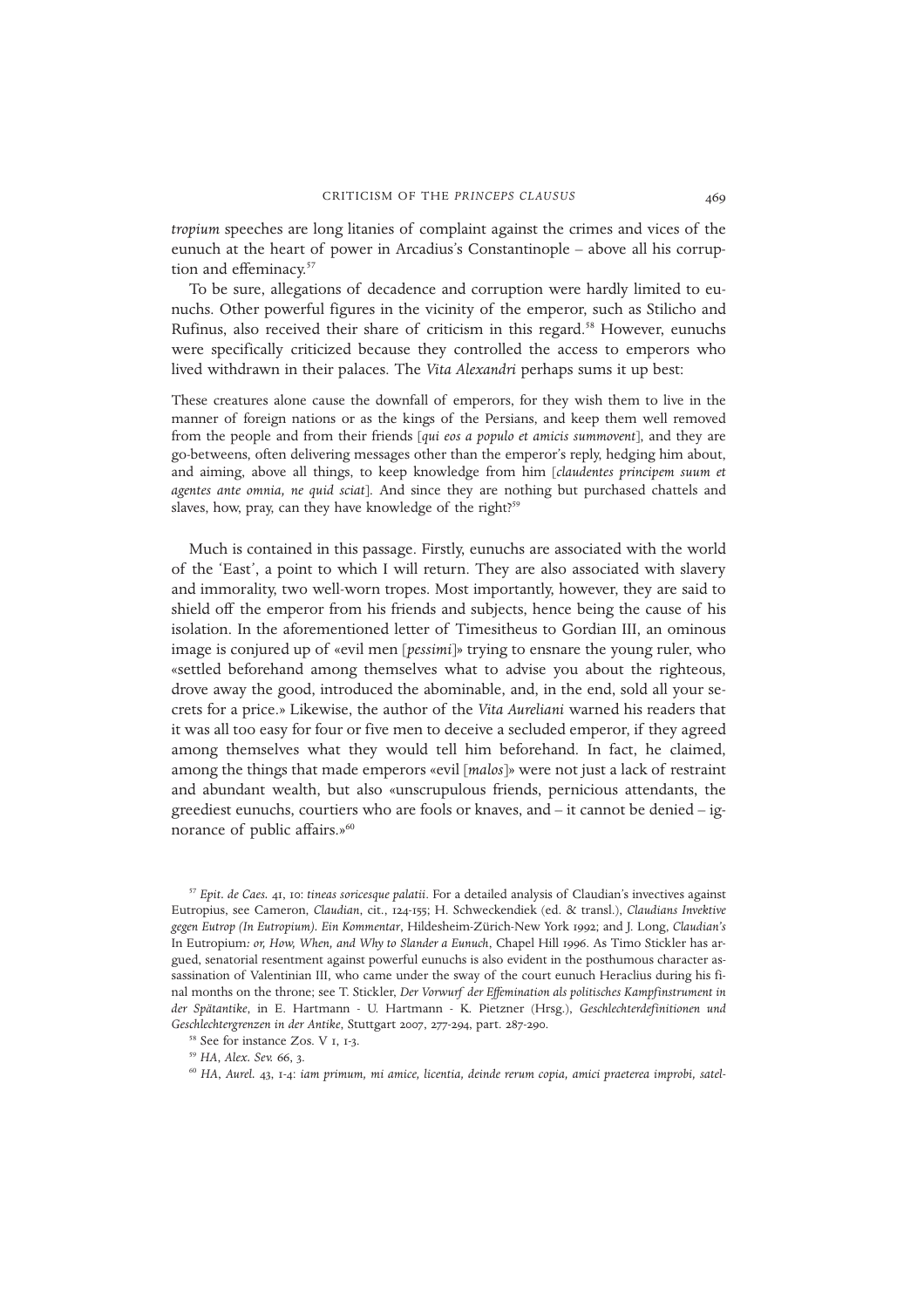Since eunuchs controlled the flows of information to and from the secluded emperor, it was all too easy for them to blacken the reputations of their enemies, prompting the monarch to take action against them. Gratian and Valentinian II, for instance, were said to have «attended to little beside the calumnies of the eunuchs who waited on them.» Likewise, court eunuchs slandered the successful general Sebastianus to Valens – an emperor who was «ready to listen to informers without distinguishing truth from falsity», according to Ammianus.<sup>61</sup> Yet the prime example of a ruler who fell under the spell of slanderous eunuchs is undoubtedly Constantius II, whose «anxious ears», as Ammianus records, «were always attentive and open to such gossip.»<sup>62</sup> With great vigour, the historian rails against Eusebius, Constantius's grand chamberlain, comparing him to «a viper swelling with abundant poison [*coluber copia virus exuberans*] and arousing its multitudinous brood to mischief». Allegedly, this unwholesome figure prompted his minions to besmirch the reputation of Ammianus's beloved commander, Ursicinus, urging them to address the emperor «amid the duties of their more private attendance, with the soft utterances of voices always childish and persuasive [*gracilitate vocis semper puerilis et blandae*]».<sup>63</sup> The ominous language is instructive. Elsewhere, the author mentions detractors who, «while performing duties of an intimate nature, by secret whispers [*per arcanos susurros*] supplied fuel for false accusations», and speaks of «muttering [*mussitantes*]», «whispered slanders [*mordaces susurrus*]» and «secret whispers [*opertis susurris*]».<sup>64</sup> In short, emphasis is put on the secretive, private sphere in which the eunuchs spread their poisonous tales. It was a sphere from which senators, military officers and other members of the Roman elite were excluded, which made it impossible for them to protect themselves against attacks.

In Greco-Roman literature, an entourage of corrupt, decadent courtiers was traditionally the hallmark of 'bad' emperors who shared these characteristics. A prominent example from late antiquity is the *Vita Heliogabali* in the *Historia Augusta*, which gives a detailed description of the debaucheries of a ruler who surrounded himself with handsome men from «the stage, the circus and the arena», and was «always ready to promote men of the basest character and the lowest calling».<sup>65</sup> Emperors who secluded themselves from the elite and spent all their time with eunuchs and other characters of dubious morality ran the risk of becoming 'infected' by their vices. Hence Synesius warned Arcadius against those at his court who were

*lites detestandi, eunuchi avarissimi, aulici vel stulti vel detestabiles et, quod negari non potest, rerum publicarum ignorantia.*

<sup>61</sup> Zos. IV 22, 4; 23, 5; Amm. XXXI 14, 6.

<sup>62</sup> Amm. XIV 11, 4: *eius aures (…) expositas semper eius modi rumoribus et patentes*. See A. Demandt, *Zeitkritik und Geschichtsbild im Werk Ammians*, Bonn 1965, 45-50 for the malicious role of courtiers (particularly eunuchs) in the work of Ammianus.

 $63$  Amm. XVIII 4, 4. Other victims slandered by Constantius's minions (not necessarily eunuchs) include the future emperor Julian (XV 2, 7-8) and the prefect Silvanus (XV 5, 3-5).

<sup>64</sup> Amm. XIV 11, 3; XX 2, 1; XXIX 1, 20.

<sup>65</sup> *HA*, *Heliogab.* 6, 4; 20, 3.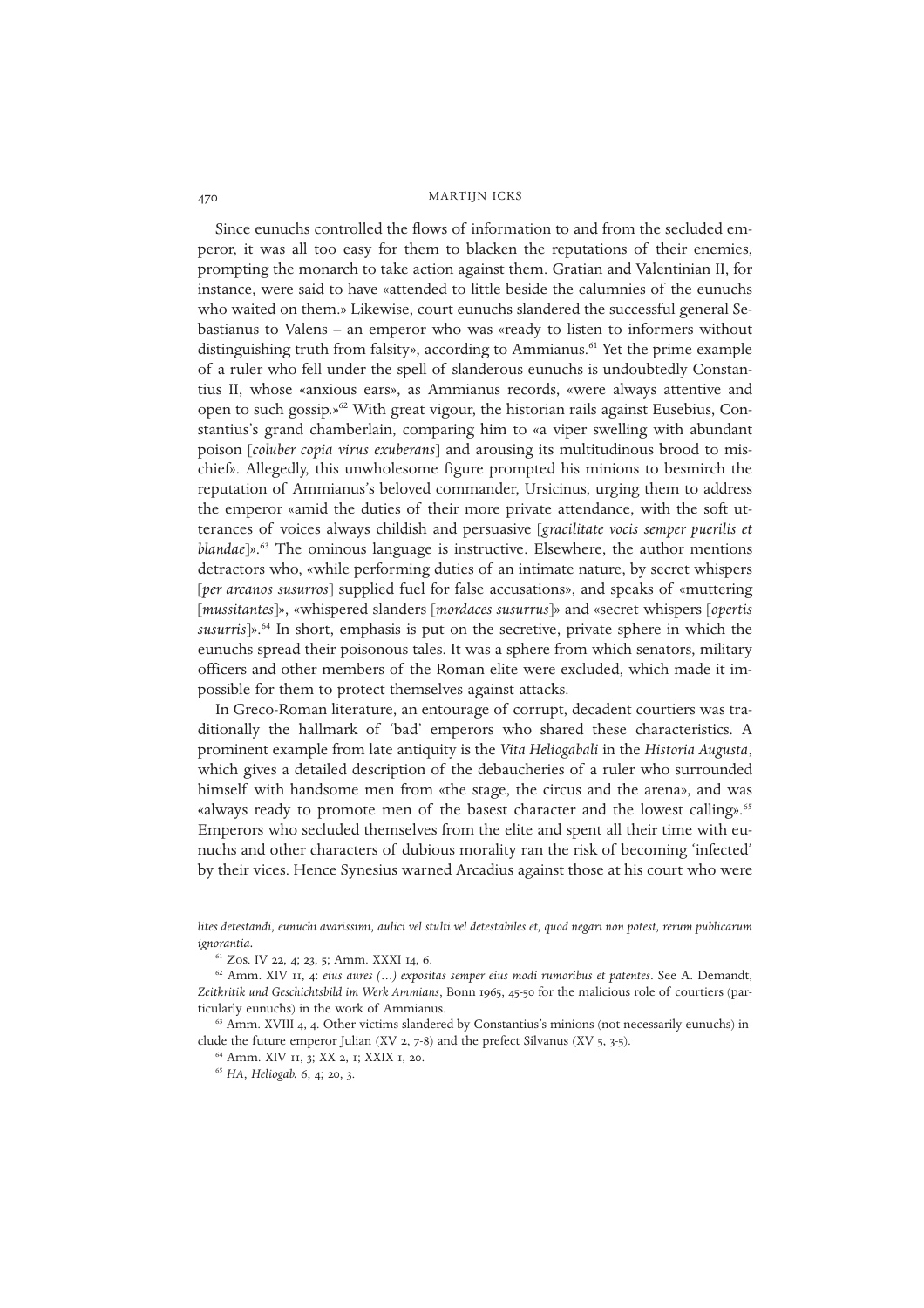«at once ready to laugh and weep without measure» and who were always «playing the buffoon with gestures, noises, and every means in their power», since they could encourage «that foggy blindness of mind [της ψυχης την άχλυν] which you have contracted from living a life not in accord with nature.» As Zosimus records, Theodosius was thoroughly corrupted by the eunuchs at his court, «influencing the emperor as they wished [τήν τοῦ βασιλεύοντος εἰς ὅπερ ἐβούλοντο μεταφέροντες γνώμην].» He squandered huge amounts of money on banquets and other excesses, thus impoverishing himself. As we have seen, Ammianus went even further, maintaining that the eunuchs who held sway at the court of Constantius II corrupted the whole state by setting a bad example.<sup>66</sup>

Imperial seclusion, then, could reflect badly on the emperor's moral standing. At the same time, it is important to note that this was not always the case. Although Ammianus went on at length about the influence of eunuchs during the reign of Constantius II, he nevertheless assessed that the emperor had lived a temperate life, characterized by «abstinence from dissipation and luxury», and that he was «so extraordinarily chaste, that not even a suspicion could be raised against him even by an ill-disposed attendant on his private life.» $67$  Likewise, Claudian took care that his fulminations against the corrupt courtiers Rufinus and Eutropius did not reflect badly on Theodosius and Arcadius.<sup>68</sup>

Another noteworthy aspect of eunuchs is their association with the world of the 'East'. Since castration was not allowed in the Roman Empire, many eunuchs did indeed originate from across the eastern border.<sup>69</sup> In Roman eyes, they had long been a typical feature of 'Oriental' courts. As Claudian exclaimed, «Let eunuchs govern the East by all means, for the East rejoices in such rulers, let them lord it over cities accustomed to a woman's sway».<sup>70</sup> Good examples of this stereotype are presented by Diodorus Siculus and Athenaeus, who describe several 'Oriental' kings in their works. Like the Roman *princeps clausus*, these rulers kept hidden in their palaces, guarded by eunuchs, with whom they shared several characteristics, like being fat, white-skinned and perfumed. Rather than engaging in warfare, these 'female-kings' preferred to spend their time on sensual pleasures, or on activities typically regarded as feminine.<sup>71</sup> The most notorious of them, the mythical Assyr-

<sup>71</sup> M. Gambato, *The female-kings. Some aspects of the representation of eastern kings in the Deipnosophistae*, in D. Braund - J. Wilkins (Eds.), *Athenaeus and His World: Reading Greek Culture in the Roman Empire*, Exeter 2000, 227-230. One example is the Assyrian king Ninyas, who «spent all his time in the palace, seen by no one but his concubines and the eunuchs who attended him, and devoted his life to luxury and idleness and the consistent avoidance of any suffering or anxiety» (Diod. Sic. II 21, 2).

<sup>66</sup> Synes. *regn.* 14, 4; Zos. IV 28, 1-3; Amm. XXII 4, 2.

 $67$  Amm. XXI 16, 5-6. Evidently, though, the historian did not refrain from criticizing the emperor in other respects, noting that he «easily surpassed the savagery of Caligula, Domitian, and Commodus» when he perceived a threat to his position (16, 8).

<sup>68</sup> Cameron, *Claudian*, cit., 69-70, 88, 128.

<sup>69</sup> Kuefler, *The Manly Eunuch*, cit., 62-63.

<sup>70</sup> Claud. *In Eutr.* 1, 427-429.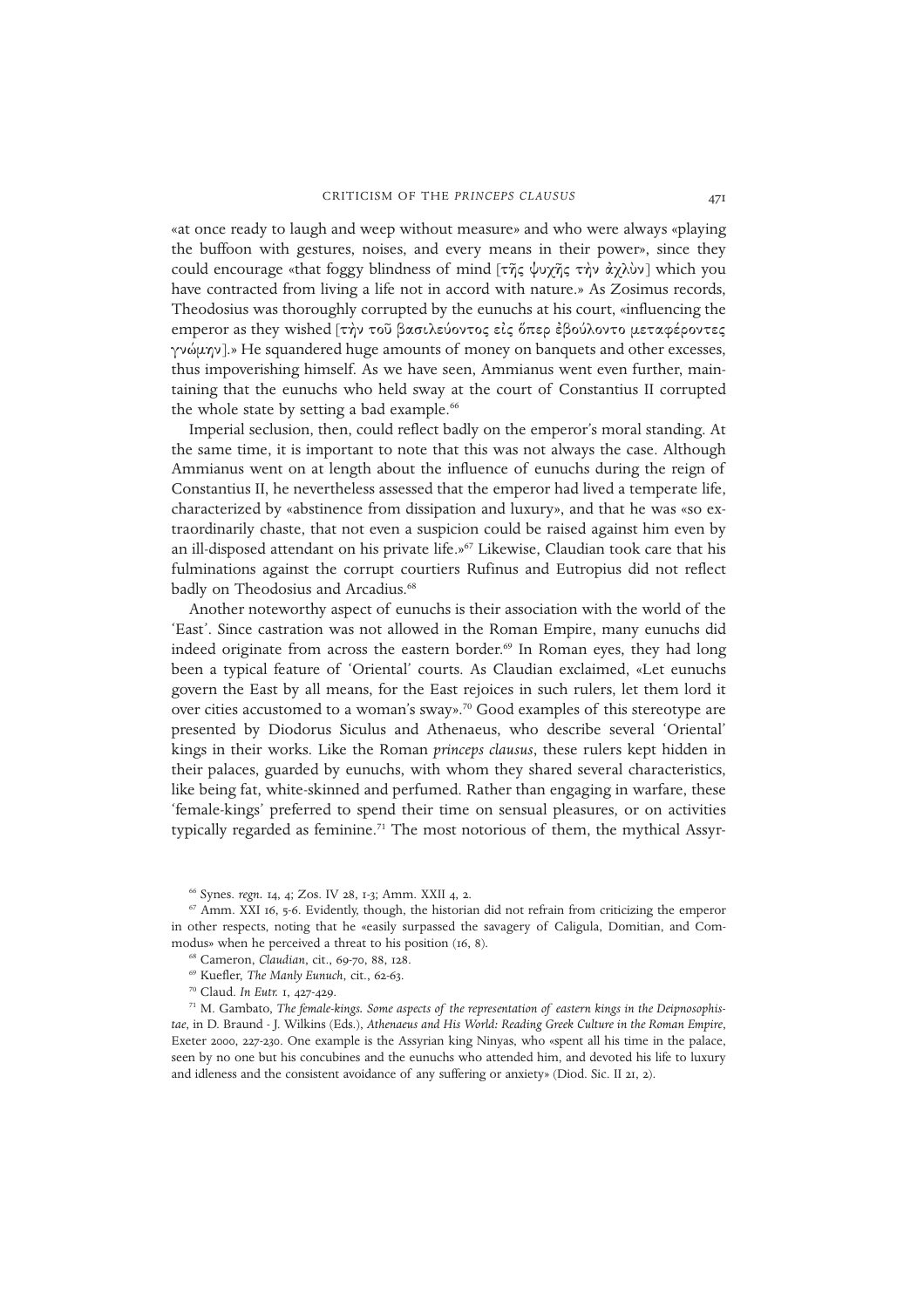ian king Sardanapalus, was allegedly never seen by anyone who did not live at the palace. He «lived the life of a woman, […] spending his days in the company of his concubines and spinning purple garments and working the softest of wool», the latter being regarded as a suitable occupation for housewives, while wearing female clothing and make-up. When the Median general Arbaces laid eyes on him – bribing a eunuch to gain access to the palace – and saw how Sardanapalus spent his days, he «despised the king as worthy of no consideration» and started a revolt.<sup>72</sup>

To my knowledge, there are no similar stories about *principes clausi* whose shameful ways are suddenly revealed to startled subjects, nor were these hidden rulers represented as completely emasculated. Nevertheless, as Matthew Kuefler has remarked, any male from the Roman elite who surrounded himself with such womanish creatures as eunuchs raised doubts about the status of his own masculinity.<sup>73</sup> Hence Ammianus wrote with scorn about the Roman senators of his day, who no longer engaged in the traditional 'masculine' activities of warfare and politics, but wasted their time on «gluttonous banquets and the various allurements of pleasures», and could be seen in public with a huge following of household staff, including, significantly, «the throng of eunuchs [*multitudo spadonum*] […], sallow and disfigured by the distorted form of their members». As the historian complained, these senators had clearly forgotten that their ancestors had won fame through «fierce wars», rather than through riches.<sup>74</sup> The same accusations – indulgence in luxury and pleasure, and a distinct lack of military prowess – were levelled against the *princeps clausus*.

#### Indolence and military passivity

Whereas Ammianus targeted the indolence of Roman senators in his famous description of life in the old capital, his contemporary Eunapius made it clear that it was imperial indolence that was chiefly responsible for the sorry state of the Empire. As he noted:

It was clear to all that if the Roman state rejected luxury  $[\tau \rho v \phi \gamma]$  and embraced war, it would conquer and enslave all the world. But God has set a deadly trait in human nature, like the poisonous gall in a lobster or thorns on a rose. For in high authority he has implanted love of pleasure  $[\tau \gamma \gamma \gamma \gamma \delta \omega \gamma \gamma]$  and ease  $[\delta \alpha \vartheta \upsilon \mu \alpha \upsilon]$ , with the result that, while they have all the means with which to unite mankind into one polity, our Emperors in their concern for the transient turn to pleasure  $[\tau \delta \eta \delta \delta \psi]$  while neither pursuing nor showing interest in the immortality which is brought by glory  $[\tau \tilde{\eta} \zeta \delta \delta \xi \eta \zeta]$ .<sup>75</sup>

<sup>72</sup> Diod. Sic. II, 23, 1; 24, 1-5.

<sup>73</sup> Kuefler, *The Manly Eunuch*, cit., 69; see also M.E. Stewart, *The Soldier's Life: Martial Virtue and Hegemonic Masculinity in the Early Byzantine Empire*, University of Queensland 2012 (unpublished).

<sup>74</sup> Amm. XIV 6, 16-17; 6, 10: *bella saevissima*.

<sup>75</sup> Eunap. fr. 55.5-10.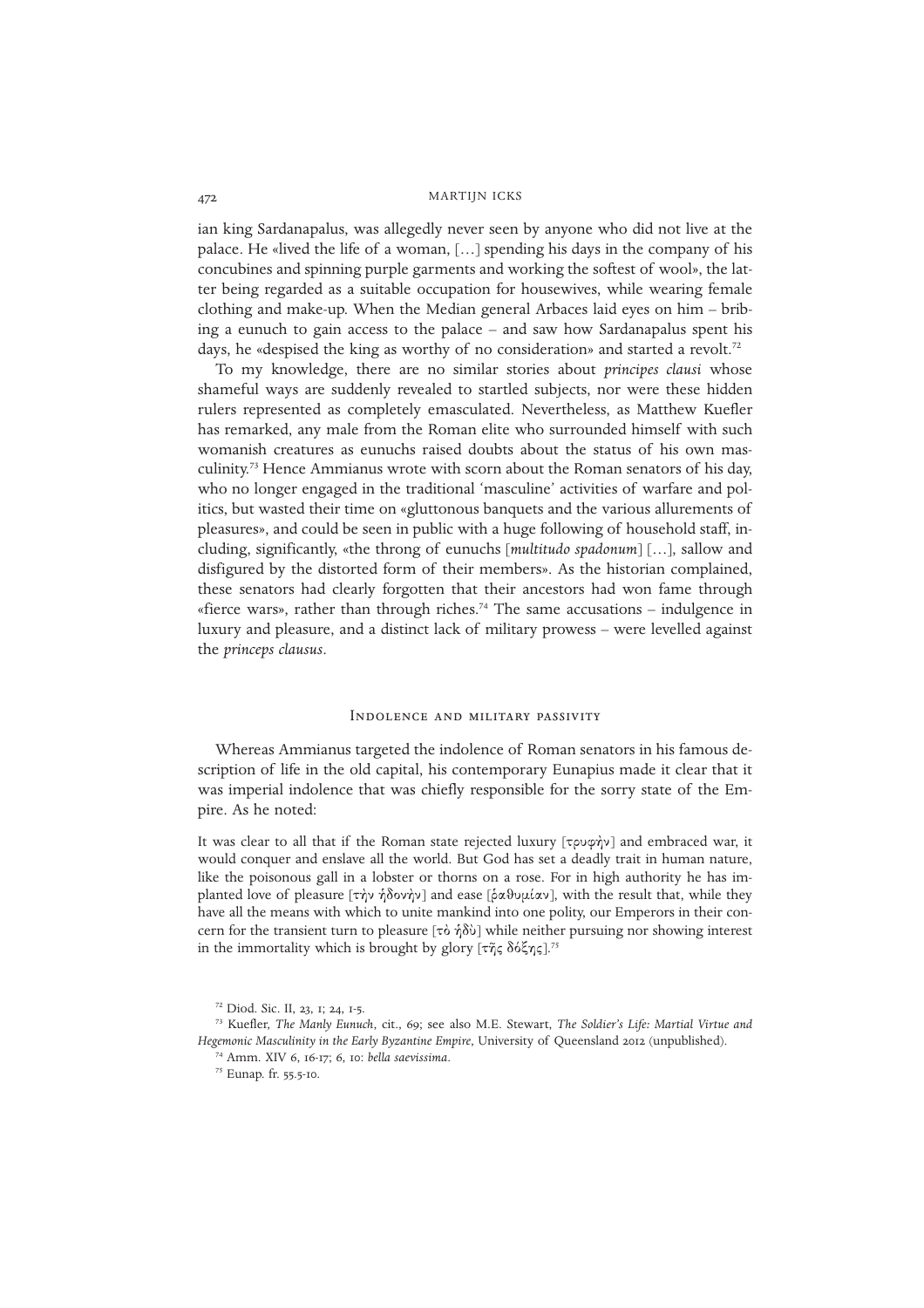Others also criticized the emperors' lack of military prowess. According to Zosimus, Theodosius became so depressed after his campaign against the usurper Maximus that, although he had been victorious, he «decided to renounce war and battles [πολέμοις μεν άπειπεῖν εγνώχει χαὶ μάχαις]» and «resumed his former way of life, with lavish feasts, constant pleasures and ostentatious shows and horseraces.»<sup>76</sup> His grandson Theodosius II was «unwarlike and lived a life of cowardice [άπόλεμος ὢν καὶ δειλία συζῶν]», Priscus alleged, since he did not fight his enemies, but preferred to buy them off. (Not surprisingly, «everything he did was under the influence of eunuchs.»)<sup>77</sup> In the sixth century, John Lydus would utter a similar complaint with regard to Zeno, who was apparently such a coward that «not even in images could he endure to look on a battle.»<sup>78</sup>

In many of these passages, the life of the soldier is juxtaposed to a life of luxury and leisure, as if these were the only two options available. This can most clearly be seen in Zosimus's portrayal of Theodosius, since for all his efforts to model the emperor as an indolent hedonist, the author could not ignore his military achievements. Hence we are presented with a ruler who is vigorously riding off to war in one scene, only to lapse back into his old vices once the battle has been won. Zosimus himself expresses amazement at Theodosius's constant fluctuation between these two opposite modes of life.<sup>79</sup> An unambiguous example of an emperor supposedly living in idleness – though not in isolation – is provided by the *Vita Gallieni* in the *Historia Augusta*. In blatant disregard of the known facts about this military active ruler, the hostile biographer remarks that Gallienus «surrendered himself to lust and pleasure [*libidini et voluptati se dedidit*]» and showed himself «so careless of public affairs that his name was not even mentioned to the soldiers.» As a consequence of this indolent attitude, he claims, many of his troops joined Postumus, who rebelled against the throne and founded the Gallic Empire.<sup>80</sup> Likewise, most of the *Vita Heliogabali* is one long inventory of the boy emperor's luxuries and debaucheries, from the organization of colour-themed banquets to the deliverance of speeches before the gathered prostitutes of Rome – activities which thoroughly disgusted the praetorians and prompted them to overthrow him.<sup>81</sup>

Evidently, the link between indolence and lack of military prowess was not first forged in late antiquity. We need only recall Cassius Dio's portrayal of the young Commodus, who hastily abandoned his father's war on his accession, since he «hated all exertion [μισόπονός τε ὢν] and craved the comfortable life of the city.»<sup>82</sup>

<sup>81</sup> *HA*, *Heliogab.* 18, 2; 26, 3-4. See M. Icks, *The Crimes of Elagabalus: The Life and Legacy of Rome's Decadent Boy Emperor*, London 2011, 108-115 for a brief discussion of the emperor's excesses in the *Vita Heliogabali*.

 $82$  Dio LXXIII 1, 2.

<sup>76</sup> Zos. IV 50, 1.

<sup>77</sup> Priscus, fr. 3, 1.

<sup>78</sup> Lydus, *Mag.* III 45.

<sup>79</sup> Zos. IV 50, 1-2.

<sup>80</sup> *HA*, *Gall.* 3, 6; 1, 3; 4, 3.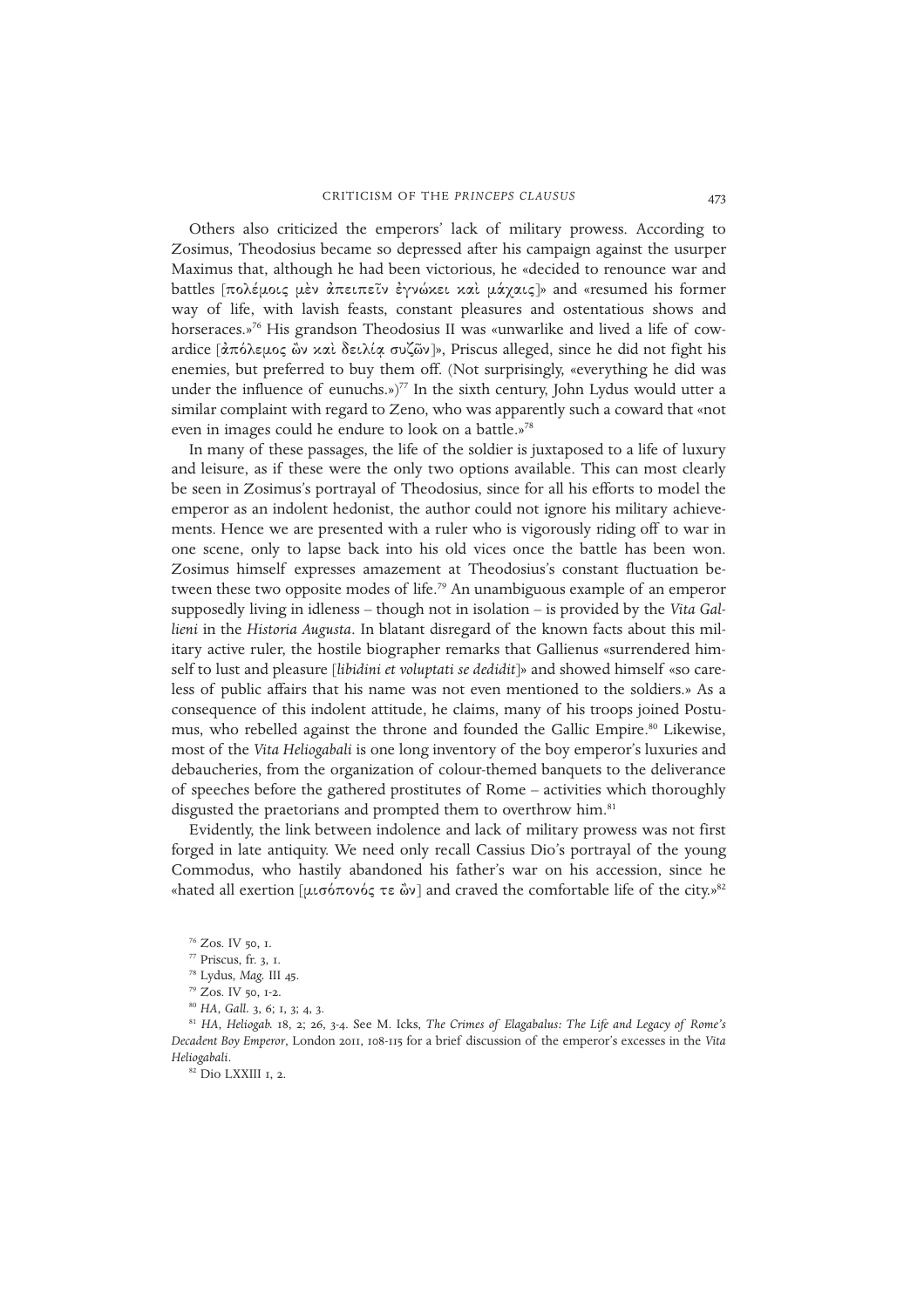However, the indolence of Commodus, Nero and other notorious 'inactive' emperors from the principate had always been presented as a personal flaw, whereas authors from late antiquity tended to perceive imperial  $\tau \rho \nu \varphi \gamma$  and  $\eta \delta \nu \gamma$  as structural problems. Eunapius, as we have seen, spoke of the emperors' love of luxury and pleasure in general terms. Sidonius Apollinaris, praising the recently acclaimed Avitus, associated decadence and inactivity with the Theodosian dynasty as a whole, lamenting that the Romans had been «content to bear even the vices of an ancient stock and to tolerate, more from custom than by reason of just claim, a house that had been wont to be invested with the purple.»<sup>83</sup> A century later, John Lydus complained that «indolence had weakened those who have previously reigned as emperors», and that «men of yesteryear had renounced with military activities even the care itself, so to speak, of the affairs of state  $[\times \alpha \times \alpha]$   $\sim$   $\alpha$  $\rightarrow$   $\alpha$  $\rightarrow$ άμα τοῖς ὅπλοις καὶ αὐτὴν τὴν μέγρι λόγων φροντίδα τῶν κοινῶν άποπτυσάντων].» He even claimed that this passivity had been formally institutionalized, alleging that Theodosius had issued a law forbidding emperors to wage war in person.<sup>84</sup>

It should be stressed that not every emperor who lacked military prowess and wallowed in luxury was necessarily a *princeps clausus*. After all, the *Historia Augusta* presents neither Elagabalus nor Gallienus as rulers who kept hidden from their subjects – at least not from those who dwelled in the capital. Ammianus Marcellinus describes Constantius II as an emperor who was «drenched with awful gore» from all the civil wars he fought – in other words, as an 'active' leader, even if his activities were immoral – yet at the same time presents him as a man who was heavily influenced by his wives, eunuchs and other courtiers; a trait often associated with passive, secluded rulers.<sup>85</sup> These courtiers, Ammianus relates, defiled the palace with their vices and extravagances, so that «the place of triumphs won in battle was taken by those gained at the table», and military discipline grew lax.<sup>86</sup> The images of the indolent emperor and the *princeps clausus*, then, are not always congruous, yet the literary sources frequently associate imperial seclusion with military passivity, while the latter could be connected to indulgence in luxury and sensual pleasures. As we have seen, the locked-up Valentinian II was demoted «almost below the position of a private person [*paene infra privati modum redacto*]», since none of the soldiers obeyed his commands. The Western emperors, as Sidonius Apollinaris complained, stayed «closely confined [*clauso*]» while plunderers ravaged the Empire. Honorius was apparently more interested in the fate of his chickens than in that of Rome. In contrast, his father Theodosius not only showed himself regularly to his

<sup>83</sup> Eunap. fr. 55.5-10; Sid. Apoll. *Carm.* 7, 541-543.

<sup>84</sup> Lydus *Mag.* II 15-16; 11; III 41.

<sup>&</sup>lt;sup>85</sup> Amm. XXI 16, 15-16. Another instance where the themes of the secluded and the indolent emperor do not match up is Zosimus's hostile portrayal of Theodosius, who is said to have «commenced his reign in luxury and indolence», yet was also accessible to all who wished to see him (IV 27, 1).

<sup>86</sup> Amm. XXII 4, 4; 4, 6.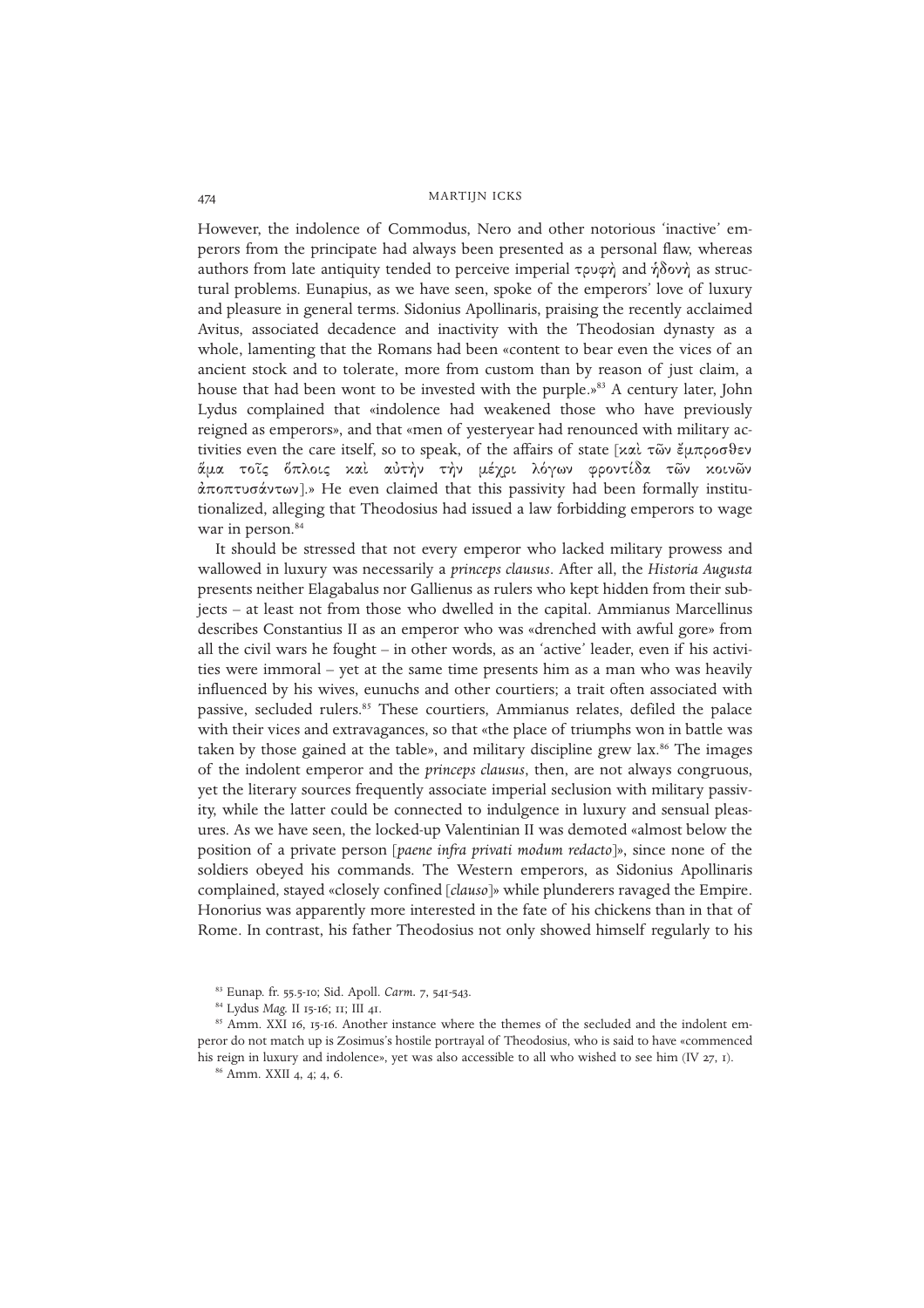subjects, but also engaged in warfare «so frequently that your countenance is almost as well known to the barbarians as it is to us» – praise which neatly ties the emperor's visibility to his active military role.<sup>87</sup>

Imperial seclusion, luxurious living and military passivity are all brought together in the most elaborate description of a *princeps clausus*, Synesius's *De regno*. The orator sneered at the emperor's passive, secluded lifestyle, accusing him of rejoicing only in «the pleasures of the body» and hence of living «the life of a polyp of the sea  $[\beta$ ίον [...] θαλαττίου πνεύμονος].»<sup>88</sup> Arcadius, he claimed, would only walk on earth if it were sprinkled with gold-dust brought from distant regions, and exhibited luxury «even in the straps of [his] sandals». Had the Empire not fared better, he inquired, «when men living in the throng, blackened by the sun, led armies to battle, and bearing themselves in all other respects simply and artlessly [άφελῶς τε καὶ αὐτοσκευῶς], instead of in a manner suggestive of the dithyramb and the tragic stage»?<sup>89</sup> The comparison highlights how the profession of actor was looked down upon by the Roman elite, suggesting artificiality, as if Arcadius was only pretending to be a true emperor.<sup>90</sup> We have already discussed the exemplary case of the soldier emperor Carinus. Another supposedly rough, no-nonsense ruler is celebrated in the *Historia Augusta*, which claims that the pretender Pescennius Niger «took his meals in front of his tent and in the presence of all his men, and ate the soldiers' own fare, too; nor did he ever seek shelter against sun or against rain if a soldier was without it.»<sup>91</sup> This well-worn trope dates back to the principate, with the likes of Trajan, Hadrian and Caracalla allegedly all sharing the hardships of military toil with their men.<sup>92</sup>

To Synesius, a king was first and foremost «a craftsman of wars, just as the cobbler is a craftsman of shoes.» Therefore, he urged that Arcadius should come out of his palace to inspect his troops and to practice arms besides them, riding horse and hurling javelins, so that he earned the right to call them 'fellow soldiers'.<sup>93</sup> It is striking how much emphasis the orator puts on visibility in describing the emperor's military role:

Now when a king exercises his body, keeps the field, and spends his youth in armour, all the cities are spectators [οί πανταχοῦ δῆμοι θέατρόν εἰσι]. For he draws the eyes of all present upon him, and no one can endure to look elsewhere [ούδεις άλλαχόσε βλέπειν άνέχεται]

<sup>87</sup> Greg. Tur. *Franc.* II 9; Sidon. *carm.* 5, 354-360; Procop. *Vand.* I 2, 25-26; *Paneg. Lat.* II (XII) 22, 1.

<sup>88</sup> Synes. *regn.* 14, 3.

<sup>89</sup> Synes. *regn.* 15, 6-7.

<sup>90</sup> See C. Edwards, *The Politics of Immorality in Ancient Rome*, Cambridge 1993, 98-136 for Roman perceptions of actors and the theatre.

<sup>91</sup> *HA*, *Pesc. Nig.* 11, 1. Likewise, Ammianus claims that the brave ancestors of the indolent Roman senators of his day did not differ from the common soldiers «in wealth, mode of life, or simplicity of attire [*nec opibus nec victu nec indumentorum vilitate*]» (XIV 6, 10).

<sup>92</sup> Trajan: Plin. *pan.* 13; Hadrian: Dio LXIX 9, 3-4; Caracalla: Dio LXXVIII 13, 1-2.

<sup>93</sup> Synes. *regn.* 13, 7.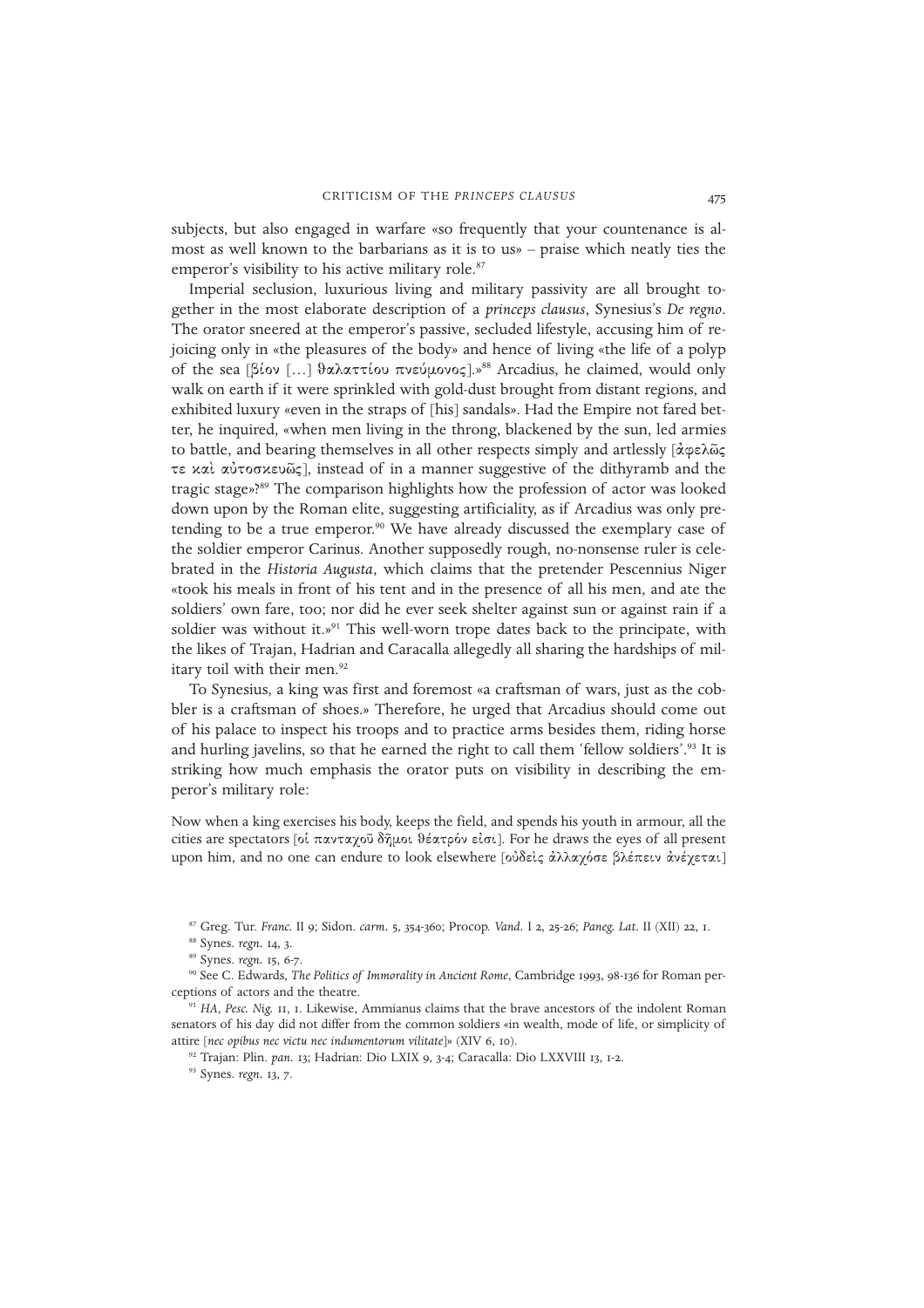when a king does anything conspicuously; every act of a king passing into a song rings in the ears of all men. And this custom is capable of bringing goodwill towards him in that the spectacle of a king is not a rare one to his soldiers, and his goodwill greatly strengthens the spirit of the troops.<sup>94</sup>

The emperor, in short, had to put himself on display, but in doing so, he did not 'subject' himself to the gaze of his subjects, like gladiators and other infamous creatures did, but rather controlled it, forcing everyone to look at him and acknowledge him as their military leader. Other authors likewise held that emperors should be battle commanders and capable fighters. The latter stands in marked contrast to the principate, when emperors were not commended on their active participation in battle. Themistius, praising Theodosius, remarked that «it is appropriate for the king to command infantry, cavalry, generals and squadron commanders, while also, as far as he himself is concerned, should it so happen, fight well on foot and on horseback, shoot arrows straight and throw the javelin.» In one of Claudian's panegyrics, that same emperor admonished his son Honorius to be a capable warrior, once again contrasting the hardships of military duty with a life of luxury and leisure: «Not for thee let spacious tents overflow with princely delights, nor luxury don arms and drag to the standards her unwarlike train. Though the storm winds blow and the rain descends yield not to them and use not cloth of gold to guard thee from the sun's fierce rays.»<sup>95</sup>

Such notions of the emperor's role as a battle commander were heavily gendered. As Zosimus knew, military campaigns were «manly and demanding tasks [ $\tau\dot{o}$ ] άνδρωδέστερον καὶ ἐπίπόνον καὶ τληπαθὲς].» Rome's past as a conquering nation had caused it to adopt the figure of the soldier as a standard for masculinity. Not just individual Roman men, but the Roman people as a whole were supposed to possess superior *virtus*, and hence to be more masculine than foreign nations.<sup>96</sup> However, the Romans' confidence in their own martial prowess had been dealt a severe blow by Valens' disastrous defeat against the Goths in AD 378.<sup>97</sup> Ammianus fondly recalled the reign of Marcus Aurelius, when «after calamitous losses the state was presently restored to its former condition, because the temperance of old times was not yet infected by the effeminacy of a more licentious mode of life, and did not crave extravagant feasts or shameful gains.» Since then, things had deteriorated. When Constantius II's eunuchs held sway, the historian relates, this had such dev-

<sup>94</sup> Synes. *regn.* 13, 2-3.

<sup>95</sup> Them. *Or.* 15, 187d; Claud. *cons. Hon. IV* 337-341. Yet another example is provided by the *Historia Augusta*, which praises Probus for waging numerous wars and performing many martial deeds «with his own hand [*multa manu sua fecit*]» (*Prob.* 22, 1-3).

<sup>96</sup> Zos. IV 50, 2; Stewart, *The Soldier's Life*, cit., 20-21. For notions of *virtus* and Roman manliness, see also W. Eisenhut, Virtus romana. *Ihre Stellung im römischen Wertsystem*, Munich 1973; M. Gleason, *Making Men: Sophists and Self-Presentation in Ancient Rome*, Princeton 1995; and M. McDonnell, *Roman Manliness:* Virtus *and the Roman Republic*, Cambridge 2006.

<sup>97</sup> J. Matthews, *Western Aristocracies and Imperial Court, A.D. 364-425*, Oxford 1975, 99. See also Stewart, *The Soldier's Life*, cit., 53-54.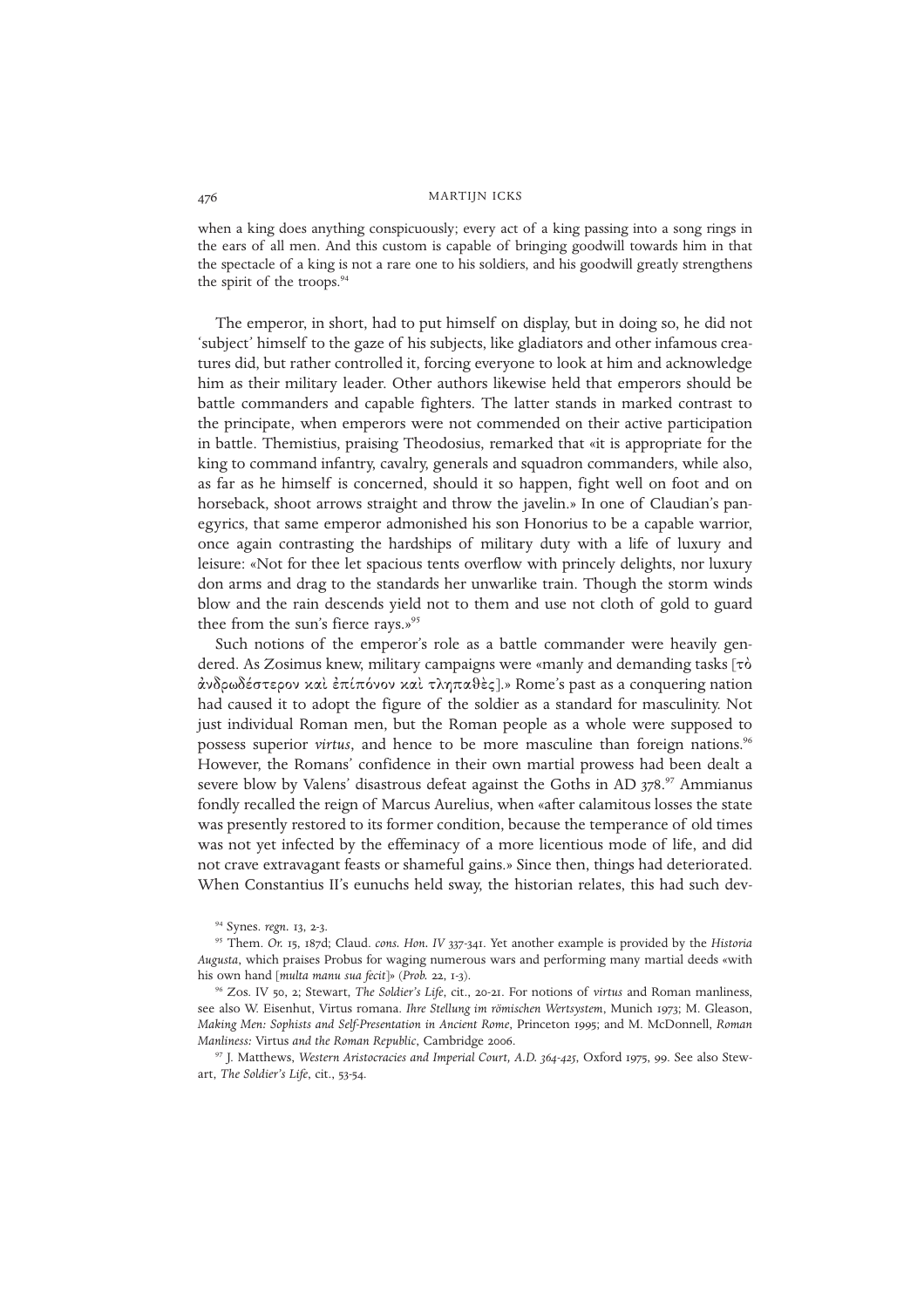astating effects on military discipline that «in place of the war-song the soldiers practiced effeminate ditties [*miles cantilenas meditaretur pro iubilo molliores*]», while «the warriors' bed was not a stone (as in days of yore), but feathers and folding couches.»<sup>98</sup>

The *princeps clausus* could be regarded as another sad product of this decline in Roman manliness. Synesius drew a comparison between familial and state affairs, remarking that «the same organization holds good for the state as in the family; the male element must defend and the female occupy itself with the care of the household within.» By implication, emperors who did not ride forth into battle, but preferred to spend their days in the palace, could not lay claim to true manhood. Hence Sidonius Apollinaris praised the military exploits of his addressee Avitus in his AD 455 panegyric, but scorned the emperor's predecessor, the unwarlike Valentinian III, as a useless *semivir*. 99

The indolent life that *principes clausi* were imagined to live at court only underlined their lack of manliness. It was bad enough that they surrounded themselves with effeminate eunuchs; on top of that, the wealth and extravagances of palace life sapped them of their masculine strength. Needless to say, *luxuria* was hardly a new vice in late antiquity. It was often assumed to have infected Rome after its armies brought back the fabulous wealth of the East in the time of the great Republican conquests.<sup>100</sup> *Luxuria* could be a symbol of status, but it was also a symbol of decadence, since it caused *mollitia*, effeminate softness. Men possessing this trait were characterized by their exotic clothing, feminine ways and inclination to sexual passivity - a feature which was in turn associated with military defeat.<sup>101</sup> The author of the *Historia Augusta* closely linked *luxuria* to effeminacy in the case of Elagabalus, presenting the emperor as a paragon of both unmanliness and excessive wealth. Among many other things, he mentions that the young ruler «even wore jewels on his shoes» and would like to wear a jewelled diadem, «in order that his beauty might be increased and his face look more like a woman's.» Likewise, Pacatus denigrated some unspecified predecessors of Theodosius as «foppish and effeminate fellows [*delicati illi ac fluentes*]», relating how they floated roses in their drinking bowls in winter, ordered food from the farthest East, and indulged in numerous other excesses. In the same speech, he characterized many of the em-

<sup>98</sup> Amm. XXXI 5, 14; XXII 4, 6: *cum miles cantilenas meditaretur pro iubilo molliores*.

<sup>99</sup> Synes. *regn.* 19, 6; Sidon. *carm.* 7, 359. See Stickler, *Der Vorwurf der Effemination*, cit. for accusations of effeminacy against Valentinian III. In a sense, the worst indictment of an emperor's masculinity can be found in Claudian's first invective against Eutropius. Even though the eunuch's military exploits and triumph are the target of acid mockery, it was Arcadius who let this «slave» and «effeminate» fight on his behalf – although Claudian is of course careful not to bring this up.

<sup>100</sup> N.M. Ray, *Luxury*, in R.S. Bagnall *et al*. (Eds.), *The Encyclopedia of Ancient History*, Vol. 8, Malden, MA 2012, 4175-4178.

<sup>101</sup> Edwards, *The Politics of Immorality*, cit., 63-97.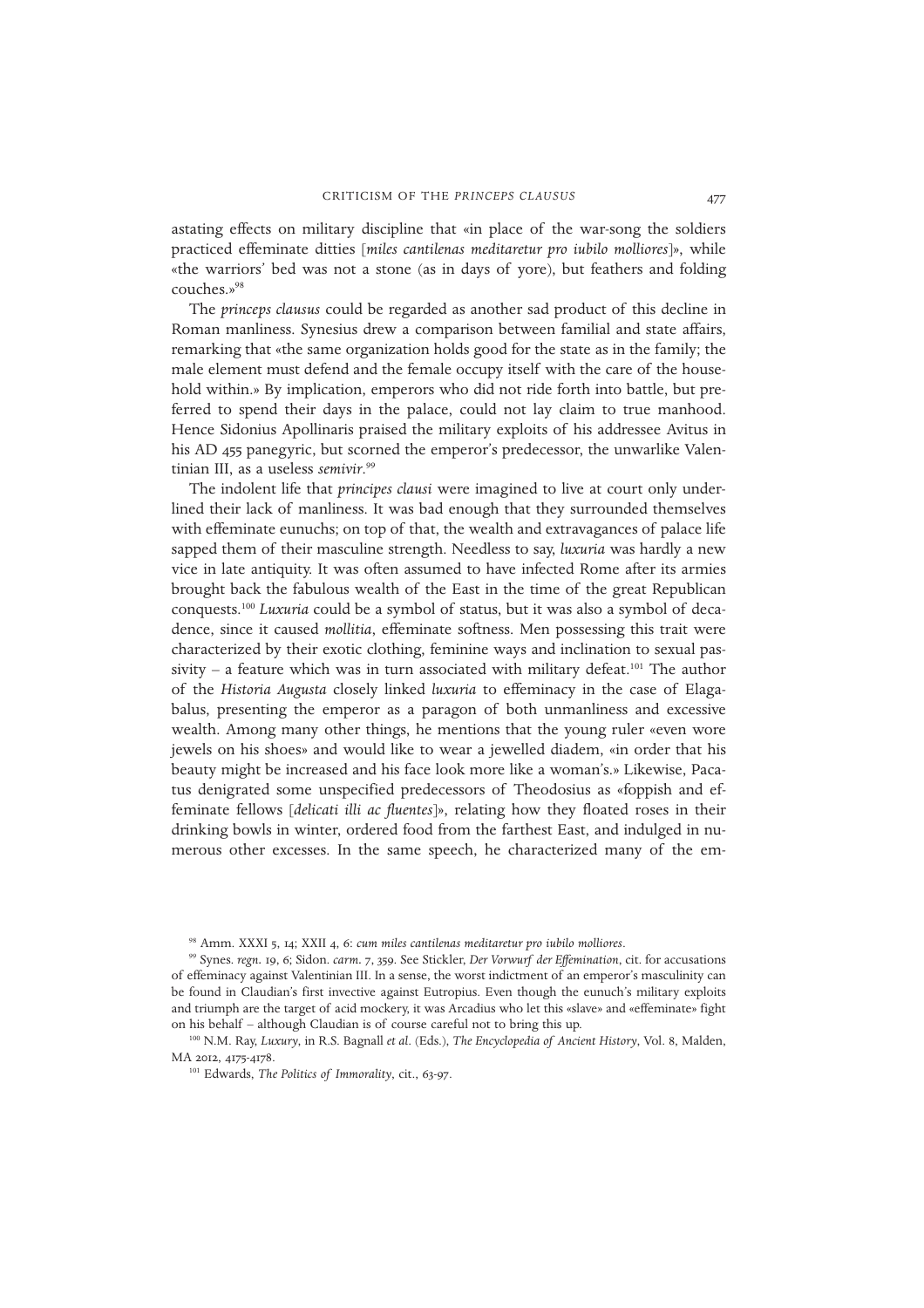peror's predecessors – presumably the ones he referred to before – as *principes clausi*. 102

Philostorgius described the contrast between the 'passive' Arcadius and his 'active' minister Rufinus in gendered terms. Whereas the latter was apparently tall and had a «manly disposition  $\lceil \frac{\dot{\alpha}}{\dot{\alpha}} \frac{\delta}{\dot{\alpha}} \frac{\delta}{\dot{\alpha}} \frac{\delta}{\dot{\alpha}} \rceil$ », recognizable by «the quick glance of his eye and the eloquence of his tongue», the emperor was «short of stature and weak in bodily frame» – and hence clearly falling short of the masculine ideal. As Philostorgius has it, «the sloth of his natural disposition  $[\tau \gamma \gamma \tau \eta \zeta \psi \gamma \eta \zeta \nu \omega \theta \epsilon (\alpha \nu)]$ showed itself in his speech, and in the blinking of his eyes, which remained closed like those of persons asleep, and were kept open with an effort.»<sup>103</sup> Even though there is no mention of luxury in this passage, Arcadius's indolence clearly marked him as inferior to the 'manly' Rufinus. The contrasting descriptions of both men's eyes confirm the impression: if the gaze of a strong leader was supposed to dominate, the emperor could learn a thing or two from the minister who actually ran his Empire for him.

#### Pomp and ceremony

Like excessive wealth and licentious living, an emphasis on court ceremony was not limited to emperors who remained hidden from their subjects. However, it carried connotations of inaccessibility, evoking the image of a ruler who could only be encountered in a highly formalized environment which was guided by strict rules. When Synesius told the anecdote of Carinus and the Parthian embassy, he was praising the emperor's accessibility as well as his modest way of life. Likewise, Pacatus favourably compared the accessibility of Theodosius to the seclusion of emperors who insisted that they should be consulted «with reverence and in secret», while «a carefully arranged solitude and widely imposed silence protected them like a rampart as they lay buried in the shade of their abode.» The imposed silence is a reference to the *silentiarii* who hushed everyone in the emperor's presence into quietness, hence creating an atmosphere of reverence.<sup>104</sup> Ancient authors usually attribute the introduction of such elaborate court ceremony – in particular the *adoratio purpurae*, or kissing of the imperial purple – to Diocletian,<sup>105</sup> although we now

<sup>102</sup> *HA*, *Heliogab.* 23, 4-5: *quo pulchrior fieret et magis ad feminarum vultum aptus*; *Paneg. Lat.* II (XII) 14, 1-2; 21, 3-4.

<sup>103</sup> Philost. *h.e.* XI 3. Arcadius's sleepiness is reminiscent of his imperial brother, who was said to act «as if awaked from a deep sleep» when the East sent him military aid against the Goths (Zos. VI  $8, 2-2)$ 

<sup>104</sup> *Paneg. Lat.* II (XII) 21, 3; Alföldi, *Die monarchische Repräsentation*, cit., 38.

<sup>105</sup> Aur. Vict. *Caes.* 39, 2-4; Eutr. 9, 26; Amm. XV 5, 18; Hier. *chron.* 2311. Interestingly, Lactantius puts the blame on Galerius (*mort. pers.* 21, 1-2), undoubtedly because that emperor featured as the main villain in his work.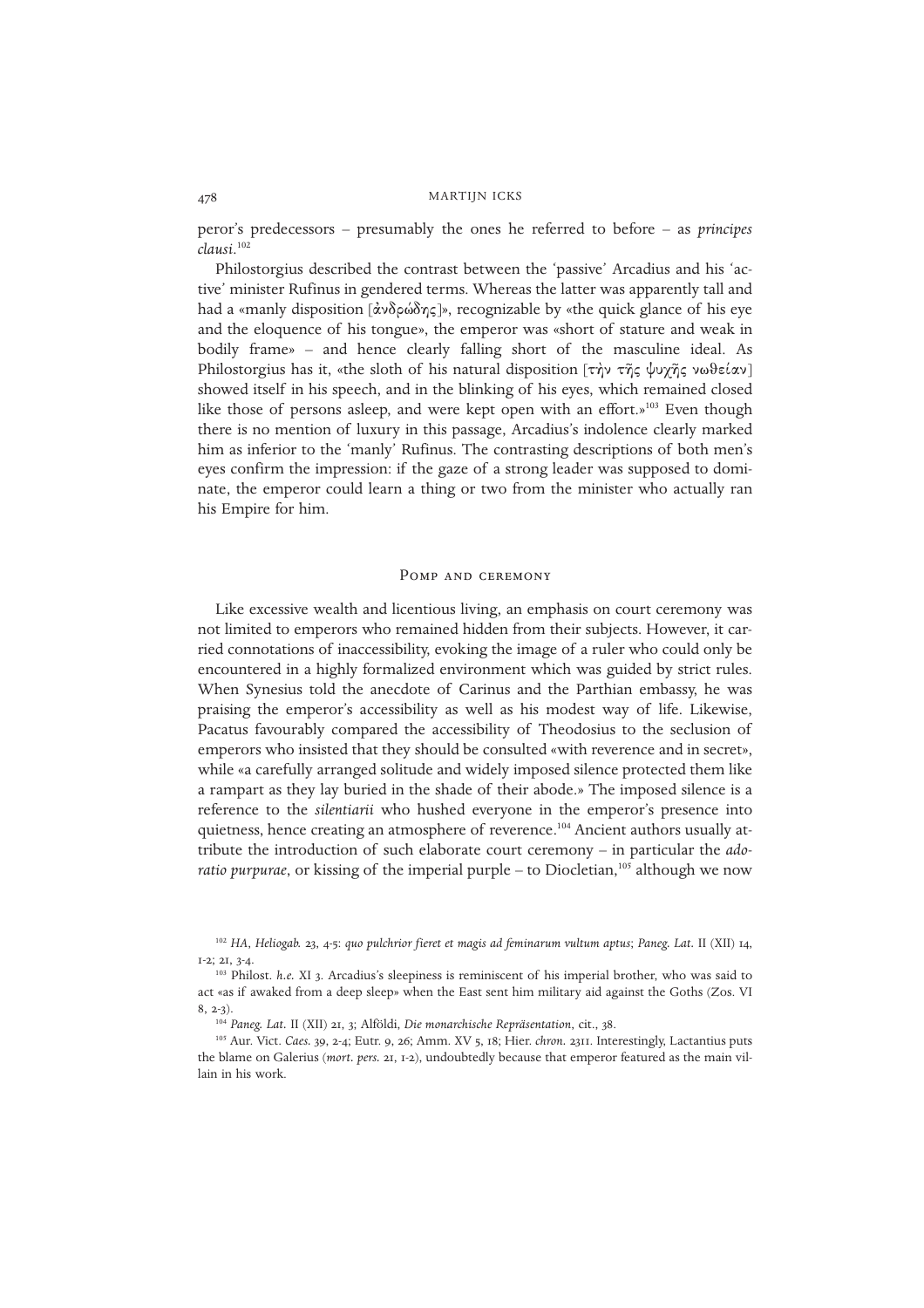know that in fact the emperor only formalized developments which were already well under way.<sup>106</sup>

Tellingly, many regarded this court ceremonial as something deeply 'un-Roman', often remarking on its 'Oriental' origins. They also associated it with opulence, another typically 'Oriental' feature. Eutropius remarked that Diocletian introduced a custom – namely, prostration – which was «more in keeping with royal usage than with Roman liberty [*regiae consuetudinis formam magis quam Romanae libertatis*]», while in the same breath remarking that «he had his clothing and shoes decorated with gems, whereas previously the emperor's insignia comprised only the purple robe, the rest of his dress was ordinary.» Lactantius, attributing the introduction of prostration to Galerius, alleged that the emperor was prompted to do so after defeating the Persians, «whose usage and custom it is to bend themselves over as slaves to their kings».<sup>107</sup>

As Andreas Alföldi has remarked, Greco-Roman authors loved to contrast *Romana libertas* to *servitus Persica*, depicting as tyrants those rulers who displayed themselves in fancy clothes and insisted on prostration.<sup>108</sup> In the *Historia Augusta*, the 'good' emperor Severus Alexander broke with his 'bad' predecessor Elagabalus, who had introduced imperial adoration *regum more Persarum*. Moreover, he wisely banished all of Elagabalus' eunuchs from court, not wishing to lead the secluded life of a Persian king.<sup>109</sup> The anonymous biographer thus linked imperial isolation to elaborate court ceremony and put both in an 'Oriental' context. Perhaps he meant to evoke images of Sardanapalus and other 'female-kings' from the East who spent their days in secluded luxury.<sup>110</sup>

In Synesius's speech on the monarchy, the *princeps clausus* is associated with great displays of wealth. At first glance, it may seem curious to link secluded rulers to any kind of display, yet Synesius is speaking primarily about scenes taking place in the confines of the palace, before a select audience of «men who may lawfully behold you [ἀνθρώπων οἶς θέμις ὁρᾶν]», as he formulates it, and who therefore «alone are happy among the senators [μόνοι τῶν βουλευτῶν εὐδαίμονες].» In the same passage, the orator rebukes Arcadius for the fact that «you cannot go into the council-chamber of your peers when you have to exercise the rule belonging to

<sup>106</sup> Alföldi, *Die monarchische Repräsentation*, cit., 58-59. For more on the *adoratio purpurae*, see W.T. Avery, *The '*adoratio purpurae*' and the importance of the imperial purple in the fourth century of the Christian era*, MAAR 17, 1940, 66-80.

<sup>107</sup> Eutr. 9, 26; Lact. *mort. pers.* 21, 2. Eunuchs could also be associated with 'Oriental' pomp; see for instance Claud. *in Eutr.* 1, 414-416.

<sup>108</sup> Alföldi, *Die monarchische Repräsentation*, cit., 1970, 9-25.

<sup>109</sup> *HA*, *Alex. Sev.* 18, 3; 66, 3. The *Historia Augusta*'s professed loathing of imperial adoration is well summed up by Maximinus Thrax, who chastened his haughty son with the words «God forbid that any free man should ever print a kiss on my feet» (*Max.* 28, 7).

<sup>110</sup> Cassius Dio, one of the main sources for the *Vita Heliogabali*, modelled Elagabalus after Sardanapalus, although he did not emphasize imperial seclusion; see Icks, *The Crimes of Elagabalus*, cit., 08-101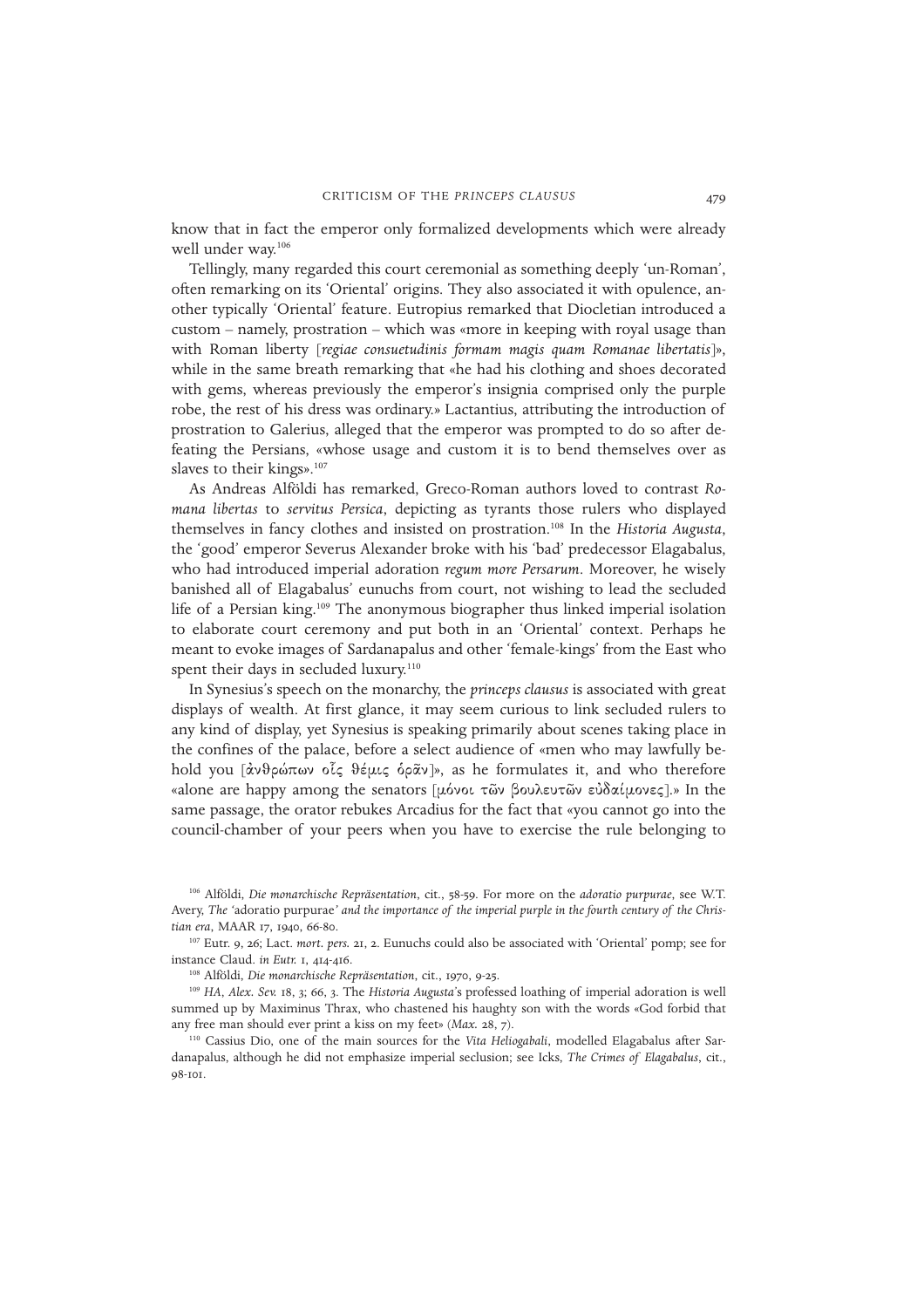your title […] unless you have wrapped yourself up in such and such a robe.» A subsequent remark, comparing the emperor to a man «chained with gold [χρυσῷ  $\delta \varepsilon \theta \varepsilon \zeta$  awaiting incarceration, evokes the impression that Arcadius is a prisoner of his own splendorous environment, unable to break free.<sup>111</sup>

Remarks such as these could be taken as warnings against a life spent in luxury and excess, yet it is not only indulgence in *luxuria* as such that Synesius objects to. As the orator exclaims, «just to the extent that a monarch's regime inclines him to pompous display [σχῆμα σοβαρὸν], to that extent it is deprived of reality.» Elsewhere, he described Arcadius's elaborate lifestyle as «a manner suggestive of the dithyramb and the tragic stage.»<sup>112</sup> The emperor, in short, was living a life of pretence – one that was «merely outward appearance and sham  $\lceil \tau \delta \varphi \alpha \iota \nu \varphi \mu \varepsilon \nu \varphi \nu \tau \varepsilon \times \alpha \iota \nu$ έπιποίητον].» Rather than attempting to pose as some kind of superhuman figure who was virtually out of reach of mere mortals, Synesius urged, Arcadius should lead armies to battle and live a sober life. Only then would he gain «the true beauty of a king [άληθινοῦ βασιλέως κάλλους].»<sup>113</sup>

#### The *PRINCEPS CLAUSUS*: a pagan topos?

Since most of the authors cited in this article are pagans, the question rises to what extent we should see criticism of secluded rulers as a typically pagan phenomenon. Some scholars have suggested that a new, Christian ideal of leadership became dominant in late antiquity, favouring piety over military courage.<sup>114</sup> From a gender perspective, Kuefler has detected an important shift in ideals of masculinity, arguing that the traditional standard of military *virtus* was replaced by Christian virtues like asceticism and self-sacrifice as markers of Roman manliness.<sup>115</sup> Considering that it was one of the defining characteristics of the *princeps clausus* that he no longer waged war in person, but stayed at court, where he was surrounded by 'effeminate' eunuchs, we might imagine that resistance against this model of emperorship came mostly from pagans who did not subscribe to the new Christian ideals, but still clung to the old notion of a military active leader.

It would be misleading, however, to view the matter of (military) active versus passive rulers purely in terms of pagans versus Christians. For one thing, even in the fifth century, actively leading troops to battle remained a viable option for some Christian emperors, particularly in the West. The fact that church historians like

<sup>114</sup> K. Holum, *Theodosian Empresses: Women and Dominion in Late Antiquity*, Berkeley 1982, 50-51; Th. Urbainczyk, *Socrates of Constantinople*, Ann Arbor 1997, 146-147.

<sup>&</sup>lt;sup>111</sup> Synes. *regn.* 15, 4-5. However, the remark that Arcadius refused to walk on earth that was not sprinkled with gold-dust indicates that not all his displays were confined to the palace (15, 6).

<sup>112</sup> Synes. *regn.* 15, 9; 15, 7.

<sup>113</sup> Synes. *regn.* 15, 7; 16, 1.

<sup>115</sup> Kuefler, *The Manly Eunuch*, cit.

<sup>116</sup> Soz. *h.e.* IX 1.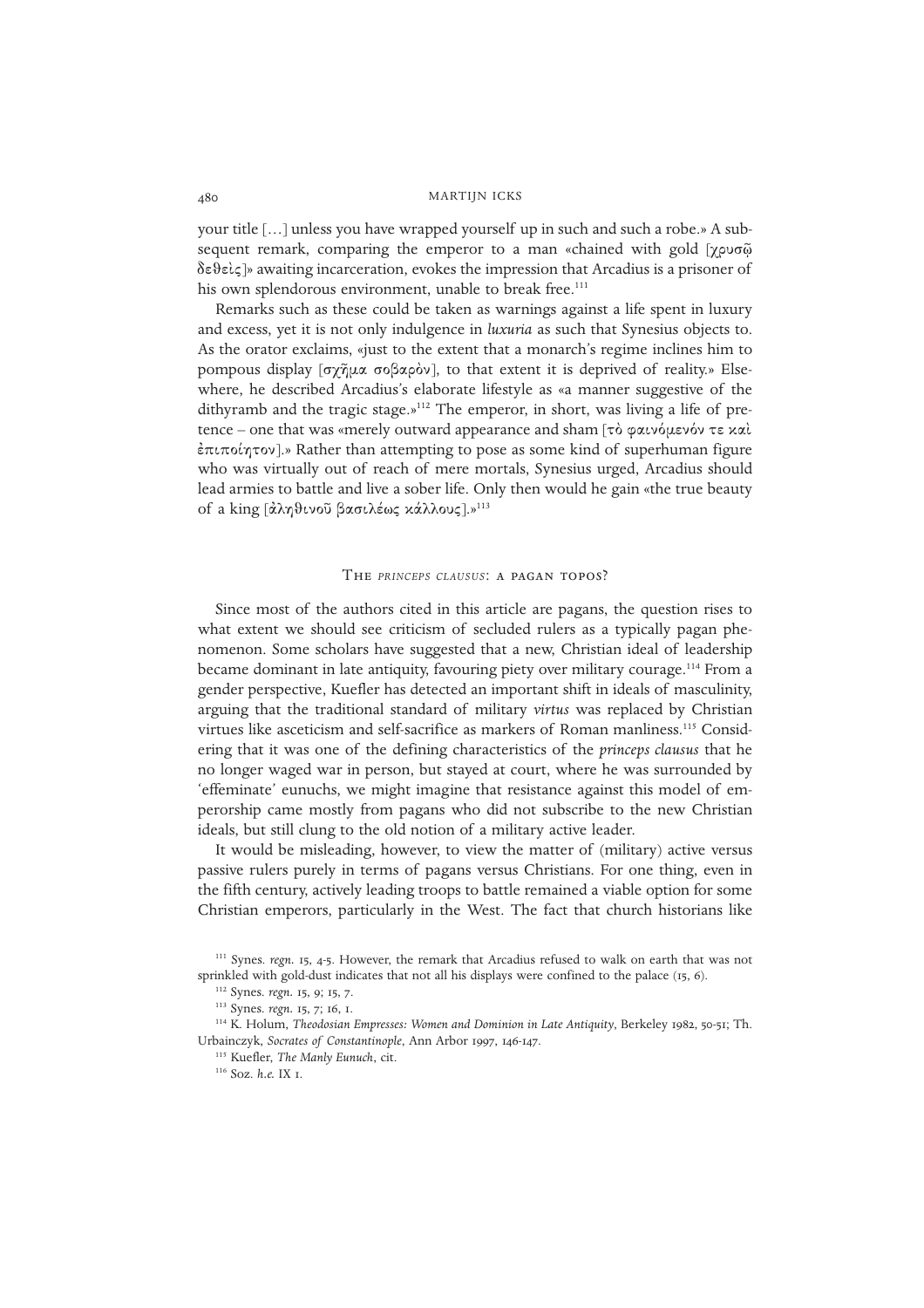Socrates and Sozomen, both writing under the court-bound Theodosius II, did not speak out against secluded emperors in their works is only to be expected. Yet that does not mean that all Christians of their time would agree with Sozomen's sentiment that «piety alone suffices for the salvation of princes [μόνην εὐσέβειαν ἀρχεῖν πρός σωτηρίαν τοῖς βασιλεύουσιν].»<sup>116</sup> After all, it was Sidonius Apollinaris – nowadays venerated as a Catholic saint – who scorned the seclusion of the Western Theodosians and rejoiced at the accession of a new, more active emperor. Synesius of Cyrene, the main spokesman for a military active emperorship in the East, has been shown to have been a Christian from infancy.<sup>117</sup> And while orators such as Themistius and Pacatus may have been pagans, they were still expressing their criticism of secluded rulers in speeches to Christian emperors, evidently expecting their sentiments to resonate with their imperial addressees.

Nevertheless, some authors did put their scorn for military passive emperors in a distinctly anti-Christian context. A prime example is Julian. In his satirical work *The Caesars*, Constantine is portrayed as a man who «cared not at all for victory [ούδεν έμελεν αὐτῷ περὶ τῆς νίκης]» and was content to pay tribute to barbarians, meanwhile enjoying a hedonistic lifestyle. At the heavenly banquet described in the text, the first Christian emperor seeks out the company of Pleasure, Incontinence and Christ, who proclaims loudly that he is willing to forgive seducers, murderers and other sinners time and time again. Other pagan authors followed suit. Zosimus, for instance, claims that Constantine waged no more successful wars after his defeat of Licinius and gave himself up to pleasure in Constantinople. When barbarians plundered the Empire, he preferred to flee.<sup>118</sup> Bruno Bleckmann has traced such stories to a late-fourth-century tradition which criticized the emperor's open conversion to Christianity and his abandonment of Rome for a new capital. Due to these fatal acts, anti-Constantinian authors held, the Romans had lost the divine favour that secured military victory.<sup>119</sup>

Most ancient authors, though, did not present the emergence of the *princeps clausus* as a specifically Christian problem. Not a single hostile author, for instance, claims that it was Christian piety that kept the likes of Arcadius and Honorius cloistered at their courts. Rather, their seclusion was attributed to aloofness, cowardice, dullness of mind and the lure of luxury – motives which were usually not coupled to any religion. If we can take the surviving fragments of Priscus as a clue, many of the Christian authors who wrote secular histories in late antiquity, and whose works have been almost or wholly lost, would likewise have bemoaned the inaccessibility and lack of military prowess of their rulers, complaining that they did

<sup>117</sup> T. Schmitt, *Die Bekehrung des Synesios von Kyrene. Politik und Philosophie, Hof und Provinz als Handlungsräume eines Aristokraten bis zu seiner Wahl zum Metropoliten von Ptolemaïs*, Munich-Leipzig 2001, 190- 201. See also Cameron-Long, *Barbarians and Politics*, cit., 28-35.

<sup>118</sup> Julian. *Caes.* 328d-329b, 336a-b; Zos. II 31, 2-32, 1.

<sup>119</sup> B. Bleckmann, *Constantin und die Donaubarbaren. Ideologische Auseinandersetzungen um die Sieghaftigkeit Constantins*, JbAC 38, 1995, 38-66, part. 56-66.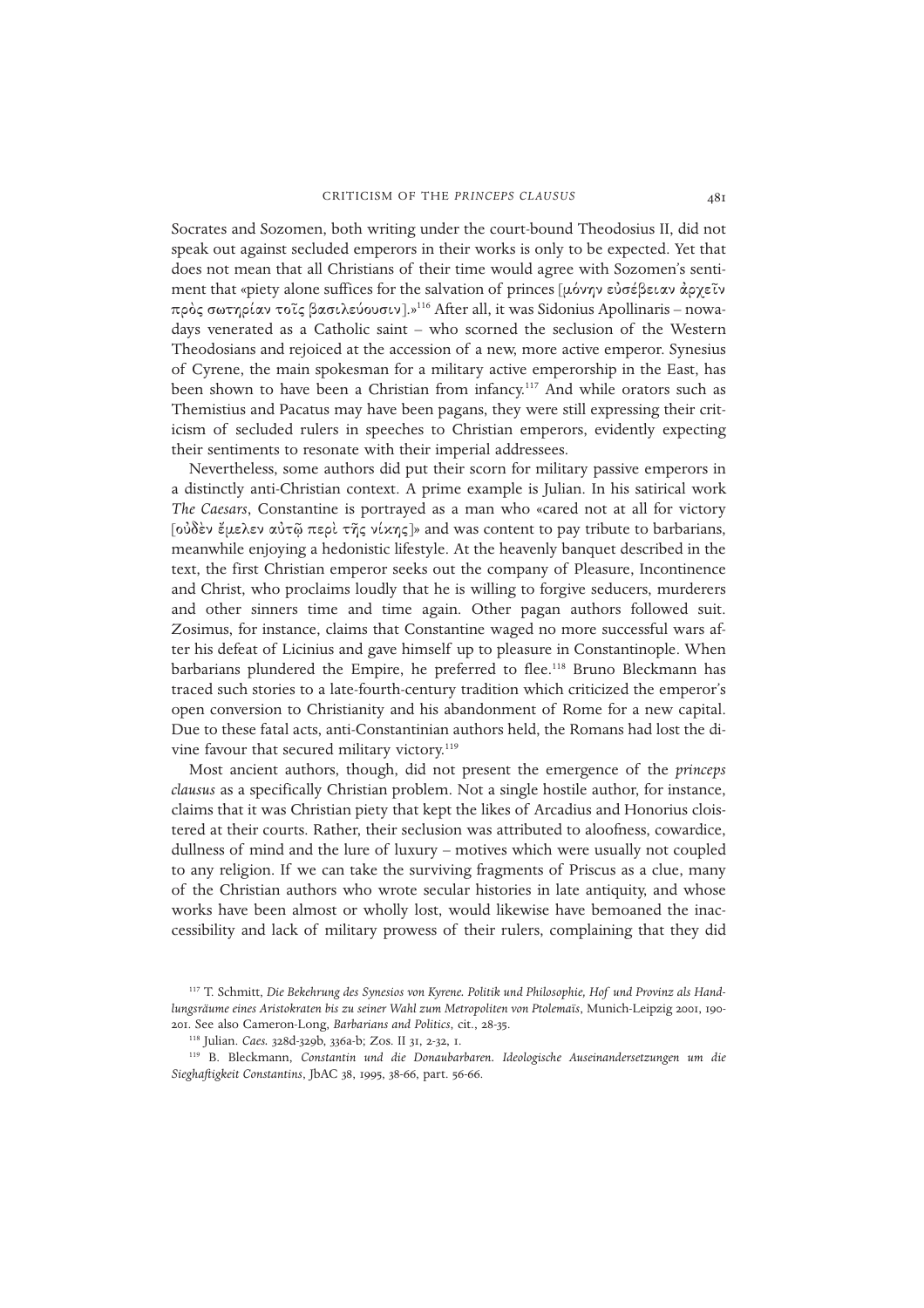«nothing at all worthy of record [ούδεν ő τι και άξιον μνήμης].»<sup>120</sup> In short, although anti-Christian sentiments may have fuelled some attacks on alleged *principes clausi*, dissatisfaction with this style of rulership could be shared by pagans and Christians alike.

#### **CONCLUSION**

The image of the remote, inaccessible ruler had already emerged in the Greco-Roman literature of the principate, most notably in the guises of Tiberius and Domitian. Still, it gained special significance in the late fourth century, when (most) emperors stopped leading armies in person and spent much of their time at the centre of a highly ceremonious court. That is not to say that accusations of imperial seclusion and associated criticisms always correspond to reality. Even a cursory glance suffices to find cases where such labels were clearly misapplied. For instance, it would be hard to establish which of Theodosius's immediate predecessors hid away in the dark, as Pacatus claimed – certainly not Valens, Jovian or Julian, who were all active and visible rulers. Likewise, accusations of indolence against the likes of Gallienus and Theodosius seem highly unfair. Such criticisms tell us less about the actual conduct of these emperors than they do about the notions ancient authors cherished regarding the defining characteristics of 'good' and 'bad' rule.

In this article, I have not only looked at the seclusion and inaccessibility that were deemed typical of the *princeps clausus*, but also at other aspects which were, to a greater or lesser degree, associated with this *topos*. The preference for a life of luxury and leisure over a life of military toil and 'manly' bravery were familiar tropes which lent themselves particularly well for application to rulers who no longer personally engaged in warfare. Moreover, the luxury of court could now be connected to another feature, namely its 'Oriental' insistence on elaborate ritual. The association with unworthy favourites, since long a tell-tale sign of the 'bad' emperor, now often took the form of association with eunuchs, who were not only depraved and lowly creatures, but also paragons of effeminacy, hence emphasizing the 'unmanliness' of rulers who refused to take up the sword in service of the Empire. In this way, old tropes could be picked up and, if necessary, adapted to create the distinct *topos* of an aloof ruler who spent his days in secluded splendour, unperturbed by (if not actually unaware of ) the troubles of his subjects, controlled by sinister eunuchs who kept him isolated from even the most eminent senators and military officials.

Naturally, the resulting images in fourth- and fifth-century literature are not always neatly defined. Ammianus's Constantius II lived among his eunuchs, who

 $120$  Priscus, fr. 3, 1, speaking about Theodosius II in particular. The author's religious affiliation is unknown. Likewise, Procopius sarcastically remarks that Honorius «never succeeded in saying or in doing anything worth recounting [ούδεν ούτε είπεῖν λόγου ἄξιον ούτε πρᾶξαι ισχύσας]; for the time was not sufficient during which he lived in possession of the royal power» (*Vand.* I 3, 4).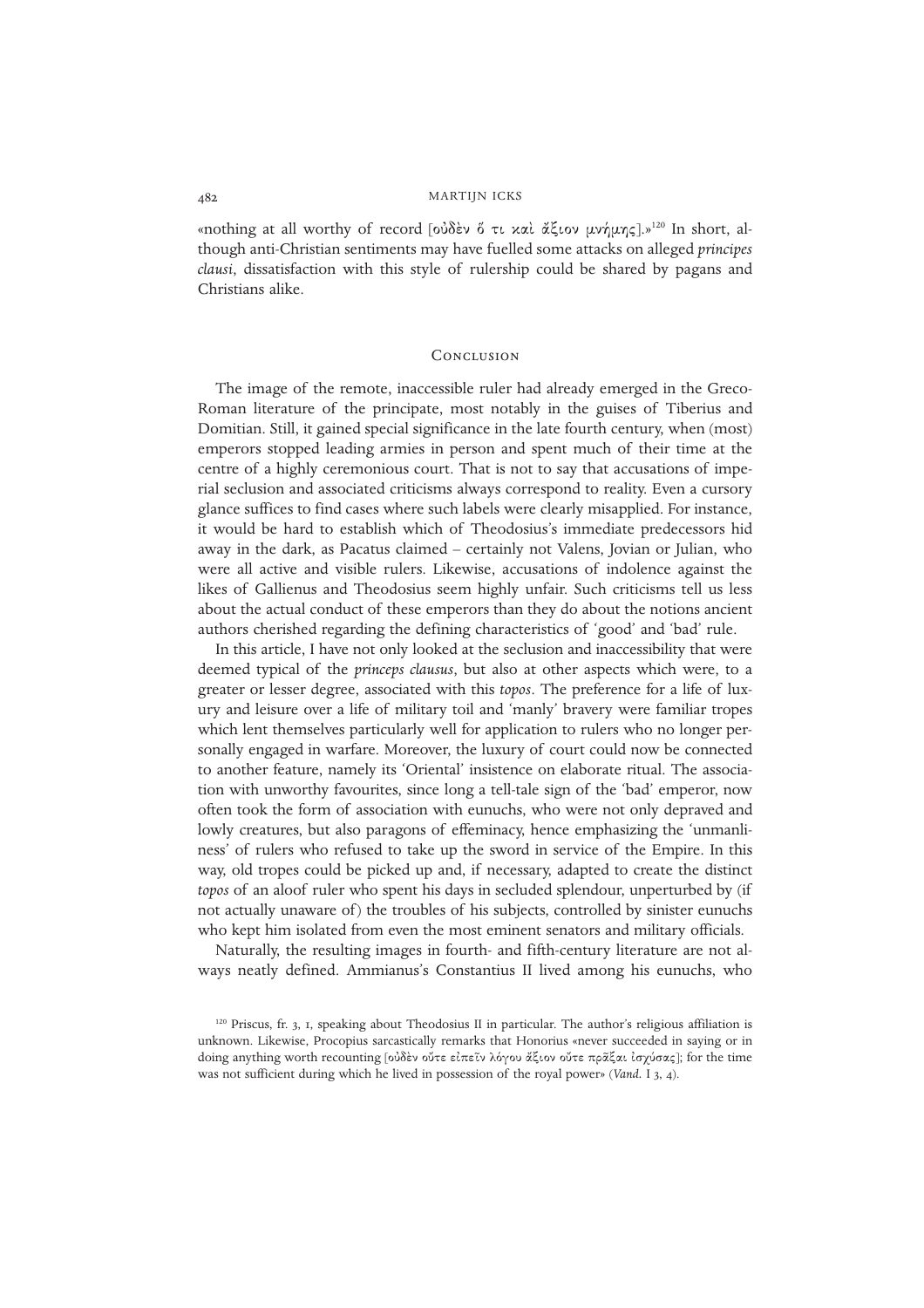whispered secret slanders to him, yet still engaged in warfare and lived a frugal life, despite the presumed opulence of his court. Elagabalus, as presented by the *Historia Augusta*, lived in extravagant splendour and insisted on prostration like a Persian monarch, yet did not remain hidden from his subjects. Theodosius, in the view of Zosimus, alternated the waging of war with bouts of decadence spent among his eunuchs, yet always remained accessible to anyone who wished to speak to him. These rulers possessed some aspects associated with the *princeps clausus*, but were not accused of isolating themselves. The above-mentioned criticisms could be combined in a variety of ways, or could be used separately, but that does not take away from the fact that late antique sources often drew associations between them. In their view, seclusion meant invisibility, which was an indication for morally suspicious behaviour, which was in turn confirmed by the prominence of eunuchs, which hinted at effeminacy, which manifested itself in a lack of military prowess, and so forth. Even if some of these elements were not explicitly mentioned in particular cases, they could still be implied.

The 'hidden' emperor from late antiquity was thus a different creature from the emblematic tyrant of the principate.<sup>121</sup> Describing the reign of Nero, Tacitus records that «the Senate and leading citizens were in doubt whether to regard him as more terrible at a distance or among them.»<sup>122</sup> Very often, though, the tyrants *were* among them, which meant that every thoughtless remark or action could have fatal consequences. (In fact, a capricious madman like Caligula might not even need a particular reason to order torture or execution.) In short, it was often the imperial *presence* which was a menace to aristocrats, whereas in late antiquity, imperial *absence* became the main course of concern. If one had no access to the emperor, one had no possibility to gain influence, or to defend oneself against the malicious rumours that may have been circulating at court. If the emperor was unaware of the troubles befalling the Empire, he would take no action to set matters aright. If there was no ruler to set a moral example, public morality would swiftly decline. In the end, it is hard to determine which posed the greater evil: the iron fist of a black-hearted tyrant – or the chronic negligence of a ruler who preferred to stay shut in his own little world.

University of Amsterdam m.icks@uva.nl

<sup>121</sup> Of course, imperial 'badness' could also be conceived in different ways in late antiquity, for instance by referring to the emperor's heretical beliefs; see Urbainczyk, *Socrates of Constantinople*, cit., 152-156.

<sup>122</sup> Tac. *ann.* XV 36.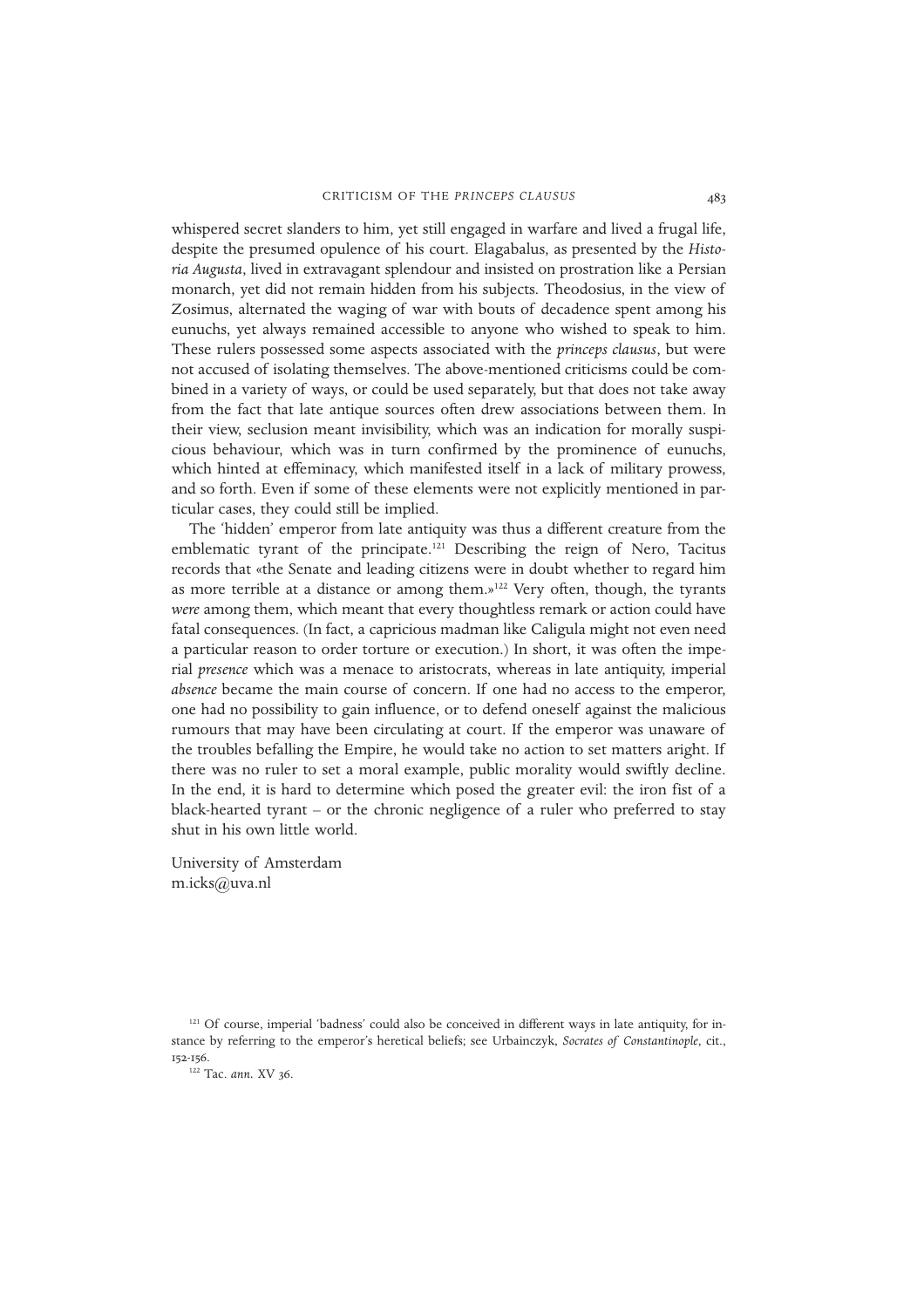#### **ABSTRACT**

This article explores how fourth-and fifth century orators and authors from both halves of the Empire criticized palace-based emperors through the *topos* of the *princeps clausus*, the secluded ruler who stays invisible and inaccessible to his subjects. Although criticism of remote and aloof emperors such as Tiberius and Domitian went back to the early days of the principate, the *princeps clausus* only developed into a distinct type in the literature of late antiquity, when there was a tendency for emperors to stop leading armies in person and to spend much of their time at the centre of a highly ceremonious court, thus defying the expectations of traditional elites longing for military active leaders who were willing to interact with them in an open manner and on a more or less equal footing. Typical features of a *princeps clausus* include seclusion in the palace, motivated by arrogance and/or a disinterest in public affairs; corruption by eunuchs and other shady characters at court; a preference for a life of luxury and indolence over the pursuit of military duties; and an inclination towards 'Oriental' pomp and ceremony, although not all of these are necessarily always present in combination. Criticism of secluded rulers usually does not have overt religious connotations and is uttered by pagan and Christian authors alike.

*Key-words*: late antiquity, perception of emperor, *princeps clausus*, imperial visibility, seclusion